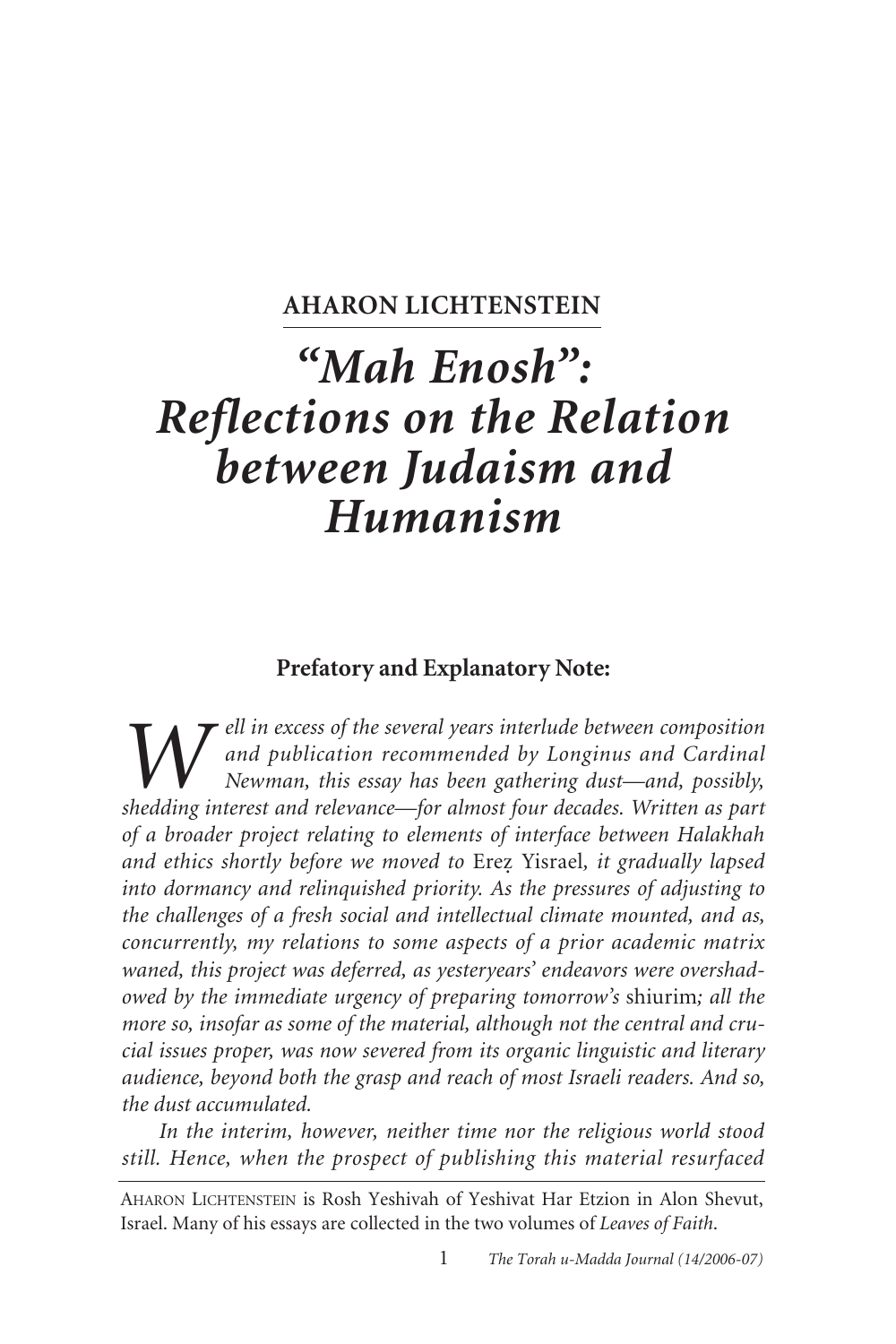*recently, obvious reservations suggested themselves. Were the issues still significantly relevant? Had not some been the subjects of thorough monographs? Might not some of the material appear dated, once familiar allusions now anachronistic, on the one hand, and the failure to relate to more recent expressions of the* Zeitgeist *all too evident, on the other? With respect to this particular essay, for instance, hadn't the role of classical humanism in relation to Torah Judaism, as ally or adversary, receded substantially during the past generation? And hadn't I, in a sense, preempted myself and this piece by discussions of some of its themes strewn through later writings?*

*Given my own uncertainty, I submitted the material to qualified readers for evaluation. I present it here—and hope,* be-siy'atta di-shemayya*, to present related essays in the future—in deference to their favorable judgment and in response to their importunity. I presume that some of the concerns raised previously are indeed genuine, but I hope that the general audience, too, will find the material of interest and value nonetheless.*

*Rather than labor under the burden of an extensive overhaul, I am presenting the essay almost intact, as originally written, the excursus on privation at the conclusion of section VI constituting the only significant change. I leave the labor of overhaul and/or comparison to the individual reader. I trust he or she will not find it excessively onerous.*

•••

**I**

What is the relation between humanism and Judaism? A question so central to a basic understanding of a Torah *Weltanschauung* bears examination in any age. And yet, it has, additionally, a special relevance to our own. The prevalence of humanistic winds currently blowing through general religious thought<sup>1</sup> makes it imperative that this partially neglected problem2 be presently treated from a halakhic perspective.

It cannot be treated, of course, without answering a prior question, "'What is Humanism?' a question within whose murky depths," according to a recent writer, "whole libraries might be sunk without affording a foothold."3 Historically, humanism has indeed presented, even at its most self-conscious, a multifaceted appearance. During the Renaissance, it was as much a literary and educational gospel as a social and political program.4 In our own century, whether in league with religion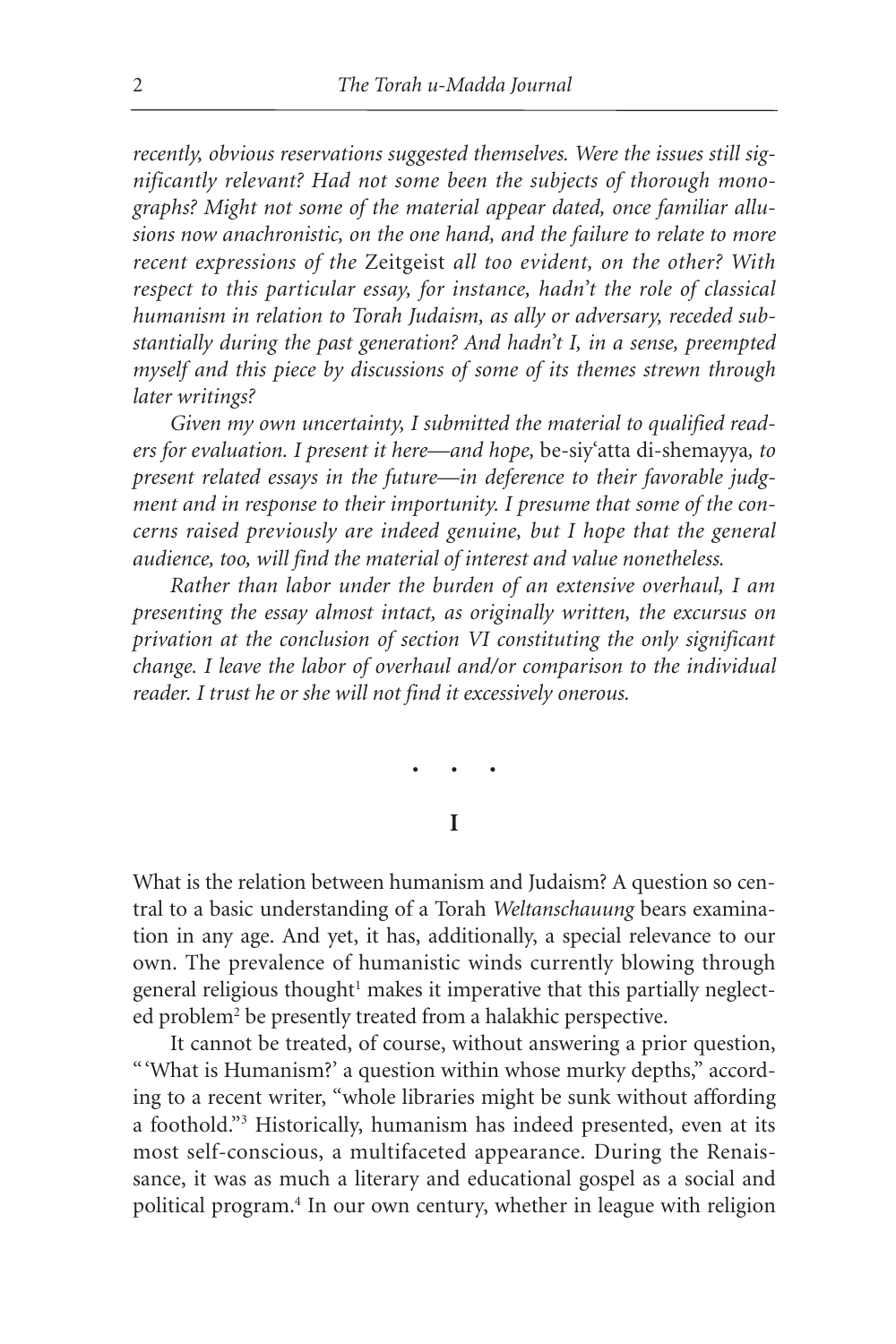or in militant opposition to it, it has often stressed social activism. Nevertheless, even at the risk of seeming rash, I think that, for our philosophic purposes, we can formulate a terse working definition: Humanism is a world-view which values man highly. If this be the case, however, it becomes immediately apparent that our initial question is not one but several. For in this formulation, "values" must be understood in two senses, both as "appraises" and as "cherishes." The two are of course radically distinct. While the second is frequently grounded in the first—friendship, as Aristotle noted, is generally dependent upon appreciation—they are by no means identical. Achilles respected Hector but had no concern for his welfare, while Sonia worried over Raskolnikov but could have had but scant esteem for him.

With respect to man, however, humanism both appraises and cherishes him highly. Hence, philosophically and historically, it revolves around two foci. The first is the nature of man. Humanism affirms the dignity, the uniqueness—to a point, even the virtue—of man. Factually, it holds that man is endowed with a singular character; normatively, that he must realize his distinctive dimension, or rather, his distinctive potential. The basis for these affirmations may vary. In their medieval and Renaissance form—from John of Salisbury through Pico and Erasmus to Hooker and Milton—it was predominantly religious. In their modern form, as exemplified by, say, Babbitt, Camus, or Dewey, it is often secular. The scope of the affirmations may likewise vary. Secular humanism is, in one sense, relatively restricted. Its preoccupation with man is unrelated to any grand vision of man's objective place within the universe. It accepts the naturalist's view that man is merely an insignificant speck of cosmic dust. From such a perspective, the centrality of man is purely moral and subjective. It can be accepted only by consciously averting one's gaze from cold reality and focusing one's attention upon an infinitesimal portion of the universe.

Religious humanism, by contrast, often makes the most sweeping cosmological claims. In one sense, of course, the religious position *per se*—especially that of revealed religion—assumes man's special status as the one creature capable of relating intelligently to God. To this extent, religion is, by definition, more humanistic than secularism; in positing a transcendental dimension to his existence, it assumes a nobler view of man. Many religious humanists go much further, however. They regard not only their own systems but the objective universe itself as being anthropocentric. Among Renaissance writers, for instance, statements that man is the very focus of the creation, that the entire cosmos exists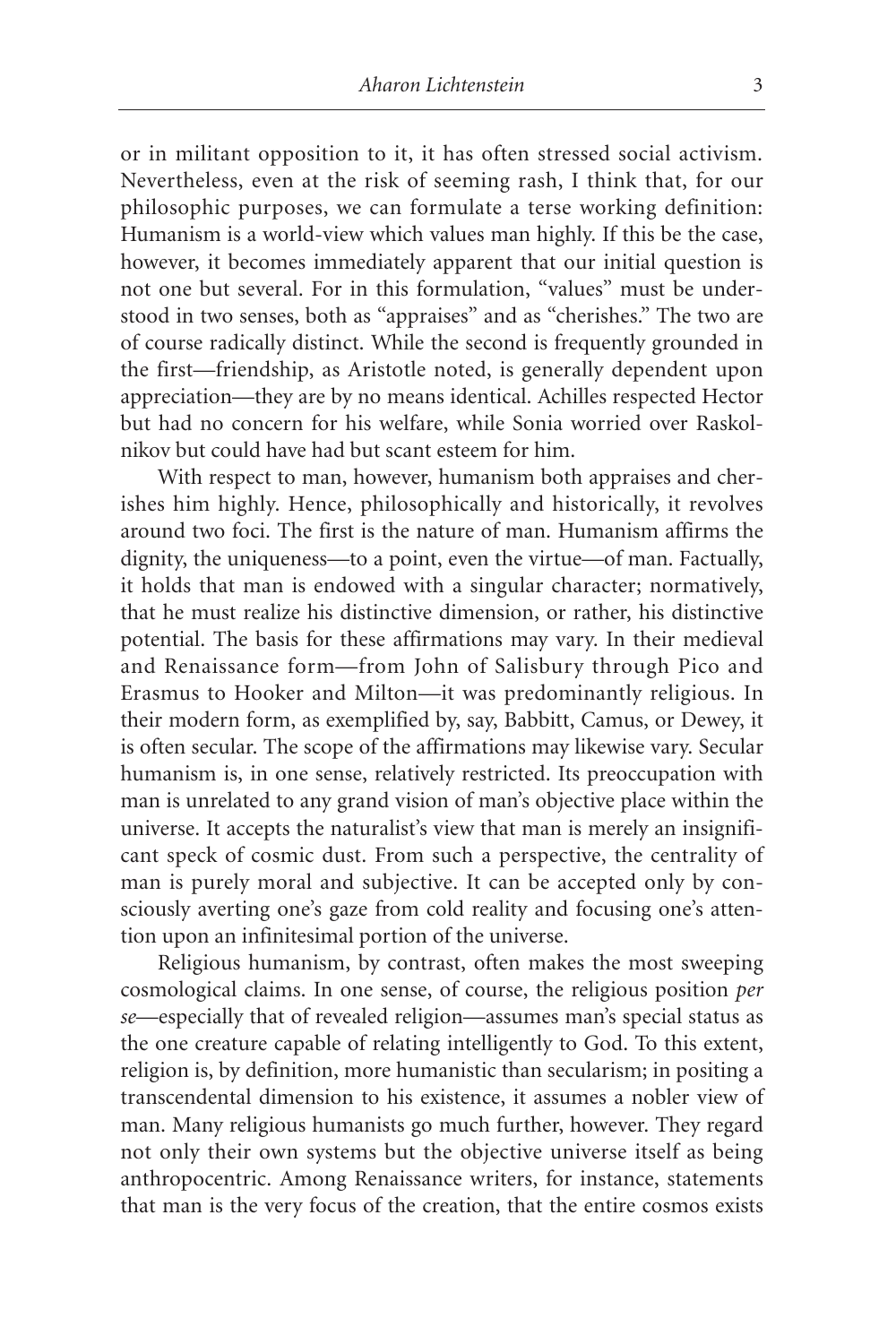but to serve him, are almost clichés. Whatever the form, however, the primary humanistic thesis is the same. Against radical Augustinian and Calvinistic pessimism on the right and all modes of naturalism on the left, the humanist insists that man is presently endowed with a unique exalted character, be its source transcendental or natural; that his primary duty consists of realizing his distinctive dimension; and that through the exercise of his rational and moral faculties—and through that alone—he has the capacity to attain his potential.

The second focus, related to and yet distinct from the first, concerns the destiny of man—insofar as he can affect it—rather than his nature. The issue here is not what man is, nor even what he can become, but the degree to which human life should be geared to the satisfaction of man's needs and desires. Whatever his worth, to what extent should man be collectively concerned with his own mundane well-being? From a secular perspective, such a question makes very little sense. The answer is, obviously, as much as possible, provided, of course, in the spirit of John Stuart Mill, that these are not confined to the hedonistic or sybaritic but include spiritual desiderata as well. From a religious perspective, however, which regards mankind as having not only rights but responsibilities, it is not only relevant but crucial. Man's relation to God entails obligations to Him, so that energies which might have been channeled toward the advancement of purely human welfare are expended in the service of God. In this sense, therefore, the religious point of view is, by definition, less humanistic than the secular; and the American Humanist Association is correct in regarding supernaturalism as its sworn enemy. If it is indeed true, as Corliss Lamont would have it, that

Humanism is the point of view that men have but one life to lead and should make the most of it in terms of creative work and happiness; that human happiness is its own sanction and requires no sanction or support from supernatural sources; that in any case the supernatural, usually conceived of in the form of heavenly gods or immortal heavens, does not exist; and that human beings, using their own intelligence and cooperating liberally with one another, can build an enduring citadel of peace and beauty upon this earth<sup>5</sup>

then of course religious thought can have no truck with it. However, while such absolute "humanism" cannot be countenanced—of course, from a religious point of view, a philosophy grounded in so limited a view of man's nature and his aspirations is not humanistic at all—varying degrees of concern for human welfare are clearly possible. Even within a religious framework, one can speak of relatively more or less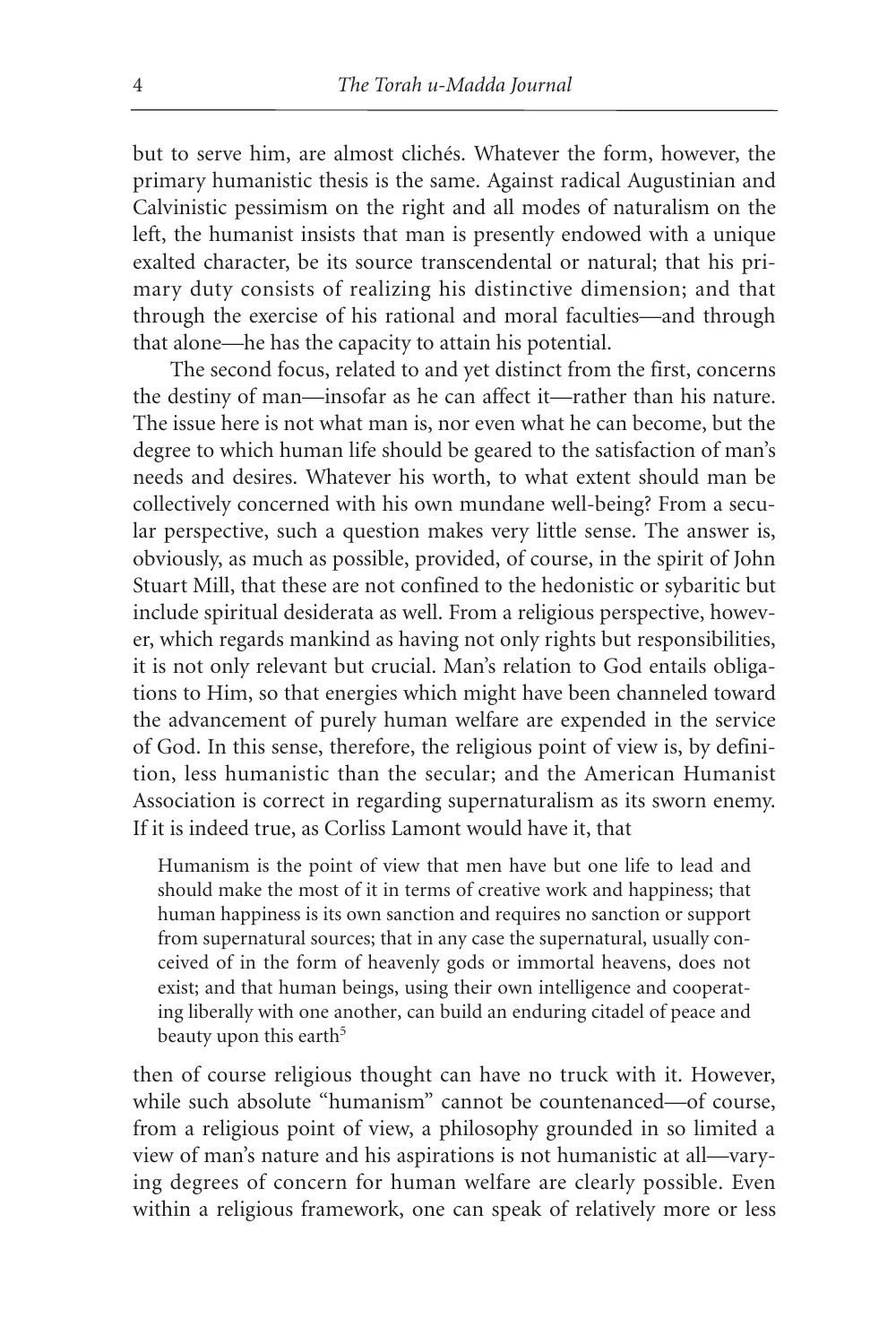humanistic points of view. As regards both foci, then, we may validly ask: In what sense, and to what extent, should Torah Judaism be regarded as humanistic?

In dealing with this, as with almost every major problem of religious philosophy, a number of answers are clearly possible. These are not matters of simple dogma, to be settled by reference to catechetical formulations; and, in actual fact, Jewish thought has certainly advanced a significant variety of attitudes and emphases concerning them. Maharal's world-view was more anthropocentric than Rambam's, and Rabbenu Bahya's more ascetic than Rav Kook's. Nevertheless, one can speak of a broad central position. Above all, one can look to a common objective element to help define the limits of discourse. This element is pre-eminently the Halakhah. Reference to halakhic texts and categories will not necessarily delineate the nuances of various positions. Indeed, as regards our first problem, the nature of man, one might be hard put to find halakhic texts which deal with it directly. While the native Jewish tradition regarding this question is central to the whole of Halakhah, it is so pervasive as to be implicit rather than expressed. Nevertheless, as regards both foci, the Halakhah, as the very essence of Judaism, enables us to recognize the bounds of legitimate Jewish thought.

#### **II**

Judaism has regarded the nature of man in the light of a basic antinomy. On the one hand, man is a noble, even an exalted being. His spiritual potential and metaphysical worth are rooted in his *Z.elem Elokim*, "the image of God" with which his Creator has invested him. The phrase is doubly significant. It describes man's metaphysical essence, on the one hand, and it suggests a kinship on the other.<sup>6</sup> "Beloved is man that he is created with an image. Particular love is manifested to him in that he is created in God's image, as it is said, 'For in the image of God He made man.'"7 Man was imbued with a transcendental spark—endowed with personality, intelligence, and freedom—because divine grace destined him for a special relation with itself. Individually and collectively, man is therefore the object of particular Providence, and, as a spiritual being, a subject capable of engaging his personality in a dialectical community with God.

Faith in the essential worth of man, independently considered, is basic to Judaism. As regards his relative cosmic position, however, the tradition has harbored conflicting views. Thus, Maharal placed man at the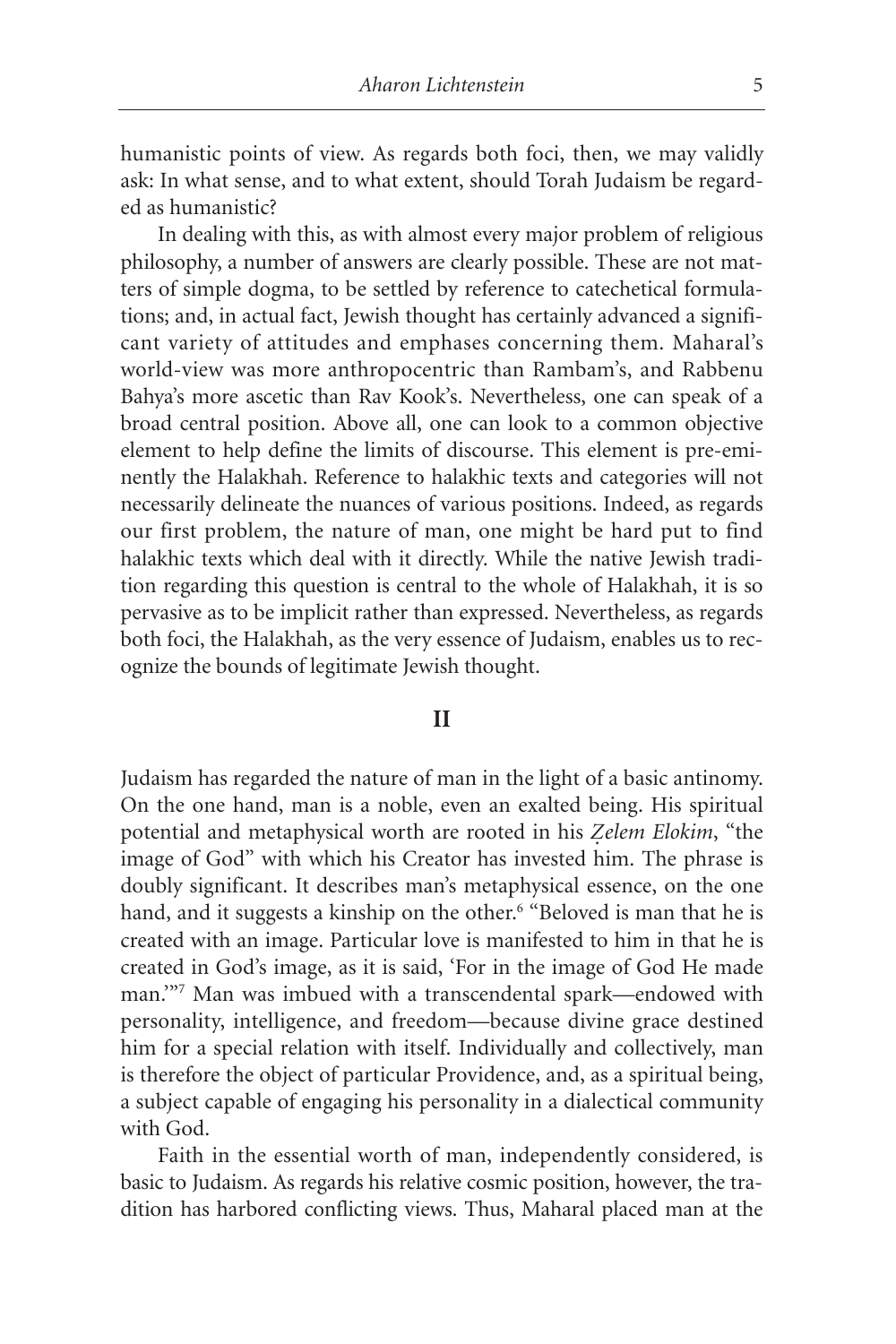very apex of creation,<sup>8</sup> while Rambam insisted the angels were ontologically superior.<sup>9</sup> Similarly, Rambam<sup>10</sup> strongly rejected the notion, often cherished by humanists, that the universe as a whole exists solely in order to serve man. Just as God willed the existence of man, so He willed that of other beings, each for its own sake. None, in Tennyson's phrase, "but subserves another's gain."<sup>11</sup> Yet numerous texts expound the very position the Rambam rejects. The Midrash, for instance, repeatedly discusses the creation in strikingly anthropocentric terms. After the fall, it depicts God as stating: "Did I not create animals and beasts solely for man? Now that man has sinned, what need have I of animals and beasts?"12 Man is the culmination because the pinnacle of creation, "created after everything so as to rule over everything."13 According to R. Shimon ben Eleazar, even the higher animals "were but created in order to serve me."14 For, as *Avot de-Rabbi Natan* put it, "a single man is worth the [entire] creation."15

However, despite differences that have existed concerning these issues—and they are certainly of momentous importance—the basic thesis has always remained central. Whatever man's position relative to the universe as a whole is, there can be no question about the absolute and ultimate worth of his own existence. Judaism has not assumed man's natural goodness.

Our Rabbis taught: "The evil inclination is hard [to bear], since even his Creator called him evil, as it is written, 'for the inclination of man's heart is evil from his youth.' R. Isaac said: Man's evil inclination renews itself against him daily, as it is written, 'every imagination of the thoughts of his heart was but evil every day.'16

But Judaism has always insisted upon man's natural worth—upon the sanctity as well as the dignity of human personality.

On the one hand, then, man is regarded as a majestic and exalted being. And yet, on the other, we are confronted by the radical pessimism of Kohelet: "For that which befalls the sons of men befalls beasts; even one thing befalls them; as the one dies, so dies the other; yea, they have all one breath; so that man's pre-eminence over the beast is naught, for all is vanity."17 For devotees of biblical criticism, it would of course be easy to dismiss this apparent contradiction on historical grounds, to regard the conflicting statements as the contrasting expressions of individual personalities or the *Zeitgeist* of different periods. Not only easy, however, but facile. The Rabbis, in any event, thought otherwise. They insisted on incorporating both attitudes in adjacent passages of one of the oldest and most august of our standard prayers, the *ne'ilah* recited at the end of *Yom Kippur*: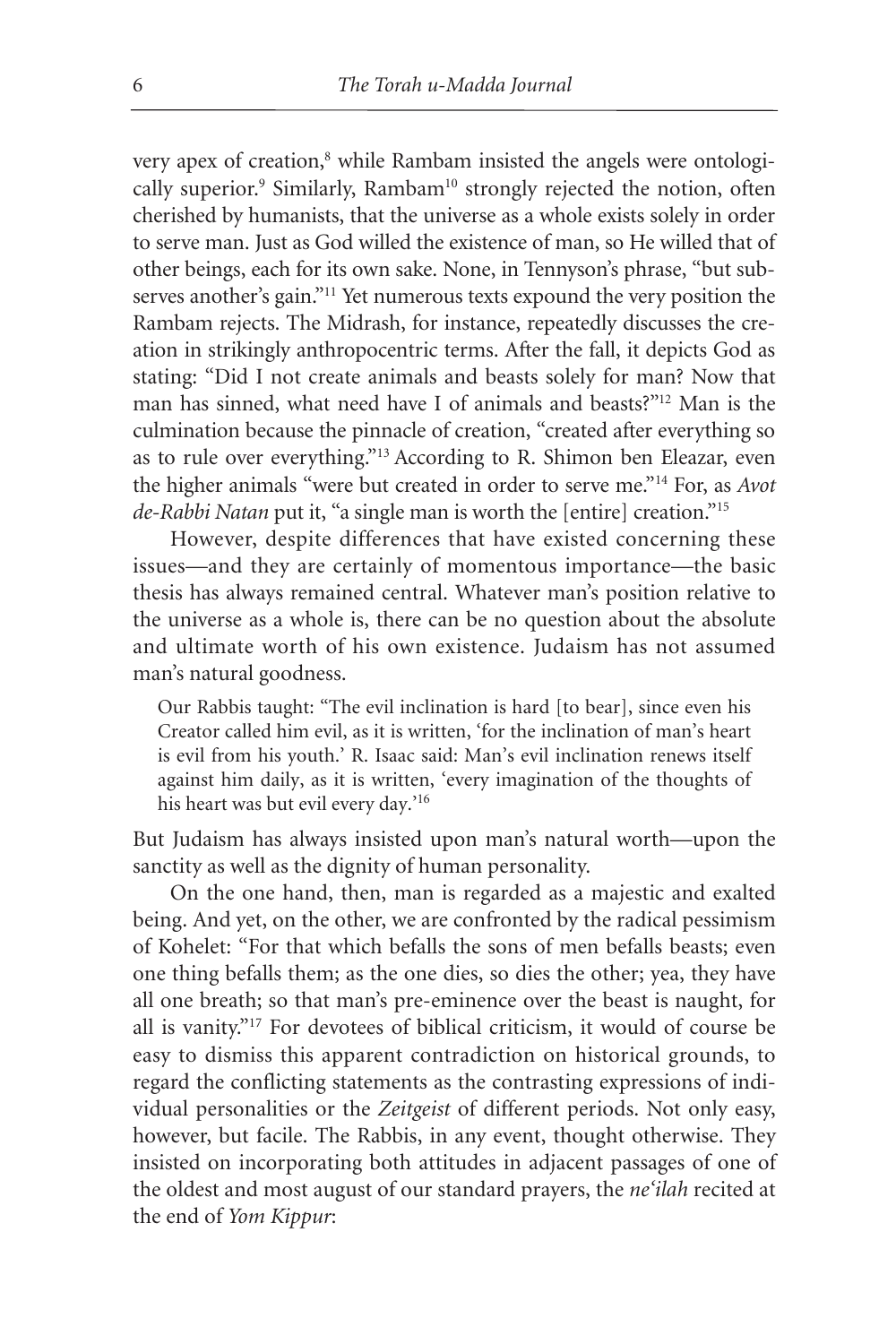What are we? What is our life? What is our goodness? What our virtue? What our help? What our strength, what our might? What can we say to Thee, Lord our God and God of our fathers? Indeed, all the heroes are as nothing in Thy sight, the men of renown as though they never existed, the wise as without knowledge, the intelligent as without insight. For the multitude of their actions is empty and the days of their life vanity in Thy sight; and man's pre-eminence over the beast is naught, for all is vanity. Yet, from the first Thou didst single out man and acknowledged him [as worthy] to stand in Thy presence.  $\dots^{18}$ 

Quite apart from its allusion to the element of divine grace—one of the central motifs of *Yom Kippur* and one whose role within Judaism is often greatly underestimated—the import of the passage is clear. In and of himself, man is simply a part of the natural world and, as such, of little ultimate consequence. However, inasmuch and to the extent that he relates to God, he assumes immense significance. As Rambam19 noted in commenting on this passage, this relation is initiated through an act of grace. There is no ground here for vainglorious arrogance. It is God who invests human life with meaning—first, by electing man in the act of creation proper, and then by maintaining community with him. Once established, however, the relation radically alters the very fiber of human personality and existence. "Why did he [i.e., the Psalmist] call the Holy One, blessed be He, the king of glory?" asks the Midrash. "Because He imparts glory to His adherents."20 Through his election, man becomes unique not only as the passive object of special Providence but as a creative spiritual being. In all spheres of activity, he realizes himself as a person rather than as an individual object. Even apart from his religious relation, narrowly conceived, his life attains a genuinely meaningful dimension. It is only through that relation, however, that his *sui generis* character develops. Of man on his own<sup>21</sup> one can only say, "Man's preeminence over the beast is naught, for all is vanity."

This antinomy finds vivid biblical expression in the eighth psalm:

When I behold Thy heavens, the work of Thy fingers, the moon and the stars which Thou hast established—What is man, that Thou art mindful of him? And the son of man that Thou thinkest of him? And that Thou hast made him but little lower than the angels, and hast crowned him with glory and honor; hast made him to have dominion over the works of Thy hands, and put all under his feet: sheep and oxen, all of them, yea, and the beasts of the field; the fowl of the air, and the fish of the sea, whatsoever passes through the paths of the seas? O Lord, our Lord! How glorious is Thy name in all the earth!<sup>22</sup>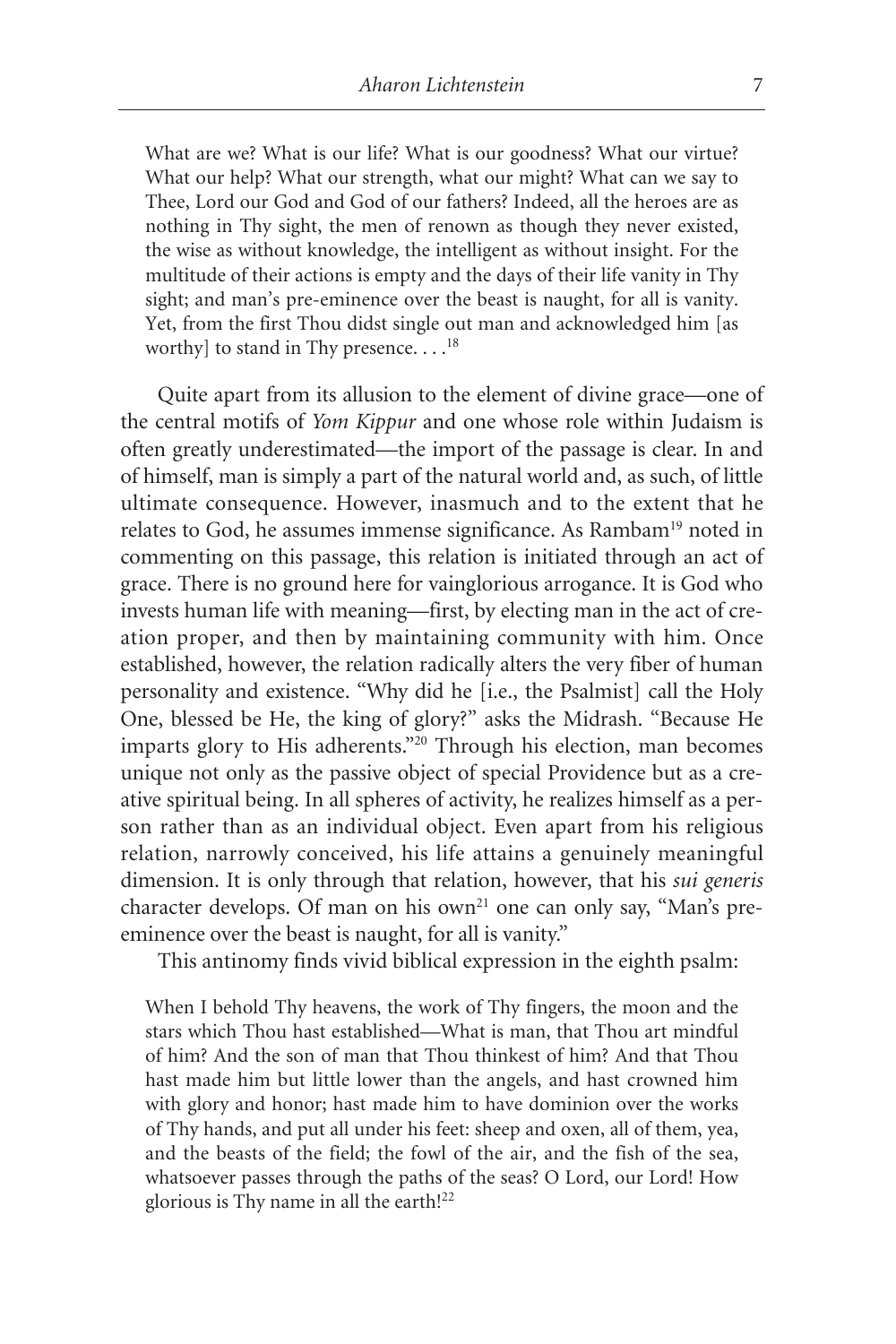Harvard people remember part of this passage as the subject of an interesting local incident. Before leaving for summer vacation, members of the department of philosophy once selected Protagoras' "Man is the measure of all things" as the inscription for a new building. Upon their return, they discovered that President Eliot had substituted "What is man that Thou art mindful of him?"23 One cannot understand the Jewish position, however, without seeing the entire passage—or rather, without regarding it as a unitary whole; without seeing man both as he might be independently, naked in his natural insignificance, and as he exists through his relation to God, invested with majesty and power.

The whole of Halakhah rests upon this vision. As a normative system, it is grounded upon one cardinal premise: human freedom and creativity. And as an experienced reality, it trumpets forth, in turn, one central message: human freedom and creativity. It does not merely posit this doctrine as a metaphysical principle. It envisions freedom, at every level and in every sphere, as a pragmatic *modus operandi*. <sup>24</sup> It makes one persistent demand: Choose. Decide. As a pervasive legal system, Halakhah posits Jewish existence at the plane of maximal consciousness and decision.25 The Jew is insistently called upon to exercise intelligence and rational will—to act, that is, as an active subject rather than as a passive object. He is impelled to regard himself—and, in turn, to regard and to treat his fellow man—as an agent rather than a patient, not as a thing but as a person. Perhaps no single distinction runs through halakhic thought more persistently than that of *hefza* and *gavra*, "object" and "subject," the inchoate natural world and the creative human spirit which, like its Creator, strives to give that world meaning and purpose.<sup>26</sup>

The Halakhah's emphasis upon man as a creative and responsible agent stands, above all, stubbornly opposed to any naturalistic ethics. It assumes man's *sui generis* character; and it insists that, because of his character, he cannot resign from a life of moral and religious decision. He may rise or fall, but he cannot sit still. There is no opting out. The decision to withdraw would itself be an ethical—or rather, an unethical—decision. From the perspective of the Jewish view of man, to live "naturally" is to be true to only one side of human nature—and, hence, to be false to the whole of it. As A.S.P. Woodhouse noted in a similar connection:

Nature, said Renan, knows nothing of chastity. And of nature on her sub-human level, this statement (as Spenser would agree) is perfectly true. She knows no more of chastity than she does of temperance and continence, of friendship, of justice, of courtesy or constancy or magna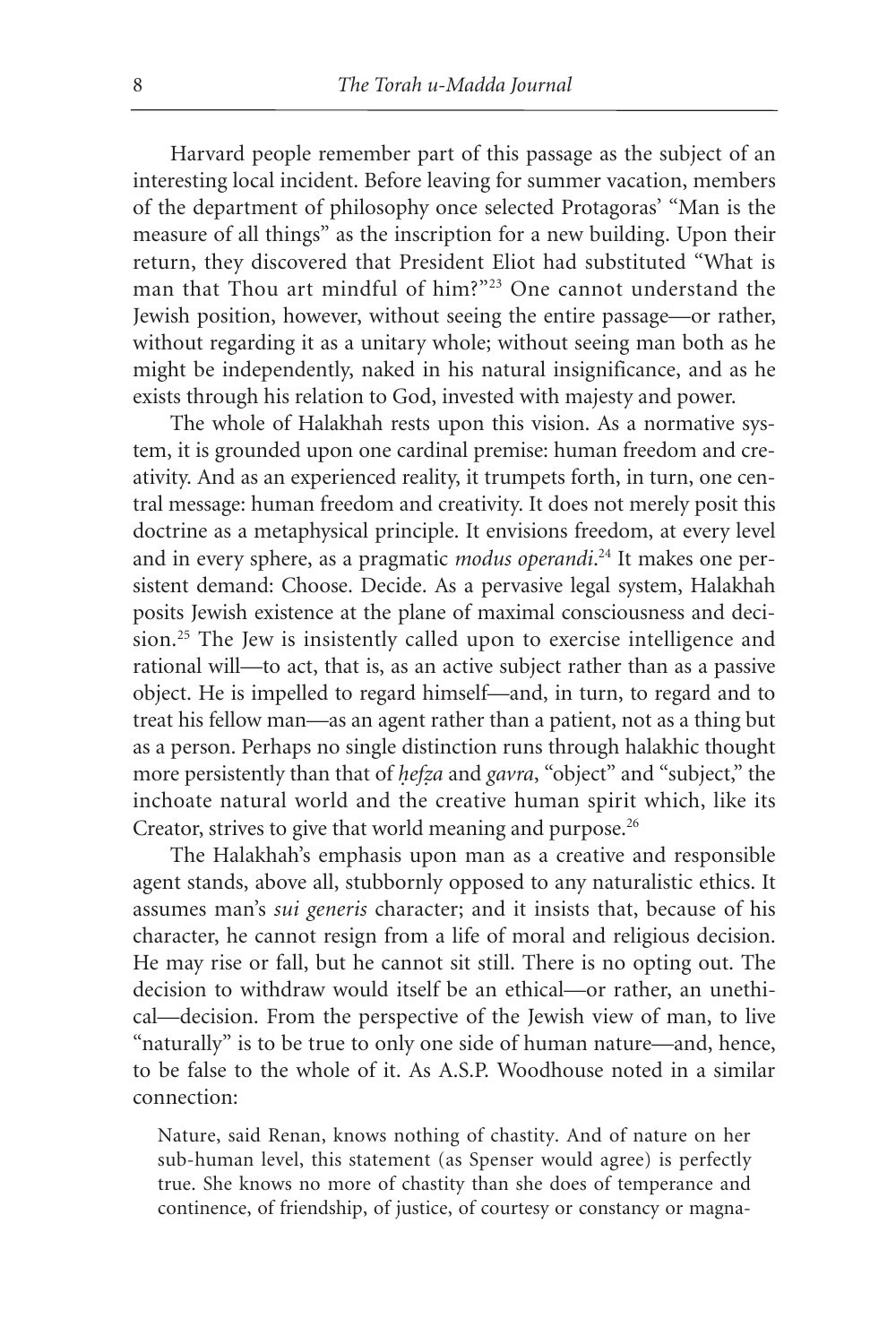nimity. She does not know them because she does not need them, having her own sure law, adequate to each level of existence. But this does not mean that the human virtues are unnatural. On the contrary, they are natural in a double sense: because they belong to the nature of man, and because nature, adequately conceived, is seen to furnish their base and to lend them her sanction.<sup>27</sup>

It is precisely by transcending his undisciplined psychological and biological self that man both realizes his own distinctive dimension and finds his place within universal Nature.

Of course, Halakhah, in its fullest sense, is not the only alternative to naturalism. But it *is* the Jewish alternative; and it can be fairly stated that it rests upon the Torah's view of man. Judaism has placed such enormous emphasis upon normative living—and implicitly, therefore, upon human freedom—because it has envisioned such an existence as a means of realizing the potential inherent in *Zelem Elokim*. Man can, of course, seek to abdicate his responsibility. But to the extent that he moves in this direction, he betrays his own nature and divests his life of significance. At the limit, "The pre-eminence of man over the beast is naught, for all is vanity."

As regards the first focus, then—the conception of the nature of man —Judaism is very much within the mainstream of religious humanism. Or rather, it constitutes one of its primary fountainheads. What we have seen as the traditional Jewish position closely resembles so much that was commonplace among, say, Renaissance humanists precisely because they drew so heavily upon it.<sup>28</sup> Cultural historians sometimes glibly speak of Christian humanism as the product of Judaic abnegation blended with Graeco-Roman pride.<sup>29</sup> The sense of man's nihility is traced back to the Bible and awareness of his potential and accomplishments to a chorus from *Antigone*. The fact of the matter is, however, that both elements are central to the Jewish tradition *ab initio*. <sup>30</sup> In terms of emphasis there is perhaps room for contrast. Job's vision is obviously different from Prometheus' and we have no tradition paralleling Protagoras'. As regards the central antinomy, however, both poles are deeply imbedded within the historical Jewish consciousness. It shares Pico's view of human greatness and it has plumbed the depths of Swift's savage despair. At bottom, it regards man, with Pascal, as "*ni ange ni bête*,"31 because he is both, not only *in potentia* but in actual fact. "If [a man] is worthy," says the Midrash, "he is told, 'You were prior to ministering angels.' If not, he is told, 'An insect preceded you, a worm preceded you."32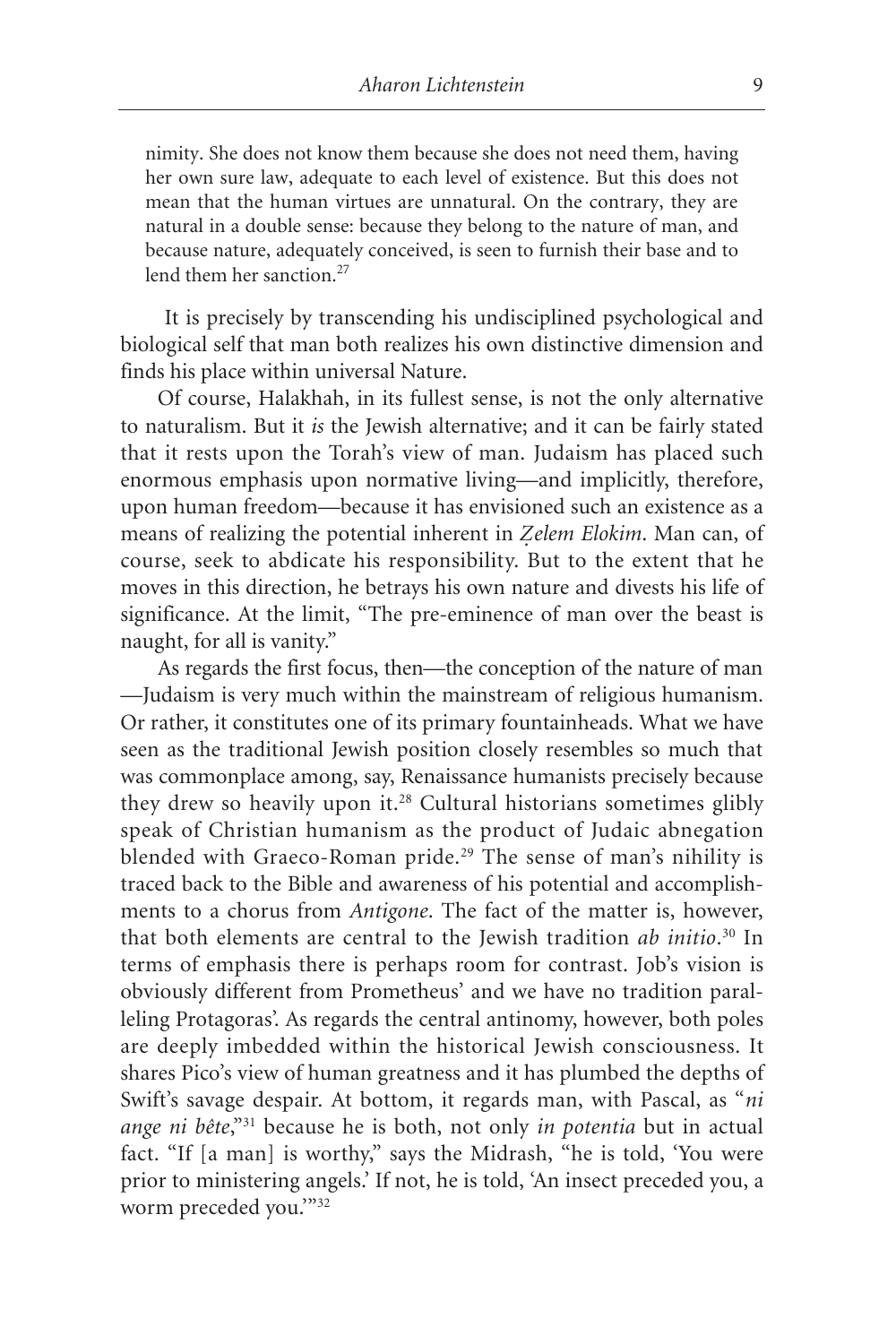It should not be assumed that the Jewish view of the nature of man simply coincides with that of Christian humanism. No Jew could have written the latter parts of *In Praise of Folly*. We do not speak of God as "the divine fool" nor could we readily identify our own "folly" with Him. The doctrine of the incarnation enables a Christian to ground his humanism upon premises which a Jew must regard as nothing short of idolatrous. In this sense, it is perfectly true that Christian humanism resulted from the conjunction of Greek and Jewish thought; or perhaps indeed, as Toynbee would have it, that Christianity itself developed out of the injection of Hellenic "man-worship or Humanism" into Judaism.

For the Jews, this revolutionary Christian doctrine of God's incarnation was a blasphemous importation into Judaism of a myth that was one of the most damnable of all the errors in hellenic paganism. This was a betrayal of everything that Judaism had achieved in a long and arduous struggle to purify and elevate man's vision of God's nature, and no orthodox Jew would have been capable of it.<sup>33</sup>

Needless to say, in this regard, nothing has changed during the last two millennia. At bottom, any Jewish humanism must reject one dimension of its Christian counterpart. Christian thinkers are fully aware of this dimension. "L'humanisme Chrétien," writes a Catholic scholar, "est d'abord une spiritualité axée sur le dogme de l'incarnation."34 Maritain, in pleading for an "integral" humanism, suggests that "such a humanism, which considers man in the wholeness of his natural and supernatural being, and which sets no *a priori* limit to the descent of the divine into man, we may call *the humanism of the Incarnation*."35 That being the case, Judaism—which does set an "*a priori* limit to the descent of the divine into man"—must, in part, reject it.

Moreover, Christian humanists often instinctively think in terms that are relevant but not quite as central for their Jewish counterparts. The problem of the nature of man actually involves two issues: 1) man's inherent metaphysical character and status and 2) his psychological tendencies within his actual historical situation. As regards the first, the Jewish position and that of Christian humanism largely coincide. As regards the second, however, one often encounters significant divergence. While humanists represent the Pelagian strain within Christianity, they nevertheless—partly, in spite of themselves—often employ the categories of depravity and grace in a manner distinctly foreign to Judaism. Nevertheless, in its broad outlines, Jewish anthropology does have much in common with Christian humanism;<sup>36</sup> and sensitivity to important differences of tone and emphasis as well as substance should not blind us to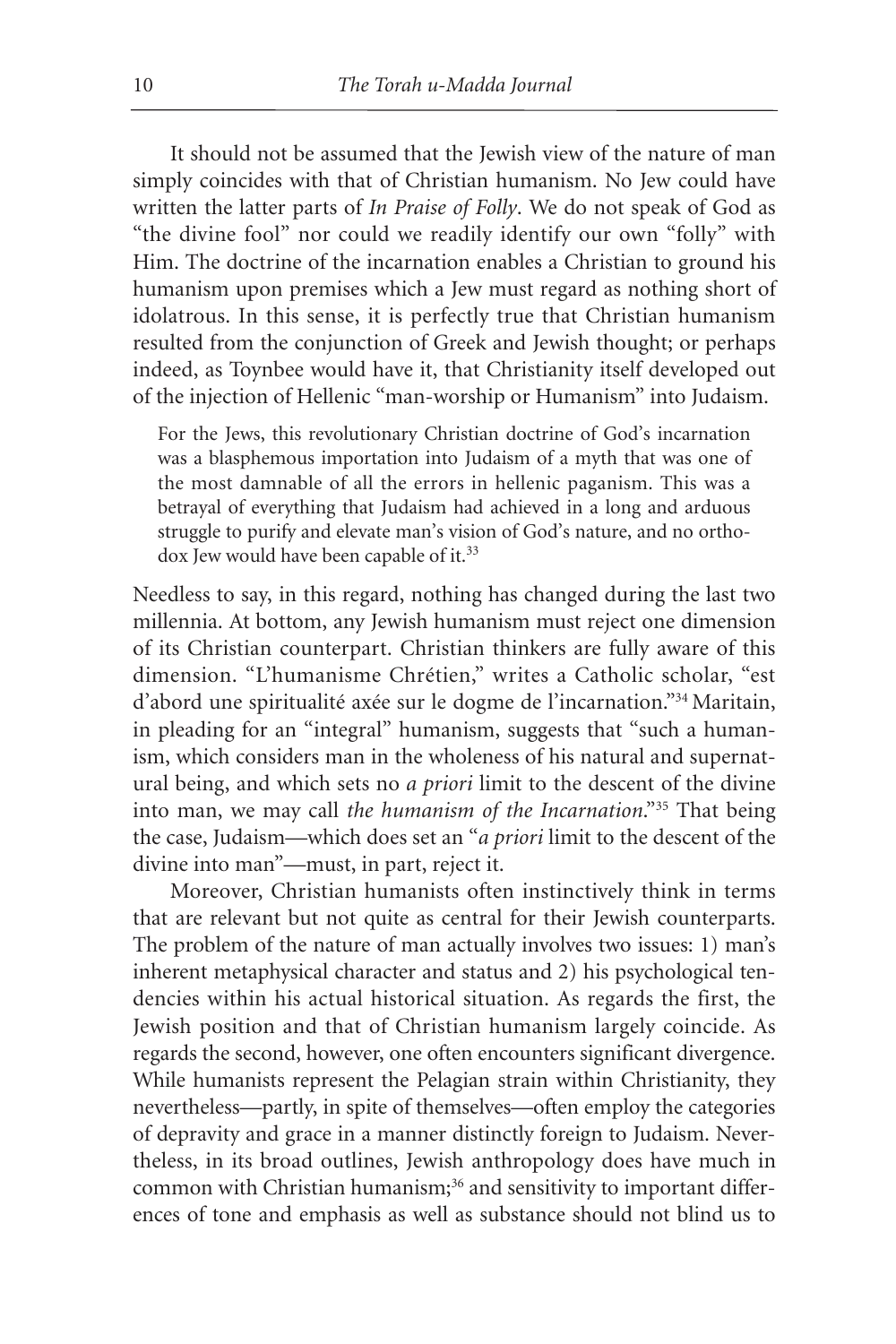this fact. Above all, they share the concurrent vision of man's complex dual nature: the grandeur of what Milton called "the human face divine" and the animality of the two-footed beast.

# **III**

Whatever be the Torah-halakhic view of the nature of man, our second focus—the degree of concern for human welfare—poses an entirely different question. In a sense, of course, the two problems are related. Insofar as one assumes the majesty and dignity of man, he presumably becomes less prone to other-worldliness. Respect for human personality would naturally lead to concern for satisfying all its needs and for the fullest development of the total environment within which it finds both realization and self-fulfillment. Historically, this has no doubt generally occurred. An obvious instance is provided by modern secular humanism, with its consuming passion for exploring and exploiting the human potential of what Wordsworth called "the very world, which is the world / Of all of us,—the place where, in the end, / We find our happiness, or not at all!"37 Religious parallels can readily be cited, however. In his *De dignitate hominis*, for instance, the Florentine humanist, Giannozzo Manetti, writes: "Just as the force, the reason, and the power of man, for whom the world itself and all the things of the world were created, are great, straight, and admirable, so we must judge and believe that the mission of man consists in knowing and ruling over the world made for him, as well as over all things which we see established in this immense universe."38 Or again, as More's example particularly manifests, one can hardly challenge G.K. Hunter's statement that sixteenth-century English humanists "sought to turn religious ideals and energies towards the amelioration of life in this world and to achieve an order in this life corresponding to the religious vision of man's worth."39 Nor can we seriously doubt that the eudaemonistic element in Greek culture—what Jaeger called "the innate Greek belief in the value of this world, their confidence that they could bring 'the best state,' 'the best life' into being here and now"40—is directly related to its profound confidence in man himself.

Nevertheless, despite their prevalent psychological link, these two questions have no necessary logical connection. One could conceivably entertain the highest estimate of man's worth and yet be relatively unconcerned with "the amelioration of life in this world." And I would agree with Professor Bush that it is "very misleading" to assume "as an unquestionable fact that humanism and related words signify a turning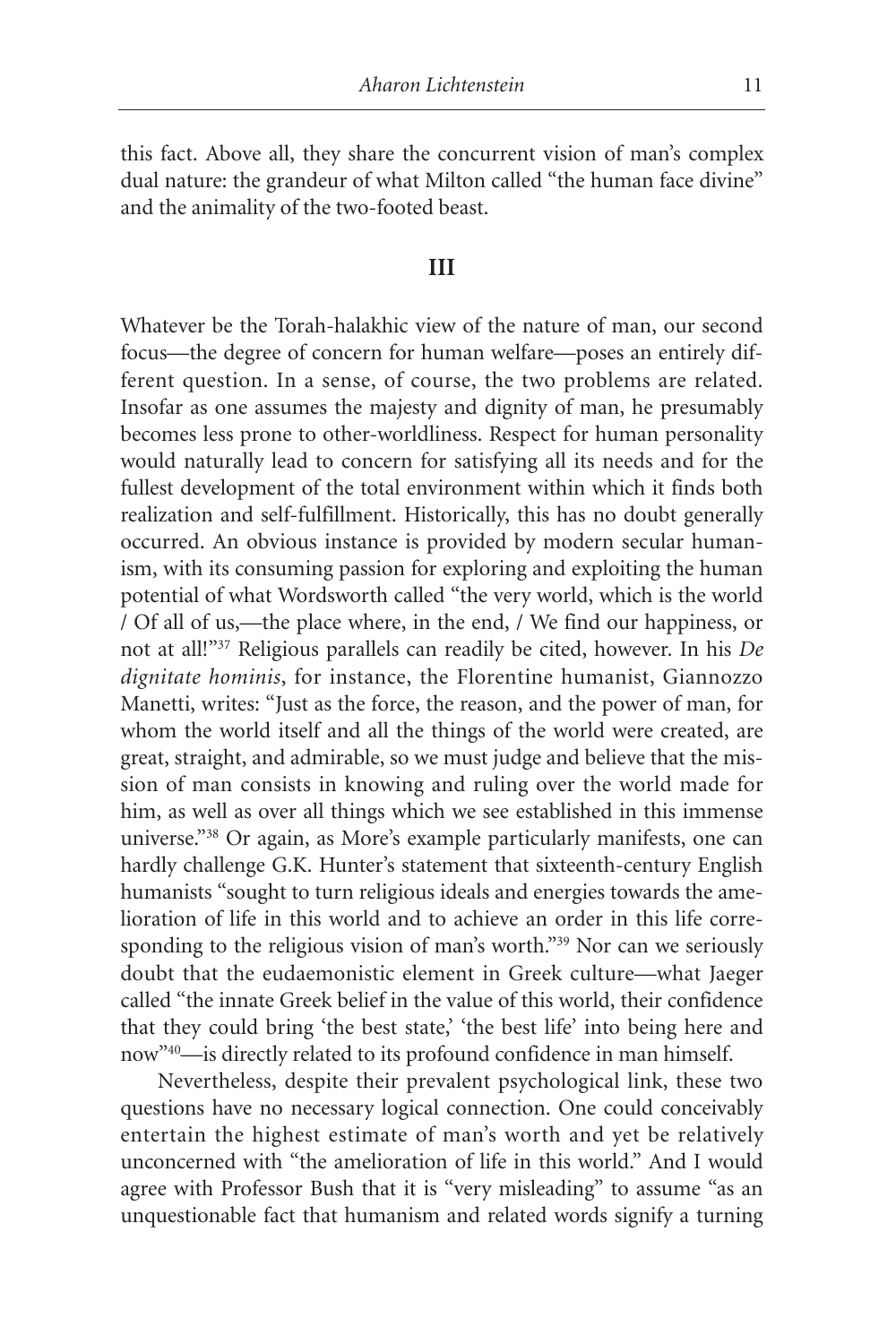from heaven to earth, from medieval theology and otherworldliness to this mundane world which the classics have taught men to enjoy."41 The crucial question turns on the conception of human welfare. Inasmuch as man consists of body and soul, his well-being must presumably be defined with reference to both. Or rather, if we are to speak from a religious perspective, it may be defined purely in terms of the latter, physical well-being becoming relevant only insofar as it contributes to spiritual development. Given certain conceptions of the relation between body and soul, therefore—if it should be assumed, for instance, that one can only grow at the expense of the other and that a rigorous asceticism is essential to spirituality—there is no logical contradiction whatsoever between the most exalted notions of human nature and destiny and the most extreme forms of otherworldliness. In the history of Western thought, Neoplatonism furnishes an excellent example of this combination. Plotinus could, on the one hand, regard himself as virtually divine, a temporarily miscast demigod; and yet, on the other hand—or perhaps, for that very reason—Porphyry writes that he "seemed ashamed of being in the body."42 Or, to take a recent Jewish example, R. Yosef Yosel Hurwitz, the founder of the Novardek school of *musar*, entertained the most exalted conceptions of man's intrinsic worth and yet counseled radical forms of asceticism and renunciation.<sup>43</sup>

Hence, the Torah-halakhic conception of the nature of man suggests no definitive answer to our second question: How much weight has Judaism assigned man's realization of temporal happiness? To what extent has it recognized the value of satisfying his physical and emotional needs? The answer to this question must rather primarily be sought apart from explicit biblical or aggadic statements of attitude—in areas of Halakhah which either define or reflect a perspective upon man's relation to the mundane. Such an inquiry should concern itself, in turn, with two distinct elements. The first might be called the normal or fundamental Halakhah, the moral and religious demands imposed by the Torah as a program for human life under ordinary circumstances. The second concerns whatever provisions the Halakha has made for superseding its usual norms in emergency situations in which these conflict with essential human needs.

With regard to either element, but especially the first, it becomes immediately apparent that any answer must be largely relative. It all depends on one's standard and expectations. As compared with medieval Christianity, Judaism is singularly mundane; as compared to most contemporary versions, it is rather other-worldly. Beside Abelard or Anselm,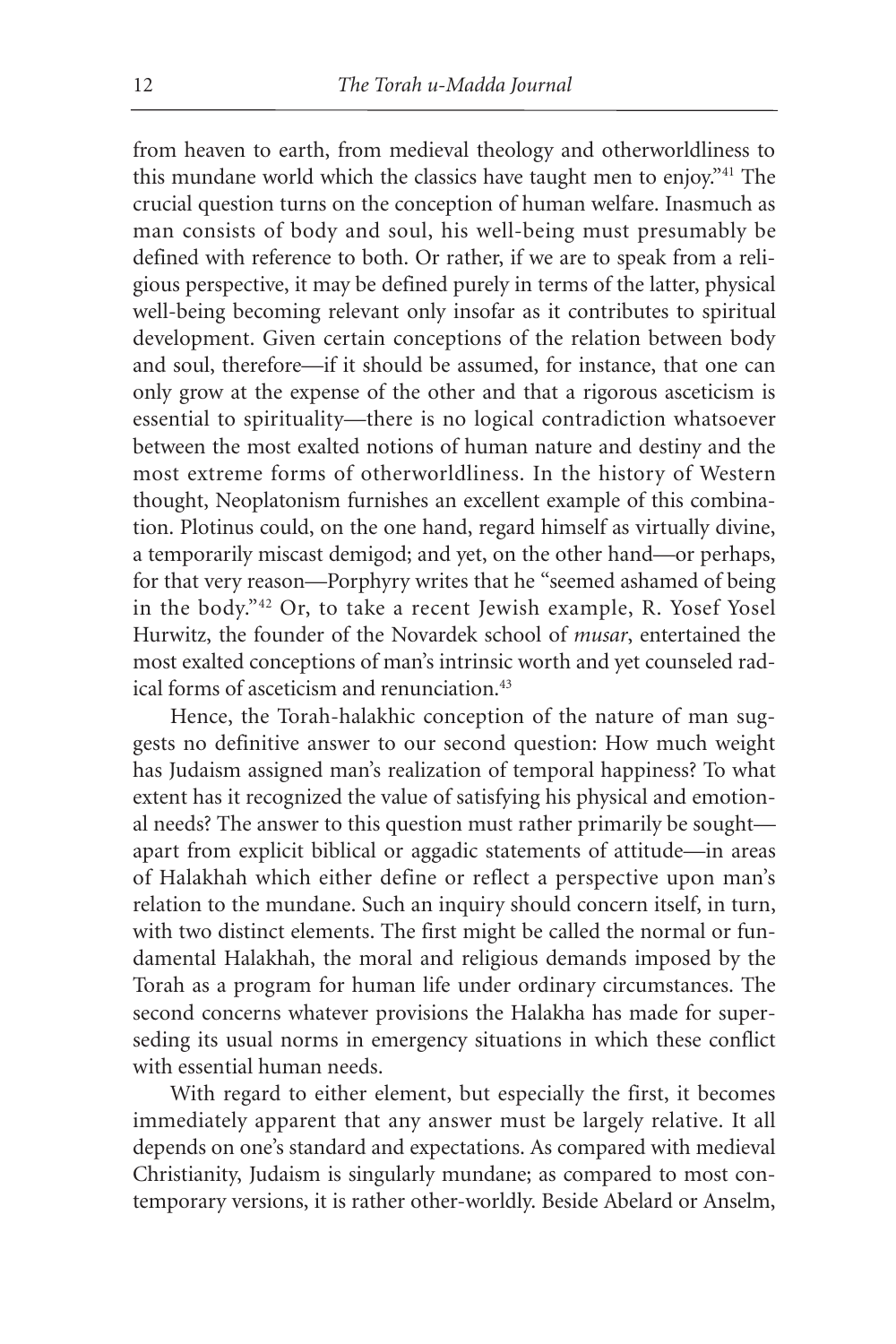the Halakhist appears almost secular; beside Harvey Cox, he is very much the *religieux*. Much also depends on one's perspective. To outsiders accustomed to a relatively unfettered existence, the minutiae of halakhic living can seem terribly onerous. A devout Episcopalian once ate supper at our home and expressed amazement that one could be constantly aware of the laws concerning washing, blessings, and so on without being wholly overwhelmed. To those acclimated to its regimen, however, the demands of Halakhah, comprehensive though they be, are fully compatible with a reasonably comfortable life. Indeed, aided by the marvels of modern technology, some are now so thoroughly inured as to feel no discomfiture whatsoever. Nevertheless, if we eschew judgmental and comparative epithets, an exposition of the fundamental Jewish attitude can be readily formulated.

Like seventeenth-century Anglicans, modern Jews often pride themselves upon possessing a eudaemonistic *via media*—a humanistic religion which avoids the Scylla of secular liberalism on the left and the Charybdis of Christian asceticism on the right. While this claim is often shallowly entertained and its value insufficiently analyzed (What value is there in mediacy *per se*?), it is nevertheless securely grounded. The humanistic strain is reflected in what the Halakhah both says and avoids saying. In a positive sense, it finds expression in the overriding emphasis upon *hesed*, usually translated as "goodness" or "mercy" but truly denoting a total complex of empathy and action deriving from concern for the welfare of others. Transcending mere paternalism and demanding not only charity but *caritas*, *hesed* entails genuine personal involvement with the needs of my fellowman, rich or poor. Its centrality is reflected in numerous *mizvot*, ranging from various tithes for the poor through interest-free lending to wedding celebration,<sup>44</sup> and is, at times, explicitly stated: "R. Eleazar said: What is the implication of the text, 'It hath been told thee, O man, what is good, and what the Lord doth require of thee—to do justly, to love mercy, and to walk humbly with thy God.' 'To do justly' refers to justice; 'to love mercy' to acts of *hesed*; 'and to walk humbly with thy God' to attending to funerals and dowering a bride [for her wedding].'"45 The Torah as a whole is seen as framed by the concept: "R. Simlai expounded: The Torah begins with an act of *h.esed* and ends with an act of *h.esed*, for it is written, 'And the Lord God made for Adam and for his wife coats of skin and clothed them;' and it ends with an act of *hesed*, for it is written, 'And He buried him in the valley.'"46 And it frames the Torah precisely because it is so intimately related to its essence and purpose. Hillel's statement—in answer to a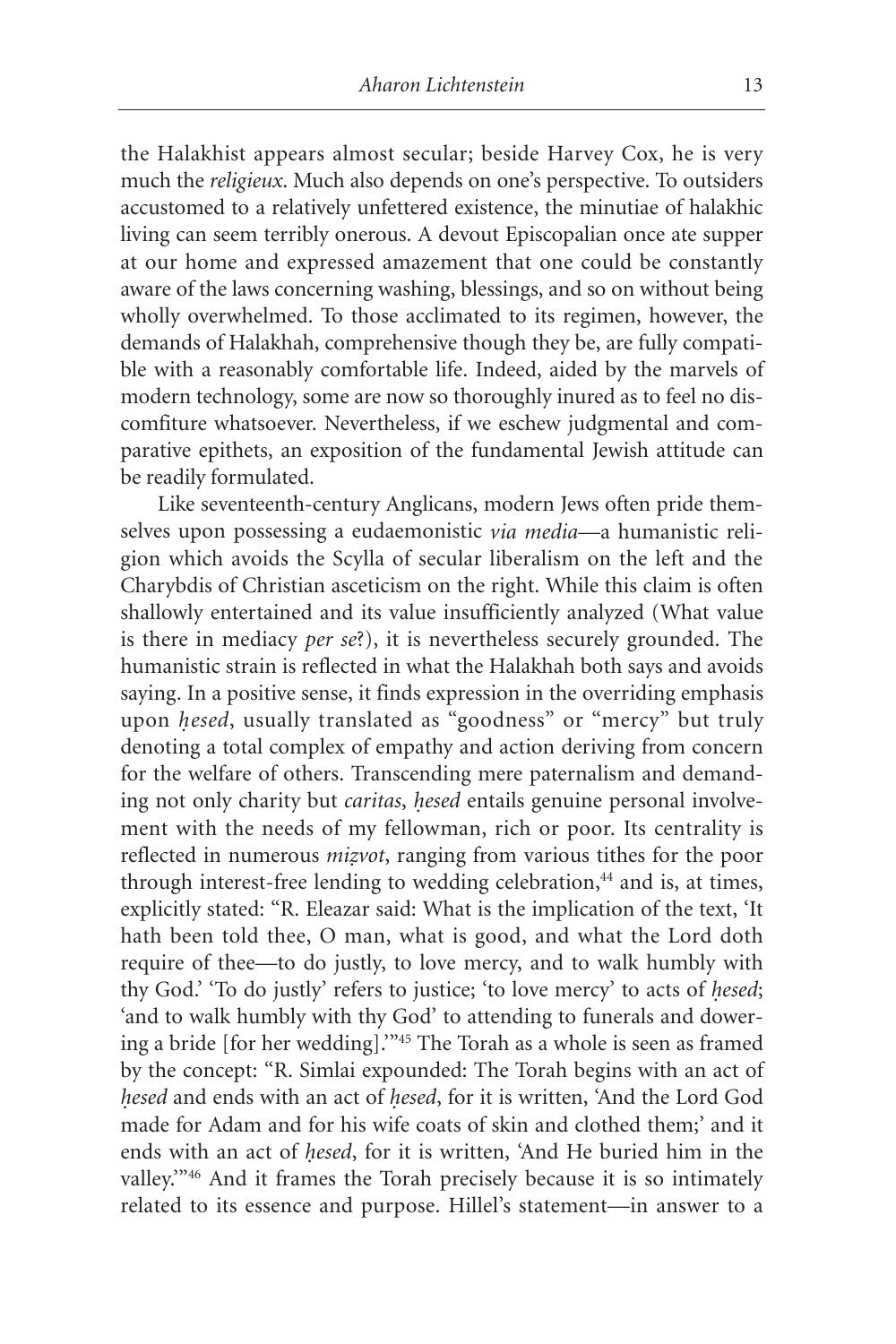prospective proselyte who wanted to be taught the whole Torah while standing on one leg—expressed it most radically: "What is hateful to you, don't do to your fellow—that is the whole Torah. The rest is its commentary; go and study it."47

The drive to *hesed* has two motive springs. One is the obligation to imitate divine attributes and actions. Commenting on the verse, "To go in all His ways,"48 the *Sifrei*, after noting that these are the thirteen attributes of merciful grace cited in a theophanic passage in Ex. 34:6-7, goes on to apply this point within a more specific context:

"Whosoever will be called by the name of the Lord shall be spared." How is it then possible for a person to be called by the name of the Holy One, blessed be He? But [this means] as the Omnipresent is called gracious and compassionate, so you be gracious and compassionate and give gifts of grace to all. As the Holy One, blessed be He, is called righteous . . . so you be righteous. As the Holy One, blessed be He, is called merciful . . . so you be merciful. In this sense, it is said, "Whosoever shall be called by the name of the Lord shall be spared."<sup>49</sup>

#### Or, to put it more concretely:

What is the meaning of the text, "Ye shall follow the Lord your God?" Is it, then, possible for a human being to follow the *Shekhinah*? Has it not been said, "For the Lord thy God is a devouring fire?" But [this means] walk after the attributes of the Holy One, blessed be He. As He clothes the naked . . . , so you also clothe the naked. The Holy One, blessed be He, visited the sick . . . , so you also visit the sick. The Holy One, blessed be He, comforted mourners . . . , so you also comfort mourners. The Holy One, blessed be He buried the dead . . . , so you also bury the dead.<sup>50</sup>

The second spring is the obligation to love another. This commandment—singled out by R. Akiva as a "central principle in the Torah"<sup>51</sup> was cited by Rambam as the halakhic basis of the very acts of *hesed* subsumed by the *gemara* in *Sotah* under imitation of the ways of God, *imitatio viarum Dei*. After presenting a catalogue of such acts that have been ordained as rabbinic commandments—besides those cited in *Sotah* it includes other kindnesses to the dead and their memory, escorting guests, and arranging and celebrating weddings—he concludes: "These constitute acts of *hesed* [to be] performed in person for which no limit can be prescribed.52 Although all these commands are of rabbinic origin they are included in 'And thou shalt love thy neighbor as thyself.'"<sup>53</sup> Rambam evidently means that these acts manifest love to one's fellow and as such are to be subsumed under a general biblical injunction; but that, as specific objects of a particular commandment, their status is only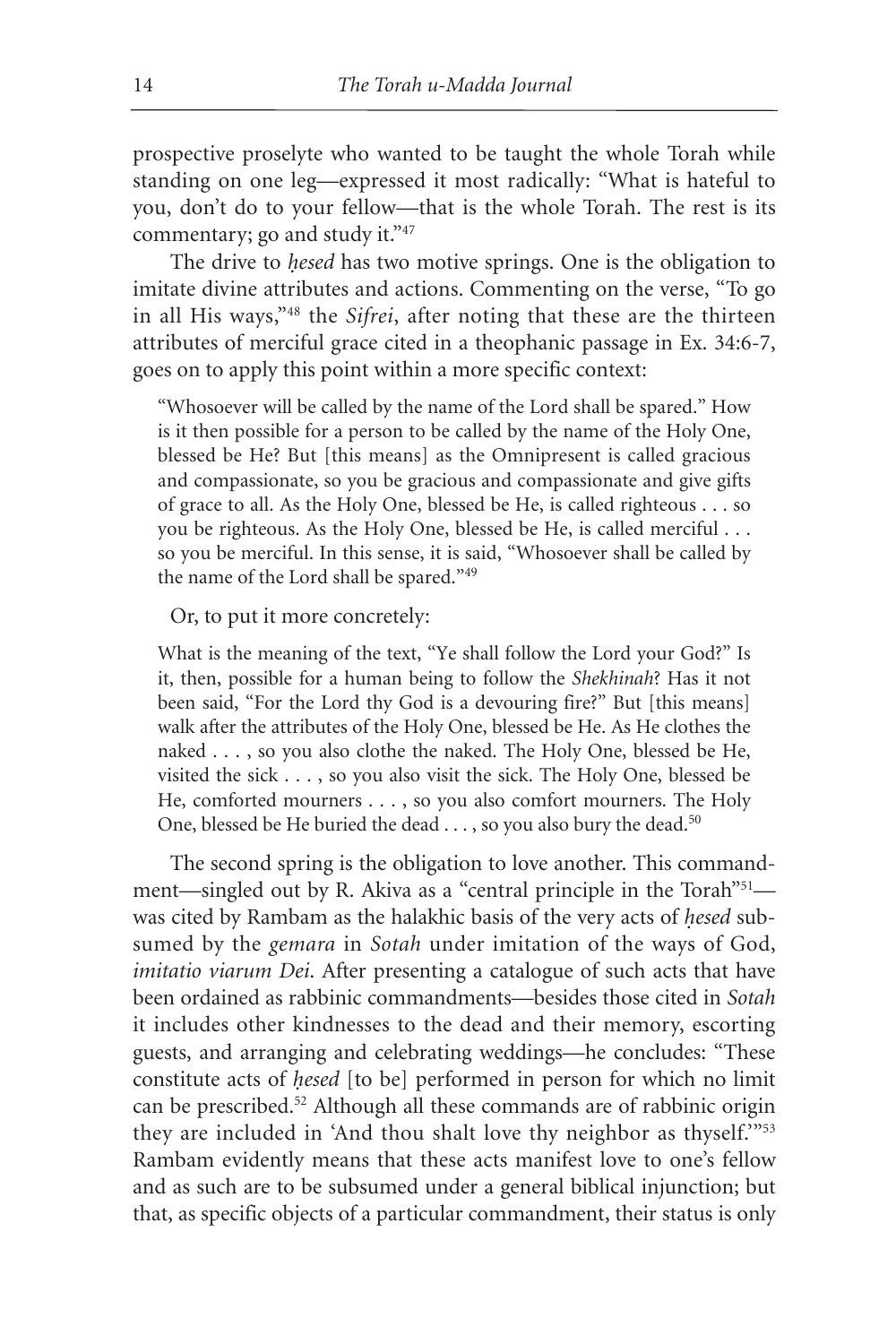of rabbinic origin. The Torah, speaking of a subjective emotional relation, formulated a general principle which is both realized and reflected through the performance of various acts of *hesed*. Over and above this, the Rabbis have singled out some of these acts and have posited them, at the objective plane of action, not only as instances of a broader category, but as definite categories in their own right.<sup>54</sup> Be this as it may, however, Rambam's formulation emphasizes a second normative dimension of *hesed*—the interpersonal. In extending empathy and aid to others, the Jew therefore strives in two directions. At one level, he moves toward the fulfillment of his own spiritual personality. At another, he improves the lot of his fellow man.

This intersection of two orders of *mizvot*, duties to God and man respectively, is no accident. It reflects halakhic faith that religious selffulfillment imposes social obligations, on the one hand, but that, on the other hand, social action cannot have ultimate meaning unless it draws upon and relates to a transcendental source. The reciprocal interaction of the "ethical" and the "religious"—at a legal and not only at a philosophic plane—reflects the fact that the Halakhah can never reconcile itself to their divorce. And it invests *hesed*, as a quality and as a *mizvah*, with its singularly Jewish character.

The importance attached by the Halakhah to helping the needy—be they rich or poor 55—reflects the profoundly Jewish spirit of compassion and commiseration for the weak and the downtrodden. In a very real sense, this spirit constituted our specific contribution to the classical world. Graeco-Roman culture knew much of friendship and something of love but relatively little of compassion. At the same time, this spirit is rooted in an awareness of the significance of man's temporal needs, physical as well as psychological. This awareness is most strikingly manifested in a different context. Among incidents which can be regarded as visitations of divine chastisement, the *gemara* cites the most pedestrian frustrations: "if a man had, for example, a garment woven for him to wear and it does not fit him"; if a drink was to be served hot and was served cold or vice-versa; "even if his shirt gets turned inside out"; "even if he puts his hand into his pocket to take out three [coins] and takes out but two."56 But the same sensitivity, although expressed in less dramatic terms, constitutes the basis of the Torah's emphasis upon *hesed*.

The humanistic strain is likewise evident in a major halakhic omission. As a moral and religious regimen, the Halakhah demands a great deal; but its discipline contains little which can be regarded as purposively ascetic. Of mortification it knows almost nothing,<sup>57</sup> of monasticism even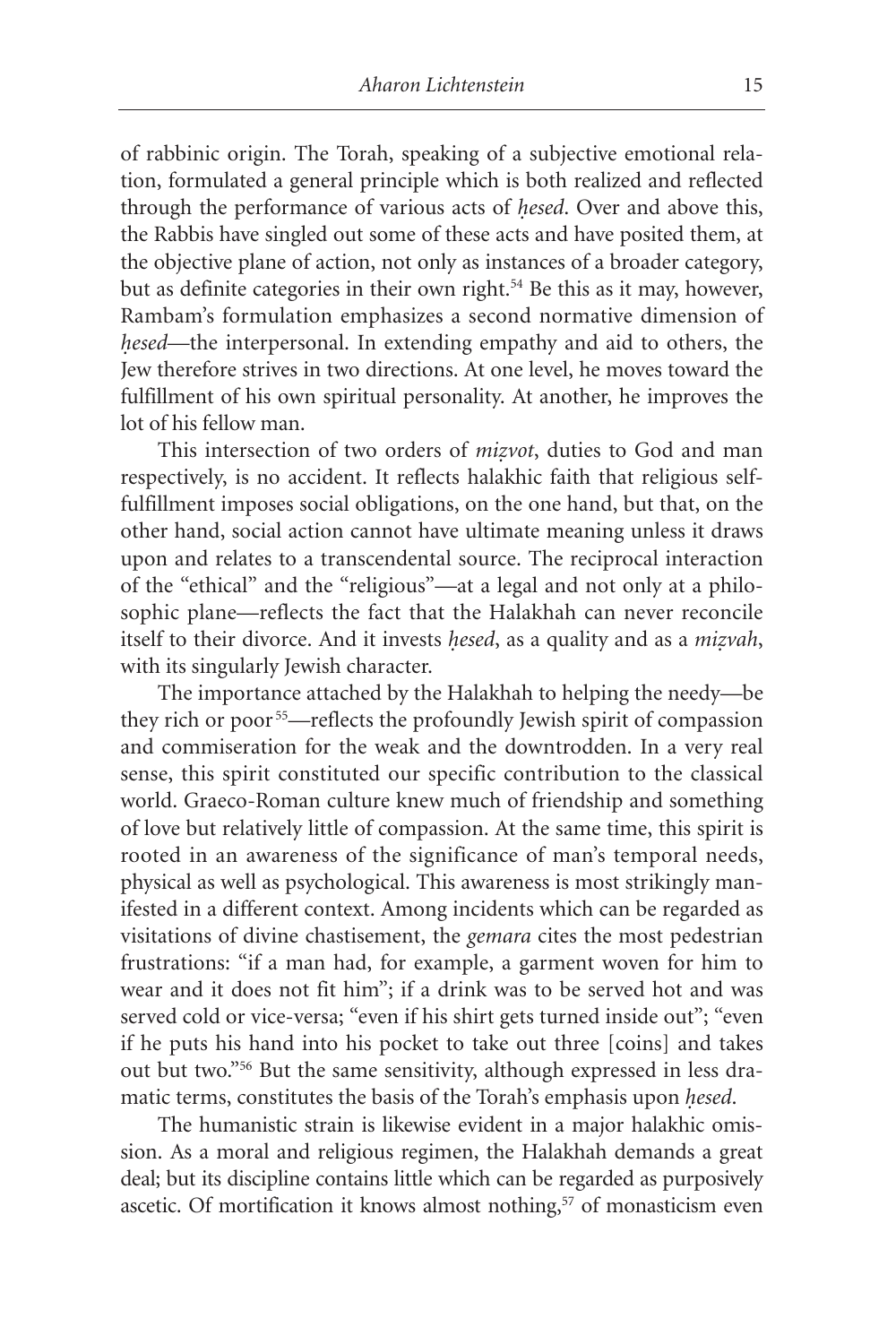less. The emphasis is rather upon a discipline of choice and direction. Man's basic physiological and psychological drives are recognized as healthy, but they are channeled and chastened by being integrated into a harmoniously ordered discipline. He is encouraged to eat well—hearty meals are an integral aspect of Sabbath and festival celebration<sup>58</sup> and often conjoined with "rejoicing before God"59—but never at will. He is commanded to indulge his sexual appetite—at most, celibacy is permitted in only the rarest of instances<sup>60</sup>—but not indiscriminately. With respect to the social and economic order, likewise, man is commanded to lead a full and productive life—"as the Torah was granted through a covenant, so was labor granted through a covenant"<sup>61</sup> —but he is enjoined, even with respect to the economic sphere, from becoming *homo economicus*, an agent whose decisions are guided solely by secular considerations. The basic goal is *kedushah*, not the suppression but the sanctification of world and self, and the primary means is the organization of experience around a divinely ordained normative order. This ideal links seemingly disparate areas. Rambam included laws concerning sexual behavior in the "book of holiness"—together with those governing ritual slaughter and proscribed foods—rather than in the book dealing with marriage and divorce. Rabad lumped the laws of sexual abstinence following menstruation together with a whole slew of *mizvot*: injunctions concerning modes of plowing or sowing, tithes, *zizit*, circumcision, wearing *sha'atnez* garments, blessing before and after eating, observance of Sabbath and festivals, and numerous others—all having been given "in order that man should know that he has a Creator governing him."62 In ethical areas, the individual norms are generally ethical in character; in other areas, they may be, relatively speaking, almost arbitrary. The ideal of *kedushah* is all-pervasive, however.

The Halakhah does occupy, therefore, a middle ground between secular utilitarianism and Christian asceticism. On the one hand, it not only omits but positively decries excessive self-denial:

R. Eleazar ha-Kappar Beribi said: What is the point of the words: "And make an atonement for him, for that he sinned regarding the soul?" Regarding what soul did this [Nazarite] sin unless by having deprived himself of wine? Now can we not base on this an argument *a fortiori*: If a Nazarite who deprived himself only of wine is already called a sinner, how much the more so one who deprives himself of all matters?<sup>63</sup>

A remark cited in the Yerushalmi is even more emphatic: "R. Hezekiah [in the name of] R. Kohen in the name of Rav: 'A person is destined to render judgment regarding everything that he has seen and not partaken thereof."<sup>64</sup>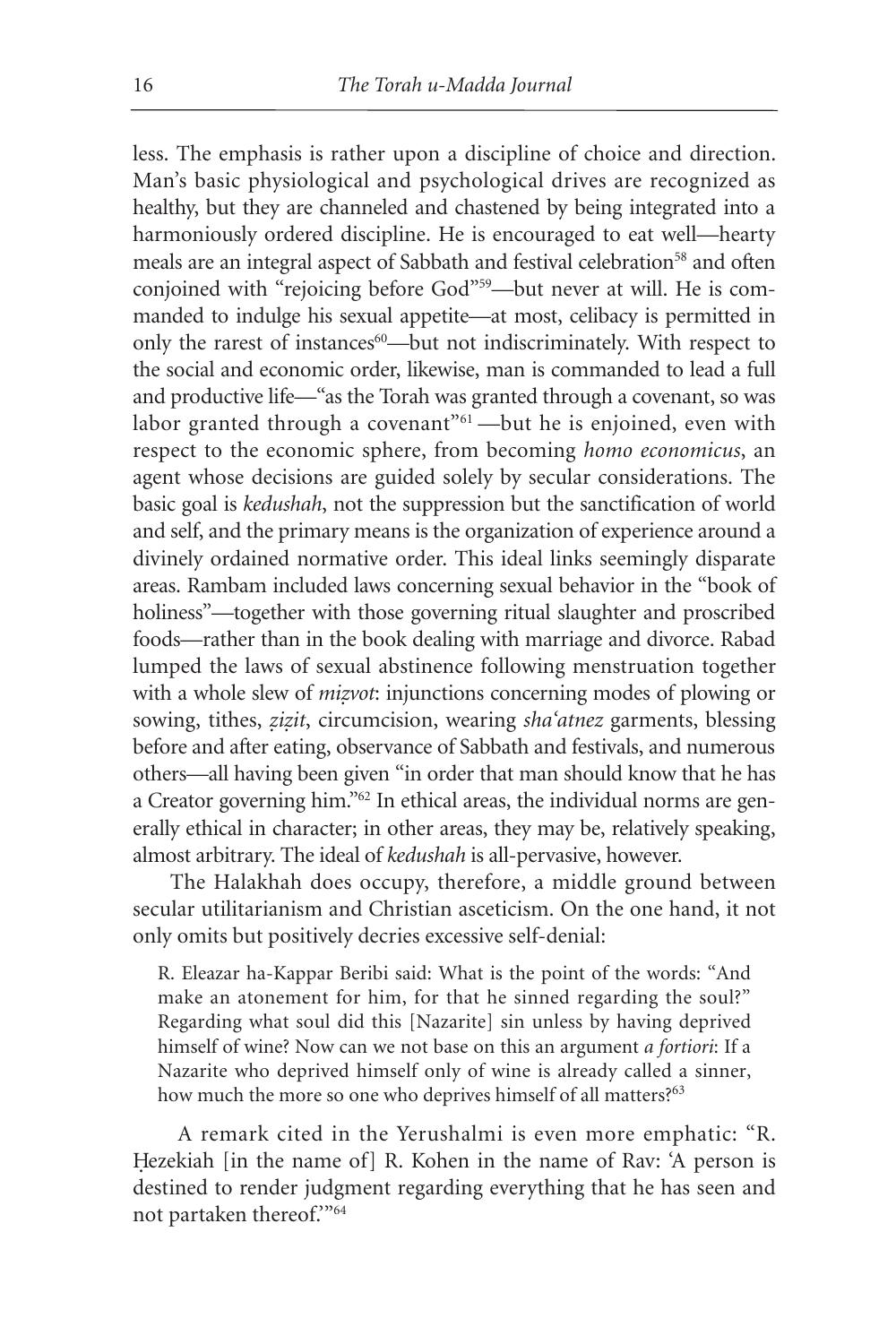One could no doubt cite seemingly conflicting sources—students of the *Mesillat Yesharim*<sup>65</sup> will recall Ramhal's attempt to reconcile evidently disparate texts—and it is more than likely that within *Hazal* proper, and in the *rishonim* certainly, we may encounter varying degrees of humanistic world-acceptance. One version of a celebrated text presents this divergence explicitly. Expanding upon the *mishnah*, "and all your actions should be for the sake of Heaven,"66 the *baraita* of *Avot de-Rabbi Natan* comments:

Like Hillel. When Hillel would go somewhere, people would ask him, "Where are you going?" "I'm going to do a *mizvah*." "What *mizvah*, Hillel?" "I'm going to the toilet." "Is this, then, a *mizyah*?" "He said to them: yes—in order that my body should not degenerate." [Or again], "Where are you going, Hillel?" "I'm going to do a *mizyah*." "Which *mizvah*, Hillel?" "I'm going to the bathhouse." "Is this, then, a *mizvah*?" "He said to them: yes—in order to clean my body. By way of proof look. If as regards icons which stand in royal palaces, the government pays their appointed polisher and cleaner a salira annually, and moreover, he is placed among the nobles of the kingdom—we, who were created in [divine] image and form, as it is said, 'For in the image of God He created man,' *a fortiori*!" Shammai would not say thus, but rather: "Let us perform<sup>67</sup> our duties with this body."<sup>68</sup>

Professor Lieberman's comment that "Shammai did not permit physical enjoyment except with the sense of one who is being gratified against his will,"69 may overstate Shammai's dissent; but, in any event, a difference in attitude is clearly discernible.

Or, to cite a later example, the difference is perhaps reflected in two radically divergent interpretations of R. Yehudah ha-Nasi's deathbed statement: "Master of the world! It is revealed and known before you that I have labored in Torah with my ten fingers and have not derived pleasure even with a small finger. May it be Thy will that there be peace in my rest."70 Tosafot<sup>71</sup> and a number of other commentators take this as a testament of lifelong renunciation. Rashi,<sup>72</sup> however, understands R. Yehudah ha-Nasi to be stating that he has not received mundane reward commensurate with the deserts of the effort expended by even one finger. Again, an element of otherworldliness is clearly present in such statements as, "R. Yehudah ha-Nasi says: Whoever takes upon himself pleasures of this world, the pleasures of the world to come are withheld from him, and whoever does not take upon himself the pleasures of this world, the pleasures of the world to come are given to him;"73 or, "Rav said: The world was but created for Ah'av ben Omri and R. Hanina ben Dosa—this world for Ah'av ben Omri and the next world for R. Hanina ben Dosa."74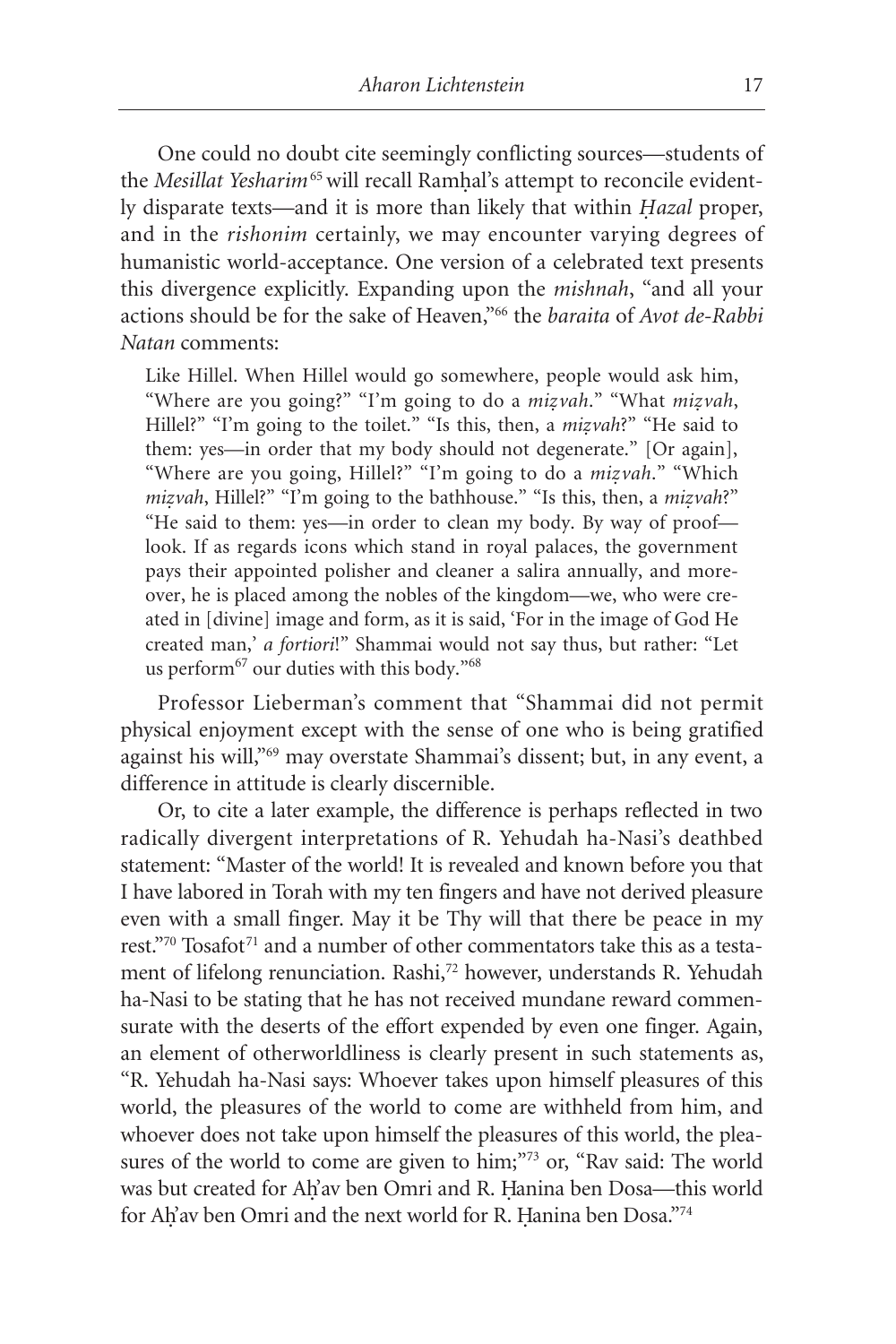Nevertheless, while these differences should not be minimized, I do not believe they erode the fundamental halakhic position. By and large, these statements concern shading and emphasis within a commonly accepted framework; and while some may sound starkly ascetic when regarded in isolation, we should not lose sight of the normative context which they take for granted and upon which they seek to provide a perspective. It was Shammai, after all, who, when he noticed a fine food on Sunday, would already set it aside for the Sabbath<sup>75</sup>—hardly an ascetic practice; and it was of R. Yehudah ha-Nasi and Antoninus that the *gemara* relates that "winter or summer, lettuce, cucumbers, and radishes were never absent from their table."76 The primary halakhic attitude clearly discourages a rigorously ascetic posture. In some instances—as that of a fairhaired dandy who became a Nazarite in order to overcome his narcissism77—allowance might be made for special circumstances. Obviously, ascetic practice must ultimately be judged in the light of its motivation.78 But these are rather the exceptions. Ordinarily, the Halakhah places the Jew very much within a worldly milieu. At the level of personal piety, it instinctively assumes a framework of participation rather than renunciation; at the level of public policy, it assumes the last of what Tawney called "four main attitudes"—the first three are asceticism, indifferentism, and zeal for some particular or final reform—"which religious opinion may adopt toward the world of social institutions and economic relations."79 Its attitude is one which "may at once accept and criticize, tolerate and amend, welcome the gross world of human appetites, as the squalid scaffolding from amid which the life of the spirit must rise, and insist that this also is the material of the Kingdom of God."80

But no—it goes further. The Halakhah does not merely regard the mundane order as "squalid scaffolding" from which spiritual life may emerge. The mundane is itself one facet of the spiritual life—not just an arena within which spirituality may grow but, insofar as it is the subject of numerous commandments, the very fabric of halakhic living. It is not just a preliminary to religious existence but, when governed by the relevant *mizvot* and *halakhot*, one aspect of it. For if the Torah regards the world positively, on the one hand, it does not, on the other hand, simply leave the Jew free to mind his own store. It makes both general and specific demands, it formulates priorities, and it posits both a mode and a direction for man's exploitation of nature. Standing firmly upon its middle ground, it places pleasure within an eternal as well as a temporal framework. But perhaps we would do better to call it a third ground. Avoiding either pole of James' familiar dichotomy, the world-rejection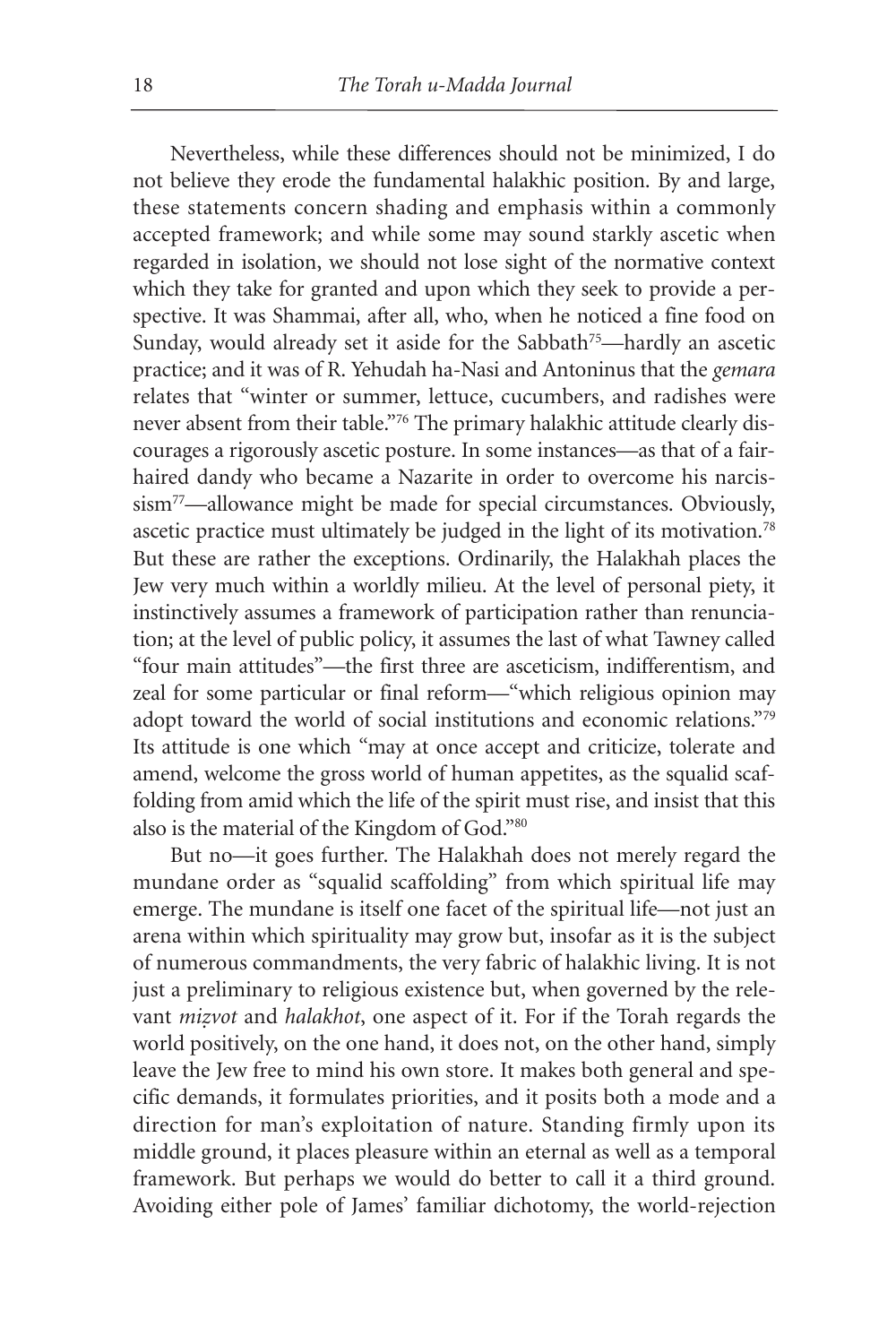of the sick soul and the world-acceptance of the healthy-minded, the Halakhah has adhered to what C.E. Raven has justly described as "the more profound concept of world-redemption."81 "Halakhic man," writes its leading contemporary expositor, ". . . fights against life's evil and struggles relentlessly with the wicked kingdom and with all the hosts of iniquity in the cosmos. His goal is not flight to another world that is wholly good, but rather bringing down that eternal world into the midst of our world."82 Not content with the integration of the secular and the religious into a single harmonious scheme, the Halakhah demands their interpenetration. The sacred must not only relate to the profane but even as the two remain distinct—impregnate it. Halakhah proclaims the central truth that while religion is, in one sense, an area of experience, in another sense it frames all experience, inasmuch as it concerns man's relation to God, the ground and goal of life itself. It is not only a quantitative but also a qualitative aspect of existence, and, as such, impinges upon every area. "All human activity," Rambam insisted, "is subsumed under *yir'at shamayim*, 'the fear of Heaven.'"83

# **IV**

In one respect, therefore—its concern with man's mundane welfare the Halakhah is thoroughly humanistic. In others, however, it is not—at least, not in the sense in which secularists generally use the term. For one thing, its ritual aspect imposes demands which contribute little to man's temporal well-being. If the Halakhah has eschewed asceticism *per se*, it has nevertheless established norms which, at a practical level, often achieve almost the same effect. Positive commandments divert energies and resources from worldly tasks; negative injunctions may limit indulgence to the point of hardship. Neither aims directly at self-flagellation—a crucial point, philosophically. Practically, however, observance of *mizvot* may necessitate severe self-denial. The Rabbis had no illusions on this score. In discussing the controversy concerning the interlude between *Pesah.* and *Shavuot*—the Sadducees contended that it began on the Sunday following the first day of *Pesah.* while the Pharisees held the Torah's "on the morrow after the Sabbath"<sup>84</sup> referred to the second day of *Pesah.*—the *gemara* reports an interesting exchange. Challenged by R. Yohanan ben Zakkai, one Sadducean elder grounded his position upon the Torah's presumed compassion:

Mosheh our master was a great lover of Israel and, knowing full well that *Shavuot* lasted only one day, he proceeded to establish it on the day after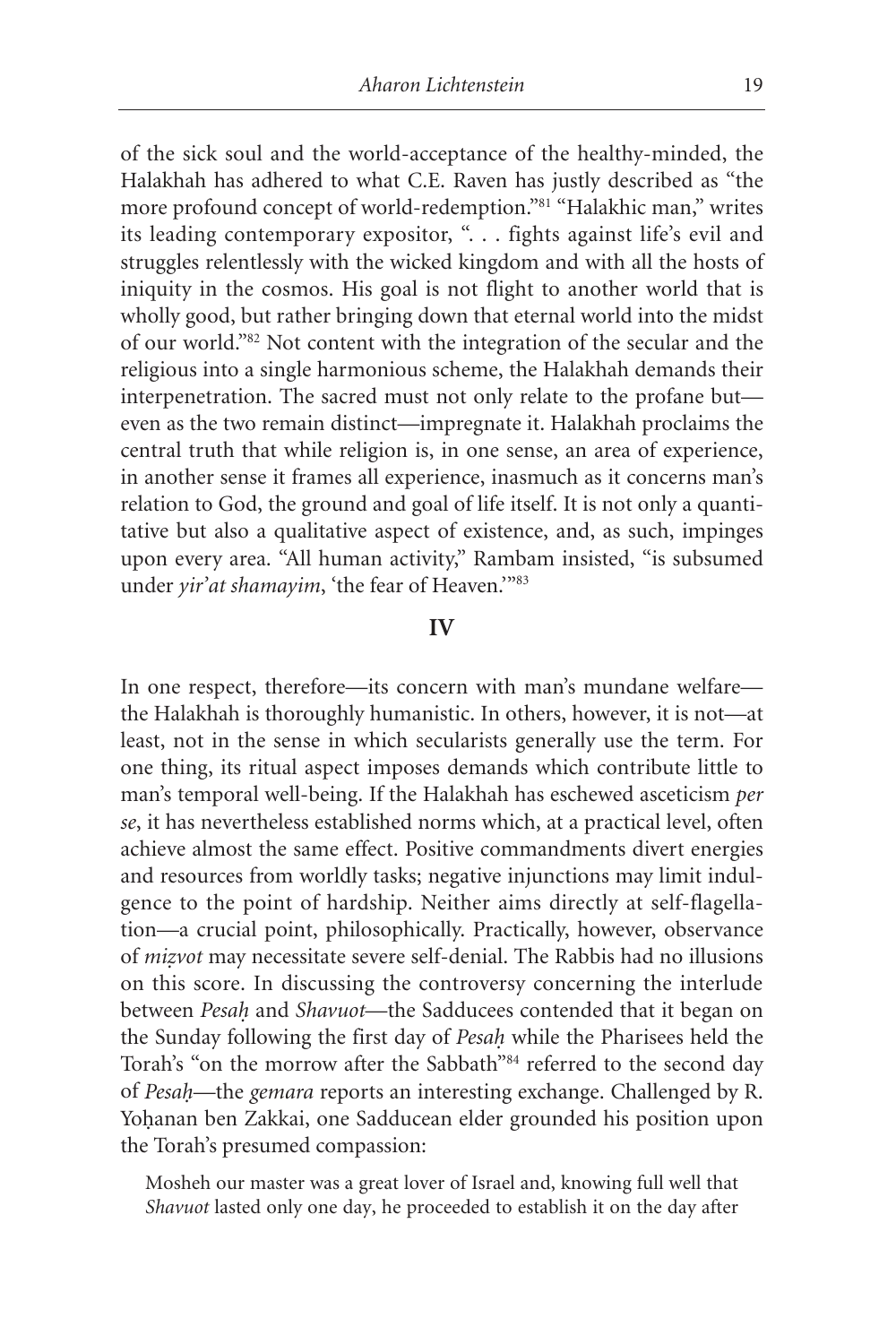the Sabbath so that Jews should enjoy themselves for two [successive] days. [R. Yohanan ben Zakkai] quoted the following verse to him: "It is eleven days' journey from Horev unto Kadesh-Barnea by the way of Mount Seir." If Mosheh our master was [such] a lover of Israel, why, then, did he detain them in the wilderness for forty years?<sup>85</sup>

As his students pointed out to him, R. Yohanan's answer was more a flippant riposte than a serious reply. Nevertheless, it reflects a deeply ingrained awareness that both the pursuit of the normal halakhic regimen and, particularly, unswerving commitment at occasional moments of crisis can produce genuine hardship.

The oft-used phrase, "the yoke of *mizvot*,"<sup>86</sup> not to mention common experience, attests to this point readily. The *gemara* does occasionally refer to a principle that "the Torah has consideration for the money of Israel," but always within a context of sacrifice and obligation. Indeed, the specific instances would strike a utilitarian pragmatist as perfectly ludicrous. In one case, the principle is applied to explain why the censer used in the temple during the year, as opposed to *Yom Kippur*, was silver rather than golden.87 In another, it justifies purchasing grain rather than flour for use in preparing regular votive offerings; the former may contain impurities but it is also cheaper.<sup>88</sup> These savings attest to a nice sensitivity to human loss. But they are minor modifications within a program of substantial expense, and as such will hardly excite humanitarian liberals. Clearly, if the Halakhah rejects outright asceticism, it has no hesitation about demanding personal sacrifice. It requires, for instance, that a Jew abandon all his property rather than actively transgress a single injunction.<sup>89</sup> It no doubt envisions ultimate human happiness even at the secular plane. The Bible is full of this theme and, in several places, the Talmud cites the verse, "Her [i.e., the Torah's] ways are the ways of pleasantness" to establish a halakhic point.<sup>90</sup> But its attainment could well entail much self-denial along the way.

Secondly, far more than the particular sacrifices it requires, the very existence of Halakhah rejects one aspect of humanism. As an objective normative order, Halakhah shifts the center of authority from man to the law. To be sure, man plays a crucial role in interpreting and, to a point, even in shaping the law. But so long as he remains honestly committed to the system, he is no longer a final arbiter. The human element is thus diminished twofold. On the one hand, man is no longer vested with the power of ultimate decision. On the other hand, human comfort is discarded as the normal ground of decision. Not the realization of human desires but conformity to the divine law—attendant hardship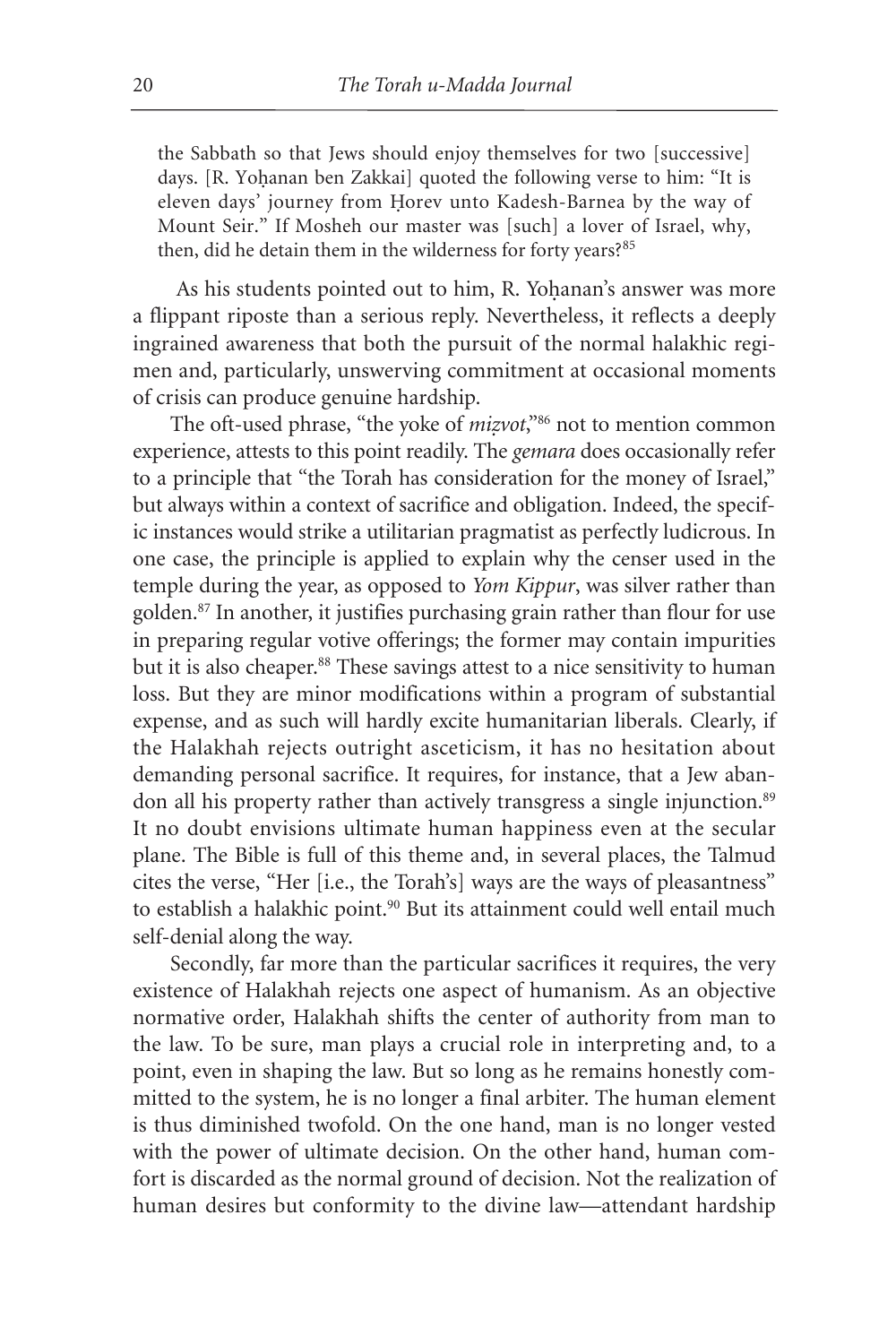notwithstanding—becomes the central objective. Special circumstances may justify limited dispensations. Ordinarily, however, the keynote is obedience rather than convenience.

In one respect, this shift resembles the subjugation of inclination to the moral law that lies at the heart of Kantian ethics. In reality, however, the halakhic demand goes much further. The sacrifice it requires—in principle, and occasionally in practice—is not only natural inclination but moral judgment proper. As Kierkegaard so clearly perceived, the *akedah* involved Avraham's ethical instincts as well as his son. The halakhic system thus compromises human autonomy far more than Kant's.

Nor can the halakhic demand be equated with the sacrifice of selfwill—in a sense, the very sacrifice of self—that all spiritual religion urges upon its adherents. Dante's *e la sua volontade è nostra pace—*"and His will is our peace"*—*or Tauler's negation of selfhood posit an ideal and point a direction. They legislate little at the level of detail. The Halakhah, however, with its comprehensive scope, impinges upon the minutiae of human activity. With respect to the ordinary Jew as well as the most spiritual, it is no mere general principle but a universal presence. The sacrifice of self-will that it exacts from every Jew is not, as with the mystics, just an ultimate goal. It is, albeit in a more limited mode, a point of departure.

To be a Jew means giving up something of one's autonomy. Covenantal commitment, at Sinai or later, is not so much the acknowledgment of the moral law or the assumption of specific obligations. It is, first and foremost, an act of submission. The Jew accepts not just the law but the King, not only the *mizvah* but the *mezavveh*. "Why," asks the *mishnah* with respect to the order of the paragraphs in *shema*, "does the portion of *shema* precede that of *ve-hayah im shamoa*? In order that he [who recites] should first accept the rule of the Kingdom of Heaven and then the rule of *mizvot.*"<sup>91</sup> This is the crux of the precedence of *na'aseh*, "we shall do," to *ve-nishma*, "and we shall hear,"92 which the Rabbis saw as being so basic to Israel's acceptance of the Torah. Virtually by definition, however, such precedence entails some loss of autonomy. Indeed, the Rabbis refer to it as the *modus operandi* of the angels,<sup>93</sup> who, in Jewish thought, are generally regarded as lacking free will. Hence, the *gemara* even speaks of future *mizvot*, such as *Purim*, as having been accepted in the desert.<sup>94</sup> Covenantal commitment constitutes a blank check.

The Torah itself defines Israel's position in the clearest of terms. "For they are My servants, whom I brought forth out of the land of Egypt."95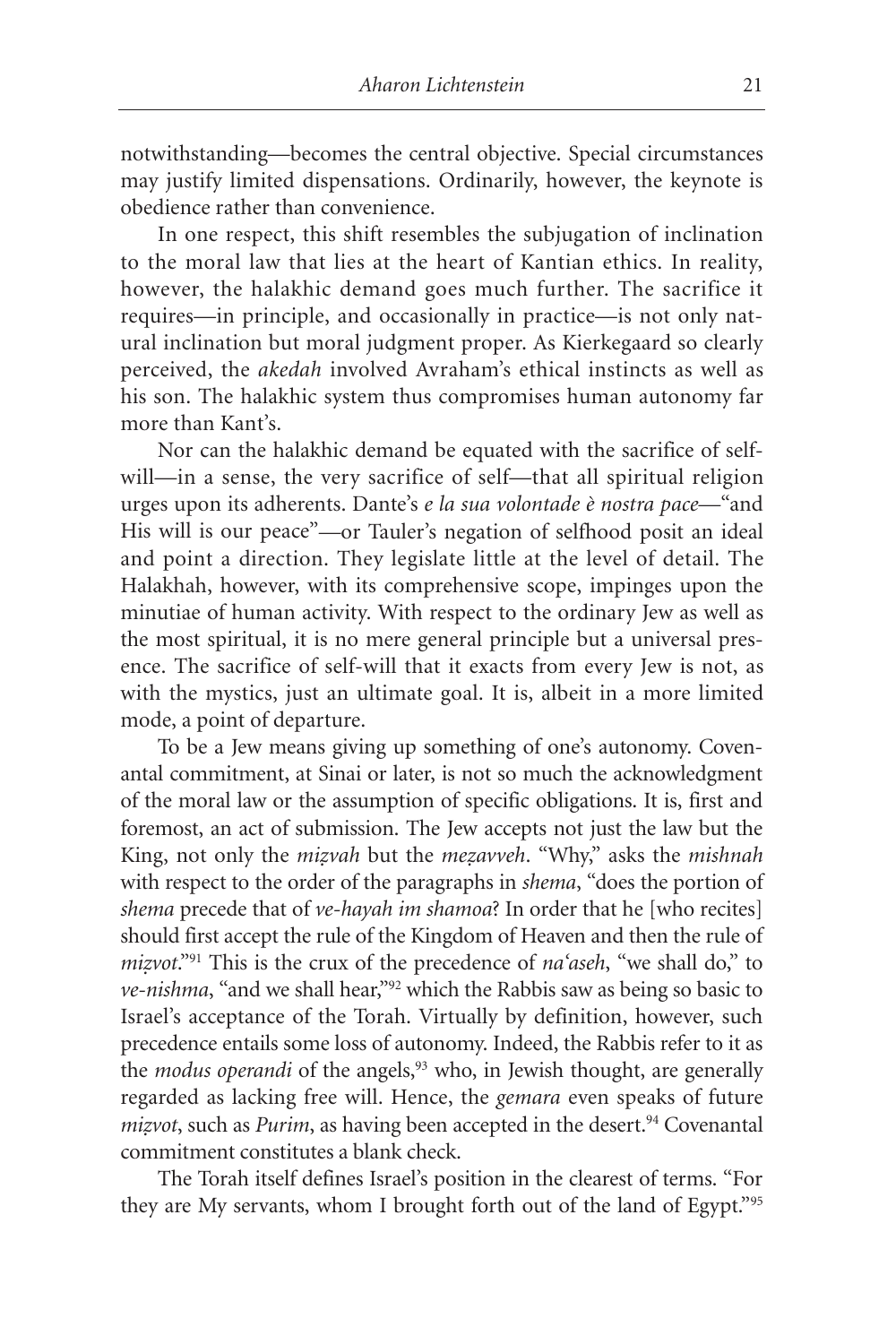This bondage is not just the terminus of a passionate religious quest. It is the ground of the Jew's fundamental relation to God, the point of departure for his spiritual life. Christianity has often denigrated this relation, opposing the sonship of the new dispensation to the indentures of the old. Judaism, however, has insisted that we can be God's children only if we are His servants, and that this entails not only service but servitude. Bondage is not a propaedeutic preliminary to spiritual adulthood. It is a permanent pole within the dialectic of the religious life. On *Rosh ha-Shanah*, Jews implore God "be it as sons, be it as servants,"96 and small wonder. The term *eved*, servant-slave, is used in the Bible repeatedly to describe Mosheh, David, Avraham, and numerous others; and the threefold imagery of bondsman, subject, and son recurs throughout Scripture, the Talmud, and the *siddur* with reference to Israel's relation to God. To be sure, this bondage is regarded as the highest privilege and is defined, even in a narrow legal sense, as an asset.<sup>97</sup> The gift of Torah is regarded as an act of merciful grace. "R. Hananya the son of Akashya used to say: the Holy One, blessed be He, wished to render Israel more worthy. Therefore, he provided them with much Torah and [many] commandments."98 Nor is the Jew's commitment regarded as incompatible with genuine freedom. On the contrary, the Rabbis insisted that "there is no free man but he who engages in the study of Torah."99 For, as Berdyaev noted, "Exteriorization is the source of slavery, whereas freedom is interiorization. Slavery always indicates alienation, the ejection of human nature into the external."100 Covenantal commitment, however, is the very opposite of such alienation. It constitutes man's turning as subject, from the objectified external to the source of being and his sole and ultimate repose. But it is bondage nonetheless, and we overlook this at our peril.

Much of this probably has a somber Calvinistic ring. It will fall harshly on ears accustomed to a more liberal and humanistic view of Judaism. But I don't see how the Torah view of the Jew's relation to God can be accurately portrayed in any other terms. It is almost ludicrous to speak of Judaism as an anthropocentric religion. Judaism is humanistic in its vision of man's worth, its concern for his well-being, and its positive approach to all aspects of his existence. But it harbors no illusions about man's servile position, a position he occupies not as a punishment for some Original Sin but simply as his natural condition; or, at a higher level, as the result of his covenantal commitment. Judaism never transposes the Creator and the creature; does not confuse means and ends; always remembers that the temporal welfare of man and society is but valuable as an instrument of attaining eternal salvation; and it inex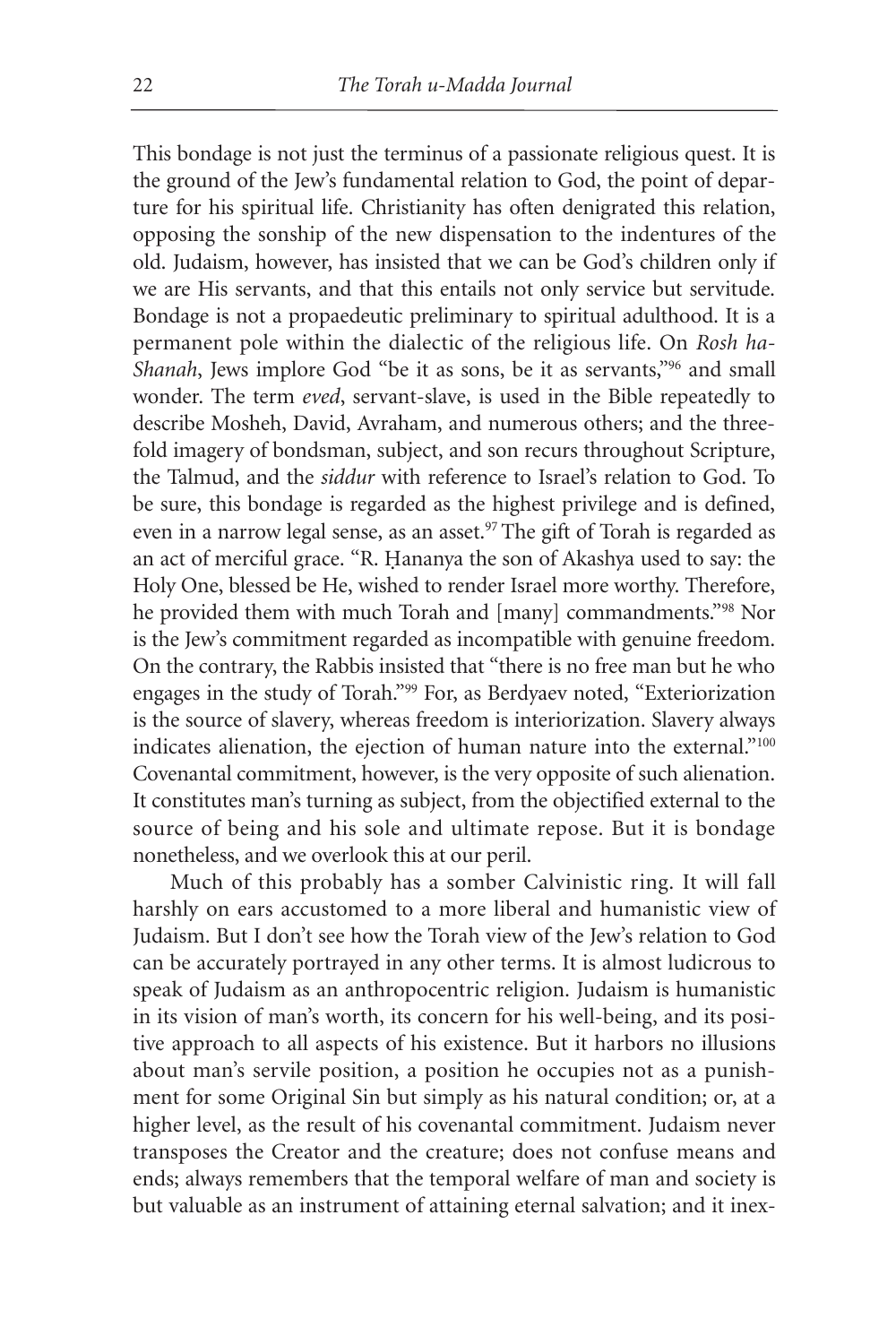orably asks Prospero's question—"My foot, my tutor?"101 A Halakhah that intones "'And thou shalt love the Lord with all thy heart, and with all thy soul'—even if He takes away thy soul,"102 can be nothing but theocentric. As if profound religion could be anything else.

Even in its worldly aspect, therefore, the Halakhah is radically different from the "secular" religion now in vogue in certain Protestant circles. It is different not only from the "theology of blasphemy" (as it has been aptly titled), the blend of confused claptrap and disguised atheism currently heralding the new dawn of human dominion. The halakhic attitude is different even from that of a figure like Bonhoeffer, whose profound faith and saintly sensibility experienced God as a living presence but who felt that, for the average man at any rate, God would now only be relevant incognito, as it were. Bonhoeffer saw himself on the verge of an age in which man would no longer approach God best by seeking Him consciously within a religious mold, but rather simply by finding Him through immersion in the secular order, through active devotion to improving the lot of mankind. In a passage that has been worn threadbare with quotation he suggested that

the time when men could be told everything by means of words, whether theological or simply pious, is over, and so is the time of inwardness and conscience, which is to say the time of religion as such. We are proceeding toward a time of no religion at all: men as they are now simply cannot be religious any more. . . . Religious people speak of God when human perception is (often just from laziness) at an end, or human resources fail: it is in fact always the *Deus ex machina* they call to their aid, either for the so-called solving of insoluble problems or as support in human failure—always, that is to say, helping out human weakness or on the borders of human existence. Of necessity, that can only go on until men can, by their own strength, push those borders a little further, so that God becomes superfluous as a *Deus ex machina*. 103

# Or again:

Is it not true to say that individualistic concern for personal salvation has almost completely left us all? Are we not really under the impression that there are more important things than bothering about such a matter? (Perhaps not more important than the matter itself, but more than bothering about it.) I know it sounds pretty monstrous to say that. But is it not, at bottom, even biblical? Is there any concern in the Old Testament about saving one's soul at all? Is not righteousness and the kingdom of God on earth the focus of everything . . . ? It is not with the next world that we are concerned, but with this world as created and preserved and set subject to laws and atoned for and made new.<sup>104</sup>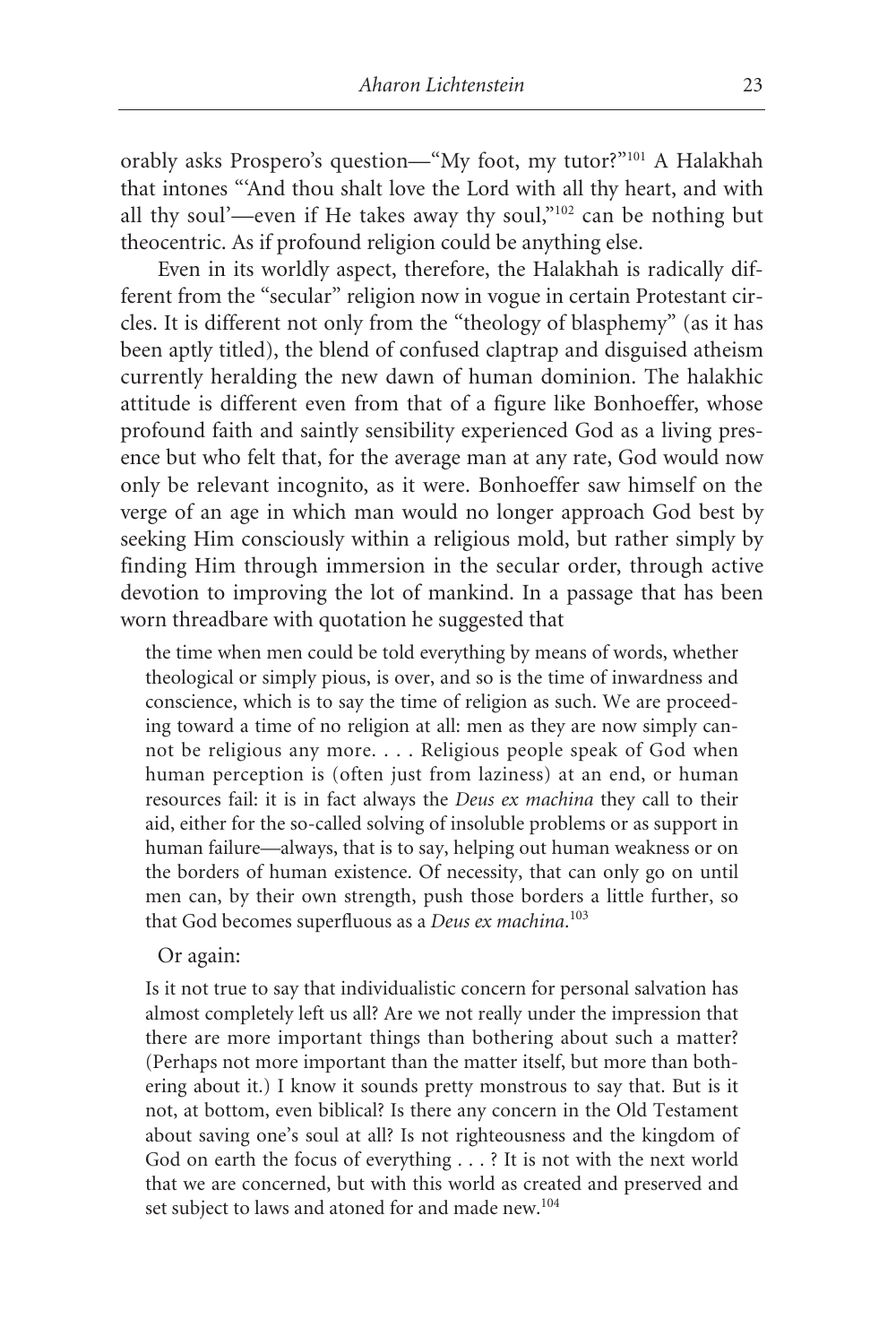What Bonhoeffer anticipated—clearly, with rather mixed emotions—some of his popularizers—often, with far less spiritual sensitivity—have positively trumpeted. Dr. Cox's paean to megalopolis barely stops short of naming the post-religious age the eschatological.105 The Jew stands on wholly different ground, however. Bonhoeffer's analysis is grounded upon a Christian, and especially a Lutheran, outlook to which it has a special relevance. Its central premise is a salvific conception of religion, and it conditions man to see God primarily as a savior rescuing him from the morass of his own impotence. To the Jew, however, God is as much a commander as a redeemer, perhaps even more so. Hence, for one thing, increased mastery over his environment, while it may have serious spiritual repercussions, will exert a less decisive impact upon him than upon the Christian. More important, however, God's commanding posture vitiates the antithesis between religion and activism. For what God commands is not merely the contemplation of one's religious navel. It is—at least, much of it is—action; and a great deal of that action entails laboring in "worldly" vineyards.106 It is perfectly true, as R. Kook has noted,107 that the Bible—and the Halakhah as well—does not place exclusive or even direct primary stress upon individualistic striving for personal salvation. The Torah is equally concerned with forging a sacral society. "The ideal of halakhic man," as R. Soloveitchik has written, "is the redemption of the world not via a higher world but via the world itself, via the adaptation of empirical reality to the ideal patterns of Halakhah."108 And this adaptation has its public aspect. "Halakhic man's religious viewpoint is highly exoteric. . . . The ideal of eternal life is not the private domain of a small spiritual elite or some particularly gifted individuals, but is the public domain of all Israel."109

Precisely, however, because his religion impels him normatively to establish an ideal "secular" order, the Jew need not—indeed, cannot abandon it so that he may improve the world. In Professor Twersky's words, he acts "for the sake of humanity *because* of religious conviction and obligation."110 Judaism thus diverges sharply from the position outlined by Bonhoeffer and since championed by exponents of the secular city.111 With them, it regards secular activity as related to man's quest for God; it sees the temporal order as an instrument of its own transcendence; and it stresses social involvement as an integral aspect of the spiritual life. However, Judaism does not consider activism as a possible substitute for religion. It regards it as a part—but only a part—*of* religion. It does not suggest that we abandon our conscious and even formal quest for God in the hope that we may find Him all the better as we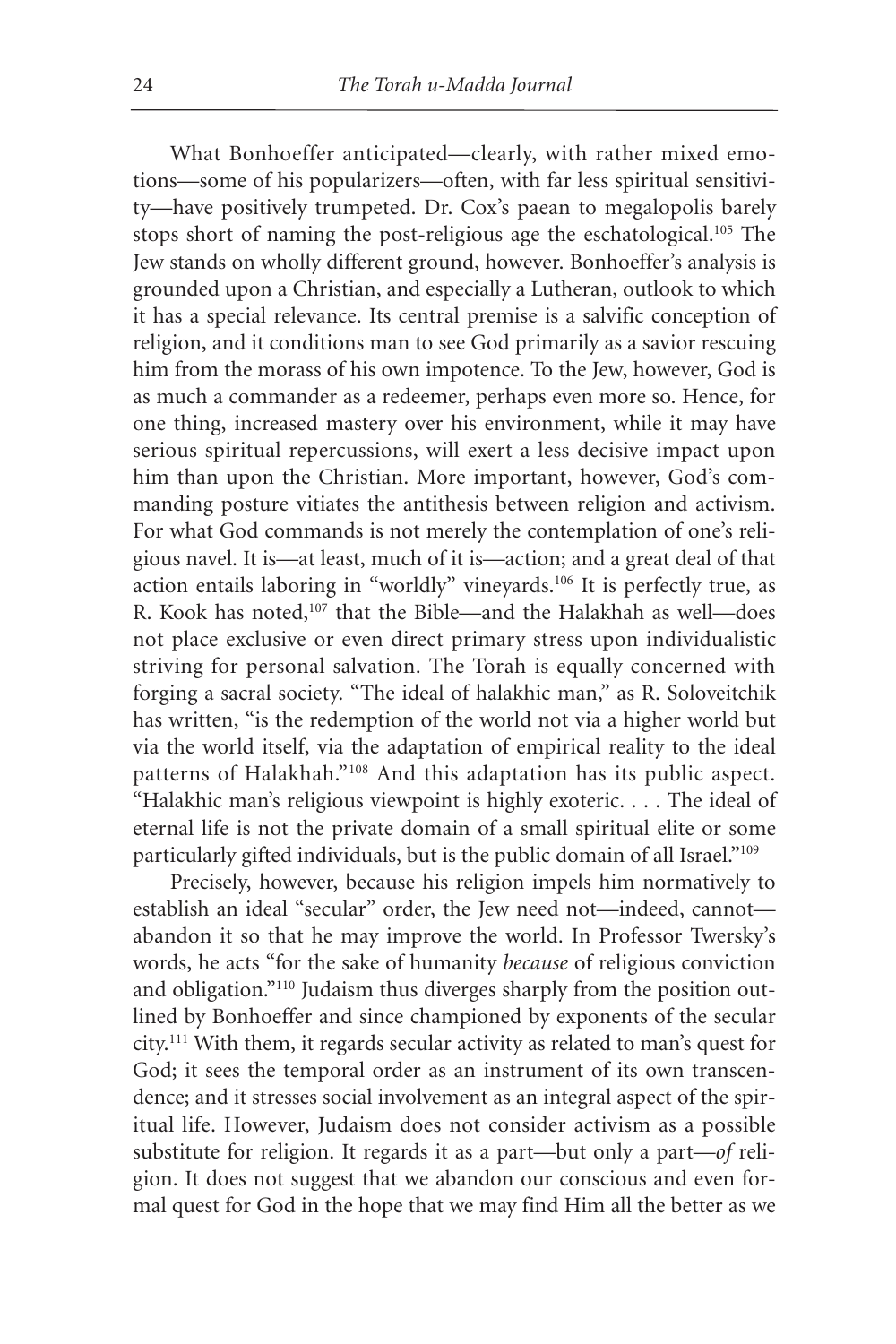strive to improve the temporal human condition. Instead, it demands that we commit ourselves to Him and then consecrate the mundane by imposing God-given categories upon it. Not content to accept the secular world on its own terms, it attempts to permeate our experience of it with religious awareness. Improving the human condition is important, but not self-sufficient; and it is not to be considered in isolation. The social and economic sphere is not only a milieu for raising the standard of living, essential as that may be. It is one arena among many for implementing divine law as part of a heroic effort to embrace the totality of experience within a harmonious order consecrated to God and pervaded by consciousness of Him.

To the modern secularist, the effort may occasionally appear naïve. He is accustomed to think of finance much as he thinks of mechanics; and he regards the market as the dominion of little but economic muscle and human avarice. He may admire, in Tawney's words, "the endeavor to draw the most commonplace of human activities and the least tractable of human appetites within the all-embracing circle of a universal system"112 as a noble albeit futile experiment; and, in reflecting upon its history, he may agree that "it had in it something of the heroic, and to ignore the nobility of the conception is not less absurd than to idealize its practical results."113 But he may find it difficult to repress a smile. The Jew is in dead earnest, however. He feels the sanctification of all of life can be attained and must be attained. And he feels this is best done by remembering God rather than ignoring Him.

In one respect, I am of course oversimplifying. The halakhic life is not a neat two-step affair: commitment and acceptance followed by mechanical implementation. It is a dialectical process. The world is not just a *mise-en-scène* in which pre-fabricated personalities routinely apply preconceived orders. It is, in Keats's phrase, "the vale of soul-making."114 The ethical life—of which social involvement is an essential ingredient—does indeed both enrich man and bring him closer to God. All the more so, however, to the extent that he acts, in Milton's words, "as ever in my great Task-master's eye."115 Activism and religious commitment, far from being opposed, reinforce and sustain each other. "I have set the Lord always before me."<sup>116</sup> This verse, cited and glossed by Rama in the very opening codicil of the *Shulhan Arukh*,<sup>117</sup> epitomizes the whole of Judaism.

Finally, the traditional Jew parts company with the champions of the secular city in yet another respect—as regards not only the mode of approaching the world but also the value ultimately attached to it. He is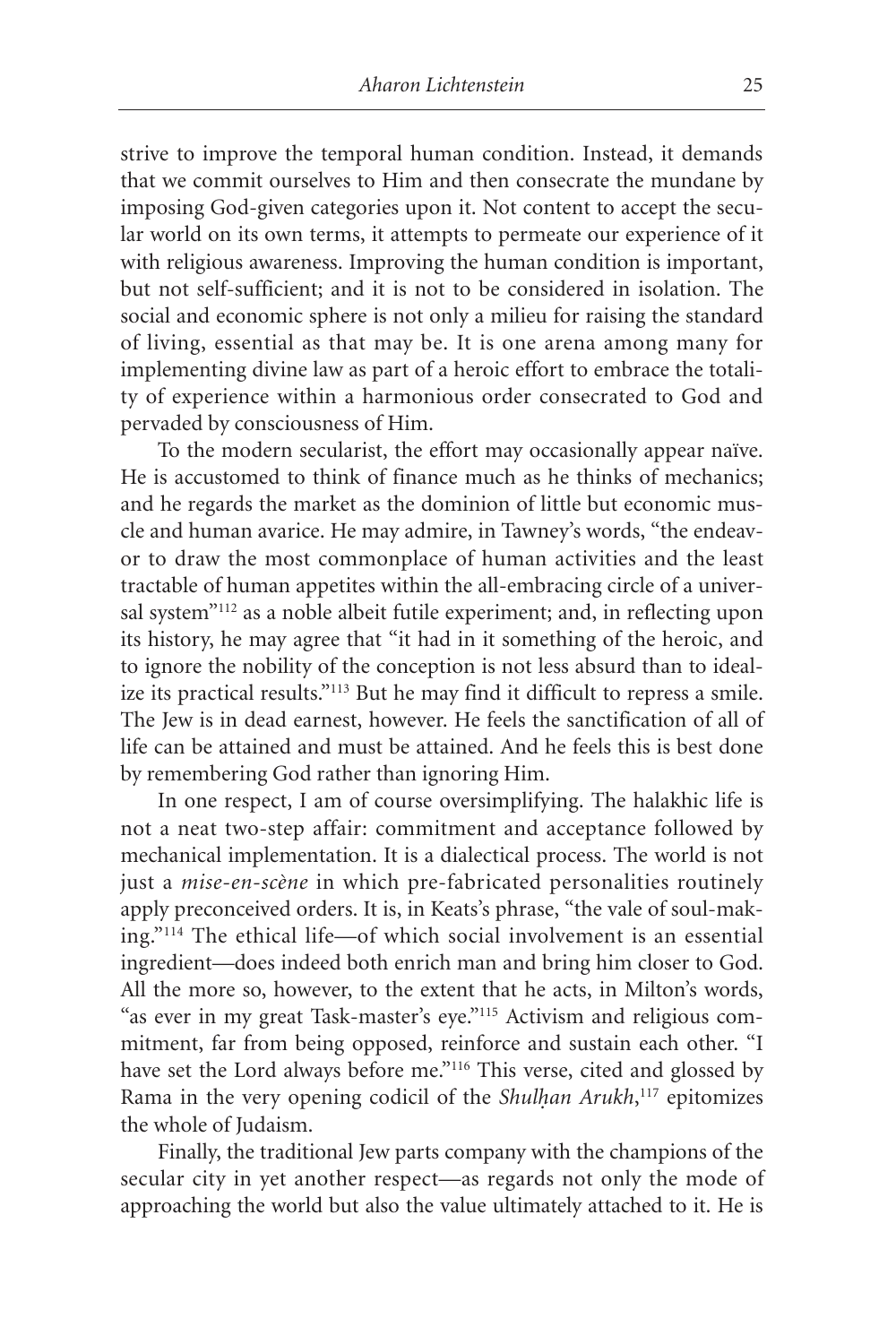earnest; ideally not dour, but dead earnest nonetheless. Yet, there is a point beyond which he cannot take the vicissitudes of human life as seriously as the professional humanist. There is a level at which, in attitude although not in practice, he transcends the world after all. Even on his mundane side, he goes no further than Dunbar's pithy prescription: "Man, please thy Maker, and be merry, / And give not for this world a cherry."118 With R. Eliezer, he cannot but wonder at those who "put aside life eternal and occupy themselves with life temporal."119 Not that he neglects "life temporal." He knows that if, on the one hand, "one hour of spiritual repose in the world to come is finer than all the life of this," yet, on the other hand, "one hour in penitence and good deeds in this world is finer than all the world to come"<sup>120</sup>—and "good deeds" includes a passionate concern with improving man's temporal condition. He realizes that the transient is not only transitory but transitional. Yet the very fact that the world derives its significance precisely from its transitional character, from being a "vestibule" rather than a "palace,"121 must alter the Jew's perspective. In the religious life, perspective is all-important.

#### **V**

The scope and limits of Judaism's concern for man's secular welfare are best seen through an analysis of the basic framework of what might be called the normal or fundamental Halakhah. They may also be seen, however, by a study of the extent to which the Halakhah has sanctioned exceptional deviations from its ordinary norms. The very concept of deviation poses a crucial difficulty—a difficulty amply illustrated by a striking quotation. "The Catholic Church," wrote Newman,

holds it better for the sun and moon to drop from heaven, for the earth to fail, and for all the many millions who are upon it to die of starvation in extremest agony, as far as temporal affliction goes, than that one soul, I will not say, should be lost, but should commit one venial sin, should tell one wilful untruth, though it harmed no one, or should steal one poor farthing without excuse.<sup>122</sup>

Contemporaries may find it difficult to believe that this sentence was not written by a virulent critic of Roman Catholicism but rather by one of its leading nineteenth-century spokesmen—indeed, by one of its most *liberal* spokesmen, and, *mirabile dictu*, in a work addressed to Anglicans, at that. It may seem more incredible still that when the statement was attacked by Charles Kingsley, Newman deliberately repeated and defended it.123 The very harshness of the dictum serves, however, to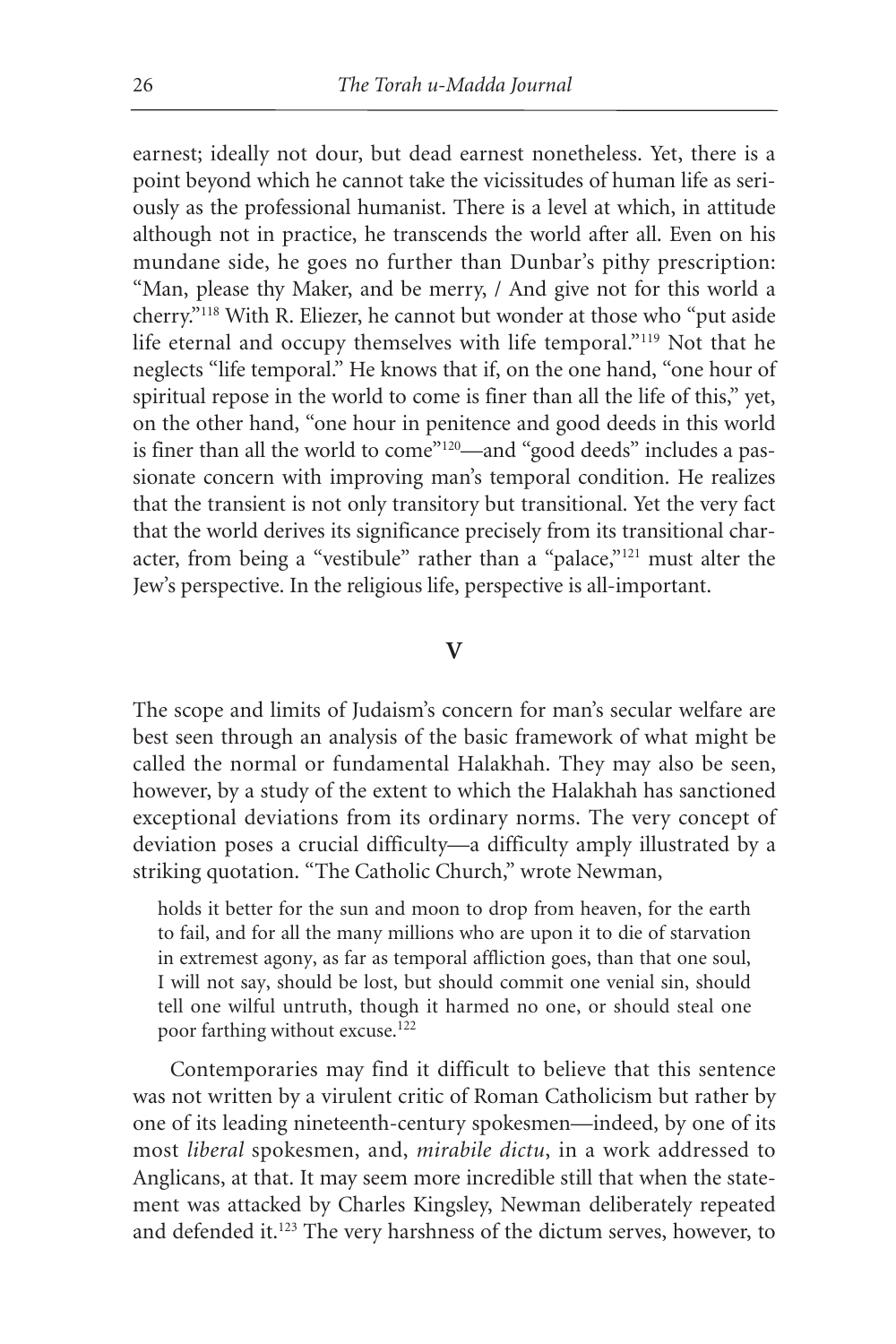point up the dimensions of the problem to which, in context, it addresses itself. The difference between temporal and eternal bliss is one of kind rather than duration. As the metaphysician holds that timeless eternity is not to be confused with infinite time, so the moralist contends that no amount of mundane joy can equal a single grain of transcendental bliss. Since he "regards this world, and all that is in it, as a mere shade, as dust and ashes, compared with the value of one single soul," he "considers the action of this world and the action of the soul simply incommensurate, viewed in their respective spheres."<sup>124</sup> The difference between them being qualitative rather than quantitative, no measure of physical or emotional good can compensate for even the minutest spiritual evil. Hence, once a normative duty has been established, it becomes inviolate. Moral and religious law defines principles of right and wrong, and henceforth—except insofar as that law itself provides for dispensations—these can be sacrificed to nothing.

Given its premises, Newman's position, paradoxically harsh as it may seem, is grounded upon an inexorable logic. The Church is right in insisting that it "would rather save the soul of one single wild bandit of Calabria, or whining beggar of Palermo, than draw a hundred lines of railroad through the length of Italy or carry out a sanitary reform, in its fullest details, in every city of Sicily, except so far as these great national works tended to some spiritual good beyond them."125

The premises need not be granted, however. These are—apart from the generally religious conception of man and the universe—primarily two: first, that specific normative absolutes exist; and second, that the moral law itself does not provide for their abrogation under emergency conditions. The first premise, its prestigious history notwithstanding, has come under considerable contemporary attack, even from religious quarters—precisely, in part, because its application often seemed to produce excessively harsh results. To a humanitarian temper, Kant's discussion of the *notlüge*, "the necessary lie"—whether, for instance, I may falsely deny to a potential murderer that his intended victim is in my home—is surrounded by an air of unreality. It seems not only doctrinaire but downright silly. From a Jewish point of view, however, the existence of normative absolutes is beyond question. They are the very substance of the revelation manifested in the Torah; some, perhaps even antecedent to it.

The second premise is quite another matter, however, and—from a halakhic perspective—thoroughly inadmissible. The Halakhah has recognized several grounds which justify—at times, even require—the violation of its normal standards. These may be subsumed under two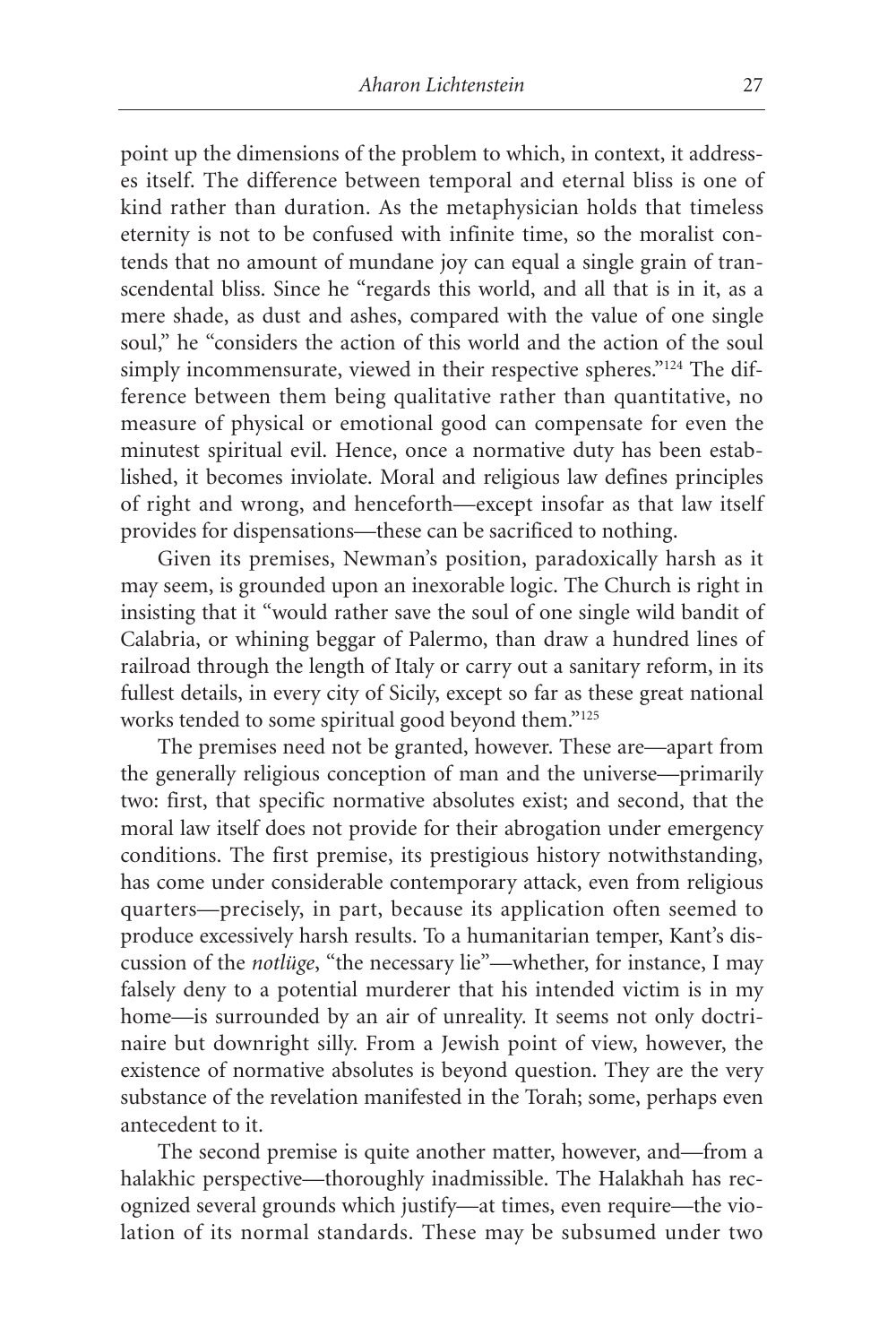broad categories: one consists of specific elements that, in accordance with fairly rigorous formulae, may override certain norms; the other consists of more general extenuating factors, perhaps a bit amorphous in character, which allow for dispensations due to extraordinary circumstances. The first may be described as an ingredient determining the basic law governing a situation; the latter, as an escape hatch providing temporary relief from it. In a sense, one set of elements enters into the formulation of fundamental Halakhah; another—still halakhically sanctioned, of course—permits deviation from it. Both, however, override ordinary normative demands out of sensitivity to the humanitarian dimensions of a given situation, and both, in this sense, reflect the humanistic aspect of Halakhah.

Of the elements subsumed under the first category, *pikkuah. nefesh*, "the preservation of life," is both the most obvious and the most comprehensive. With but several significant exceptions, all halakhic injunctions, positive or negative, are set aside when they entail a possible loss of life.126 The danger may be neither likely nor immediate, but so long as it can reasonably be said to exist, even in a remote sense, it suspends all ordinary halakhic duties. Or rather, in dangerous circumstances *pikkuah. nefesh* itself constitutes the highest duty. Saving a life can hardly be a matter of option. "The quick one," says the Yerushalmi, "is praiseworthy; whoever is asked [i.e., whether one may proceed with a violation], repugnant; and he who [pauses] to ask [i.e., whether he may proceed] like a murderer."127 Or as Rambam put it: "It is forbidden to hesitate with Sabbath violation as regards a dangerously ill person, for it is said 'which a man shall do them [i.e., the *mizvot*] and live by them,' and not that he shall die by them. Hence you learn that the laws of the Torah are not a [source of] destruction in the world but of lovingkindness, compassion, and peace in the world."128 Even martyrdom, on Rambam's view129—except when fully mandatory—is absolutely forbidden and tantamount to suicide.

The precedence of *pikkuah. nefesh* over other duties rests on one of two grounds. One is the biblical verse cited in the passage I have quoted from Rambam. The second is a rational, almost actuarial, consideration of the net long-term effects of saving a life in danger: " 'And the children of Israel shall keep the Sabbath.' The Torah said: Profane for his sake one Sabbath, so that he may keep many Sabbaths."130 While either source ordinarily constitutes a sufficient rationale, the two are conceptually poles apart. The first affirms the primacy of one value over another—of preserving human life over observing ritual laws. Hence, it reflects, to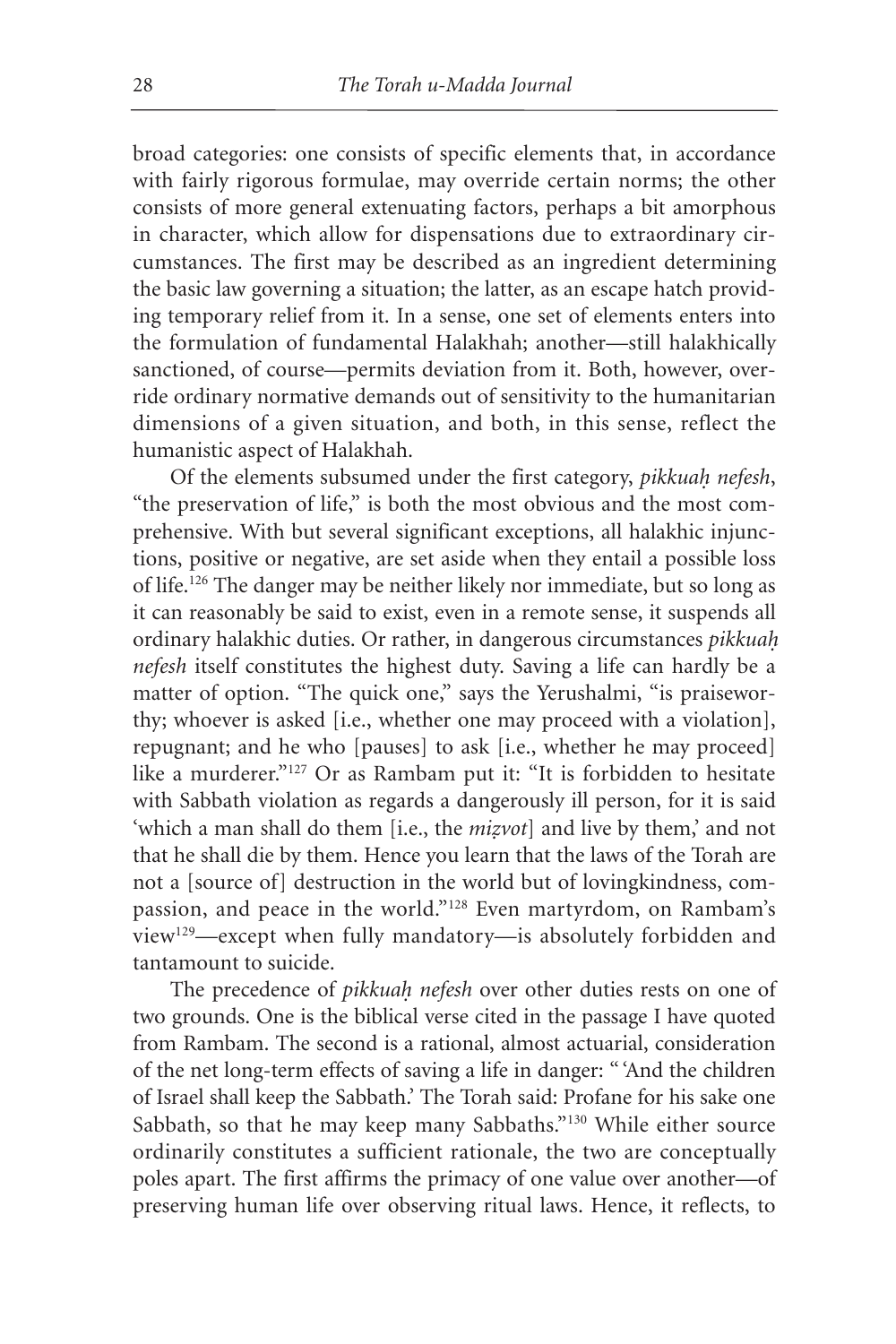however limited an extent, a humanistic concern. The second merely calculates that, even in the interest of ritual observance proper, its temporary abrogation is in order. Normally, of course, the more incisive thrust of the first reason would obviate the need for the second. There are, however, situations to which only the second may be relevant. Ramban<sup>131</sup> cited the second justification, for instance, as the basis of his contention that *pikkuah. nefesh* extends to a fetus even before the fortieth day of conception, although, for other purposes, such a fetus is not yet regarded as a "life." Or again, the possible extension of "preservation" to include not only saving a person from physical extinction but from spiritual death as well—from insanity or apostasy,<sup>132</sup> for instance—may very well depend upon the validity of the second ground. Finally, it is entirely possible that the *gemara* felt specifically constrained to advance this reason with respect to the Sabbath because the Scriptural "and he shall live by them" might not have applied to it. In view of its gravity—"the Sabbath and idolatry are, each of them, equal to all the other *mizvot* of the Torah,"<sup>133</sup> and its rejection, insofar as it implies a denial of the creation and providence, is regarded as a form of apostasy134—Sabbath violation might conceivably have been included among the exceptions to *pikkuah. nefesh*. Only the pragmatic self-interest of Sabbath proper, as it were, sanctions the extension of the concept to it.

In light of this distinction, I believe the dual source may be salient in another significant context, with respect to the thorny issue of the inclusion of Gentiles in the category of *pikkuah. nefesh*. As regards the first source, the response to a question of *pikkuah. nefesh* may very well be positive.135 With respect to the second, however—i.e. the possible suspension of Sabbath observance at one point in order to facilitate and engender much fuller observance subsequently—this factor obviously only obtains with respect to the community which has been covenantally charged with *shemirat Shabbat*. Hence, on this view, discussion in the *gemara* and subsequently regarding the suspension of halakhic norms in the interests of the *pikkuah. nefesh* of Gentiles have focused upon Shabbat, as it would be clearly permissible in the case of other prohibitions.136

## **VI**

The preservation of life constitutes the most obvious ground for abrogating halakhic norms, but it is by no means the only one. Preserving something of its quality—the maintenance of personal dignity or domes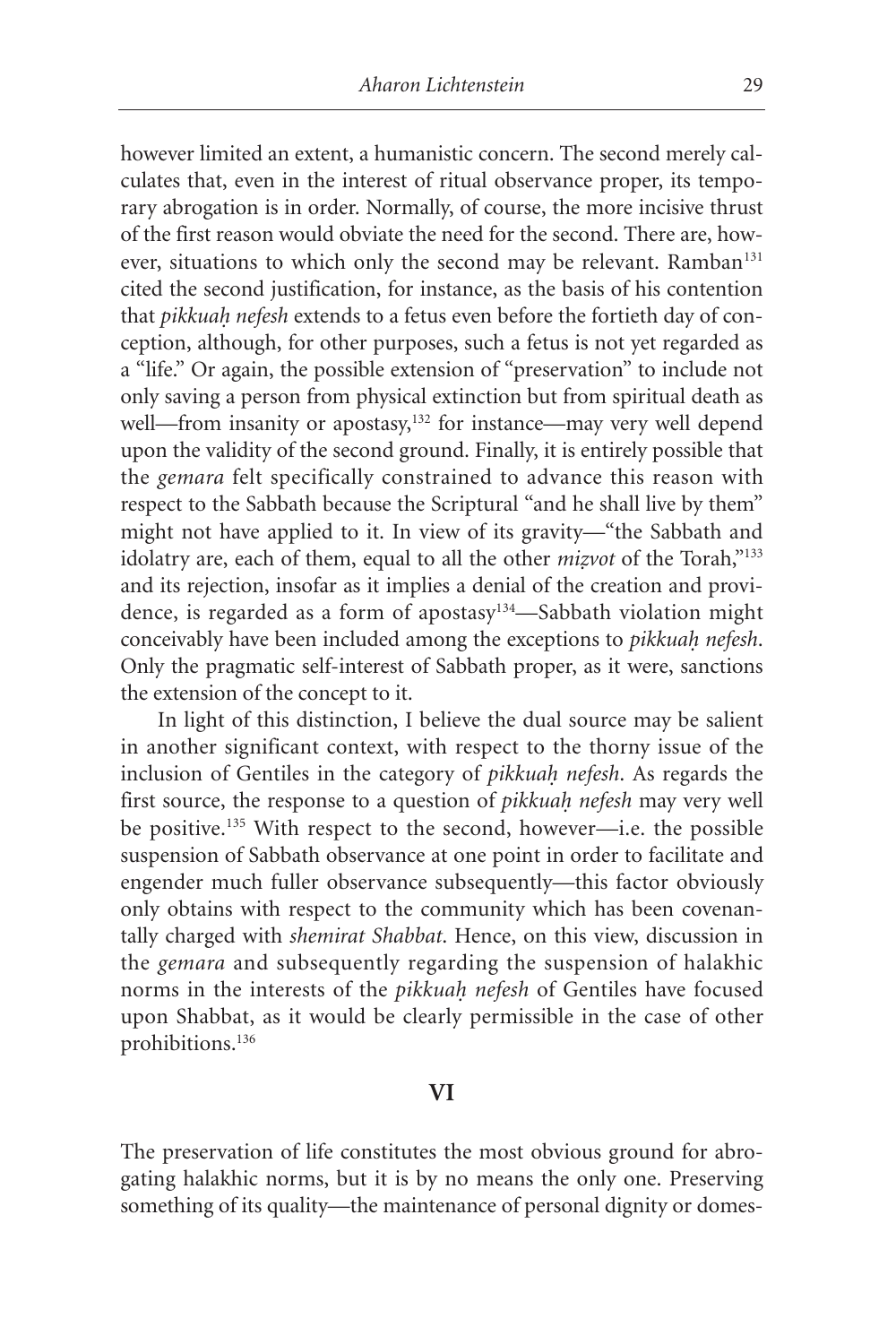tic peace, specifically—constitutes another. Logically enough, the dispensation provided by these factors is far narrower than that deriving from *pikkuah. nefesh*. While mortal danger suspends all but a handful of laws, the pre-emptive power of *kevod ha-beriyyot* or *shalom* is more limited in scope. The precise limits are in dispute. As regards the former, the generally accepted view—based upon the conclusion of the discussion in a *gemara* in *Berakhot*—is that it only suspends rabbinic ordinances or, at most, permits the passive violation of biblical precepts.<sup>137</sup> The Yerushalmi, however, cites opposing views as to whether *kevod haberiyyot* may even sanction the active violation of *de-Oraita* commandments.138 Indeed, in another passage the Yerushalmi evidently assumes that the principle certainly can override commandments of the Torah at least, when the honor of a public is at stake.139

Rambam takes a somewhat median position. He writes that "*kevod ha-beriyyot* does not override a negative injunction which is [explicitly] expounded in the Torah."140 His phrasing clearly suggests that *kevod haberiyyot* would override norms which, while not explicitly formulated in the Torah, are derived therefrom through certain exegetical and hermeneutical principles. This view is in line with his general position<sup>141</sup> that such norms, while generally enjoying full biblical force, nevertheless are, for some purposes, weaker than those expressly stated. Finally, the most restrictive view is that of Rabbenu Hananel,<sup>142</sup> who holds that not even all rabbinic ordinances can be overridden. Only those which are wholly novel and which, lacking a *de-Oraita* background or archetype, in no way constitute an extension of a biblical norm may be set aside in the interests of *kevod ha-beriyyot*.

As regards *shalom*, the situation is, if anything, even more murky. There is no full-blown talmudic discussion suggesting guidelines for its dispensation. There is no doubt, however, that this very fact, plus the limited nature of the specific applications we do encounter, clearly indicates that this principle's range is also relatively restricted. These applications are varied. There is, first, a matter of priority. Confrontation between two norms may take one of two forms. Either the fulfillment of one requires direct violation of the other, as when a positive commandment can only be realized by breaking a negative. Or the conflict may be indirect, as when the allocation of time or resources to meeting one need necessitates ignoring another. At the level or priority, the *gemara* states that a *mizvah* related to maintaining peace takes precedence over another which does not. If only a single candle is available, for instance, it should be used for the Sabbath rather than for *Hanukkah*.<sup>143</sup> Going beyond this,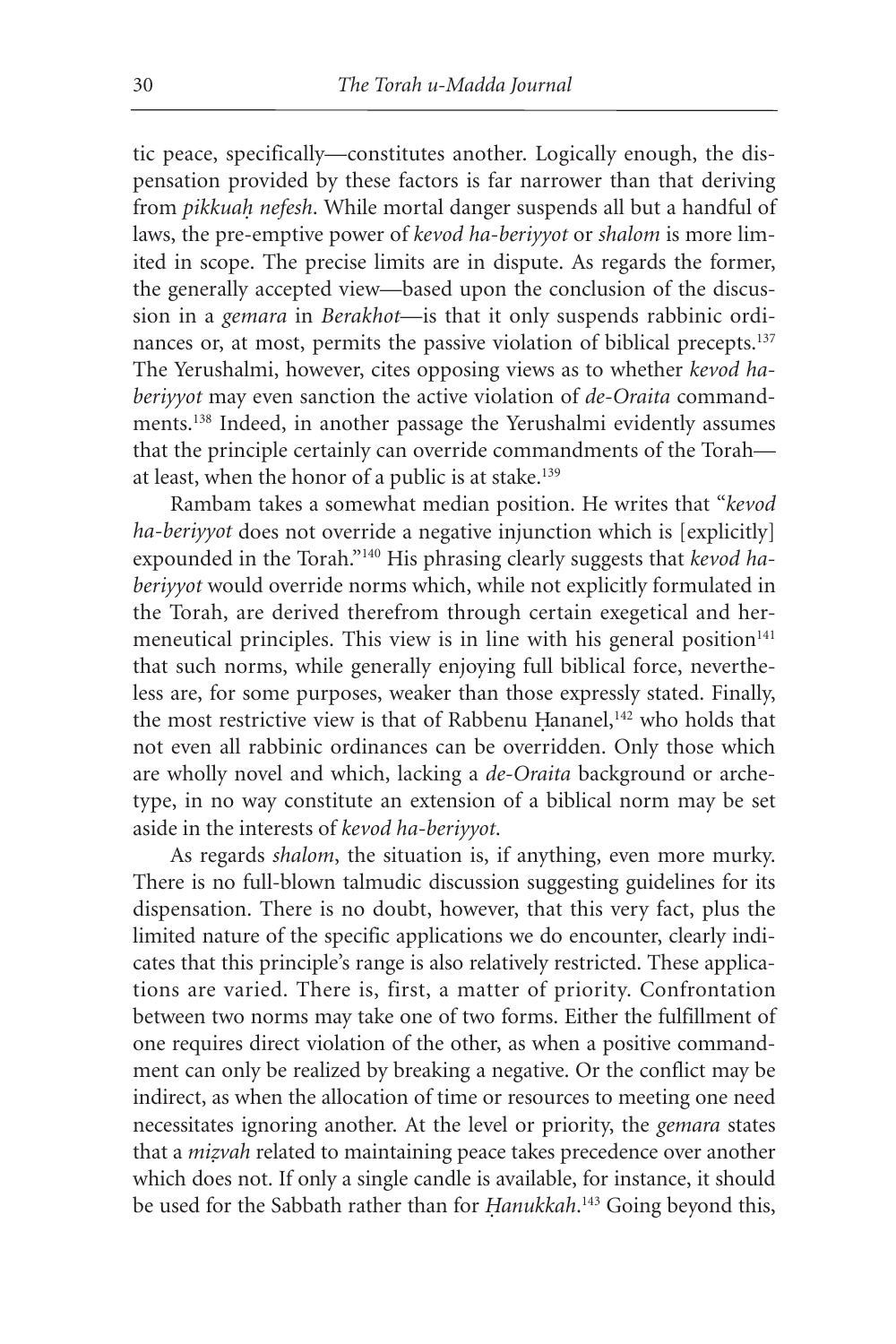the Yerushalmi <sup>144</sup> perhaps assumes that the preservation of domestic peace proper, quite apart from any *mizvah* related to it, justifies the neglect of rabbinic commandments. Thus, a fiancé may visit his prospective in-laws although he must therefore forego burning his *hamez.* .

These are marginal instances, however, and provide little insight concerning when, if ever, the threat to domestic or communal peace warrants the direct violation of halakhic norms. Such violation is apparently sanctioned by numerous texts stating that one may lie—or, as another version has it, should lie—in the interests of peace.<sup>145</sup> Indeed, the rabbis ascribe such prevarication to God Himself. For when Sarah questioned the prediction of her pregnancy, she thought, "After I am waxed old shall I have pleasure, my lord being old also?" Yet, in the very next verse we read that God asked Avraham, "Wherefore did Sarah laugh, saying: 'Shall I of a surety bear a child, being old?'"<sup>146</sup>

Nevertheless, one may question whether the principle implied here will apply equally to other transgressions. If popular morality be any guide, certain forms of lying are regularly granted a license we should hardly accord other legal or moral violations. Indeed, so-called "white" lies are not regarded as lies at all, just a social amenity. Nor is this notion merely popular. Despite recent outcries against the "Sylvester doctrine" and the subsequent development of the "credibility gap," the idea that a government or an individual often has the right or even the duty to sacrifice literal truth to other interests has a long and honorable history. Readers of Newman's *Apologia* will recall the body of Catholic and Anglican casuistic literature that he marshals in support of this doctrine;147 and there is no question that the Halakhah had, long before, already advanced this position. The *locus classicus* is, of course, the celebrated controversy between the disciples of Shammai and of Hillel concerning the proper procedure at wedding feasts: "How does one dance [i.e., and sing] before the bride? Beit Shammai say: 'the bride as she is.' Beit Hillel say: 'Beautiful and graceful bride!' Beit Shammai said to Beit Hillel: 'If she is lame or blind, does one say of her: 'Beautiful and graceful bride?' But the Torah said, 'Keep yourself far from any false matter.' Beit Hillel [then] said to Beit Shammai: 'According to you, if one has made a bad purchase in the market, should one praise it in his eyes or deprecate it? Surely, one should praise it in his eyes. Hence, the sages said, 'A man's disposition toward people should always be pleasant."<sup>148</sup> As usual, Beit Hillel's opinion prevailed, and its underlying principle is reflected in a number of relevant texts. Even the most honest—to whom one may return a lost object on the basis of their mere recognition with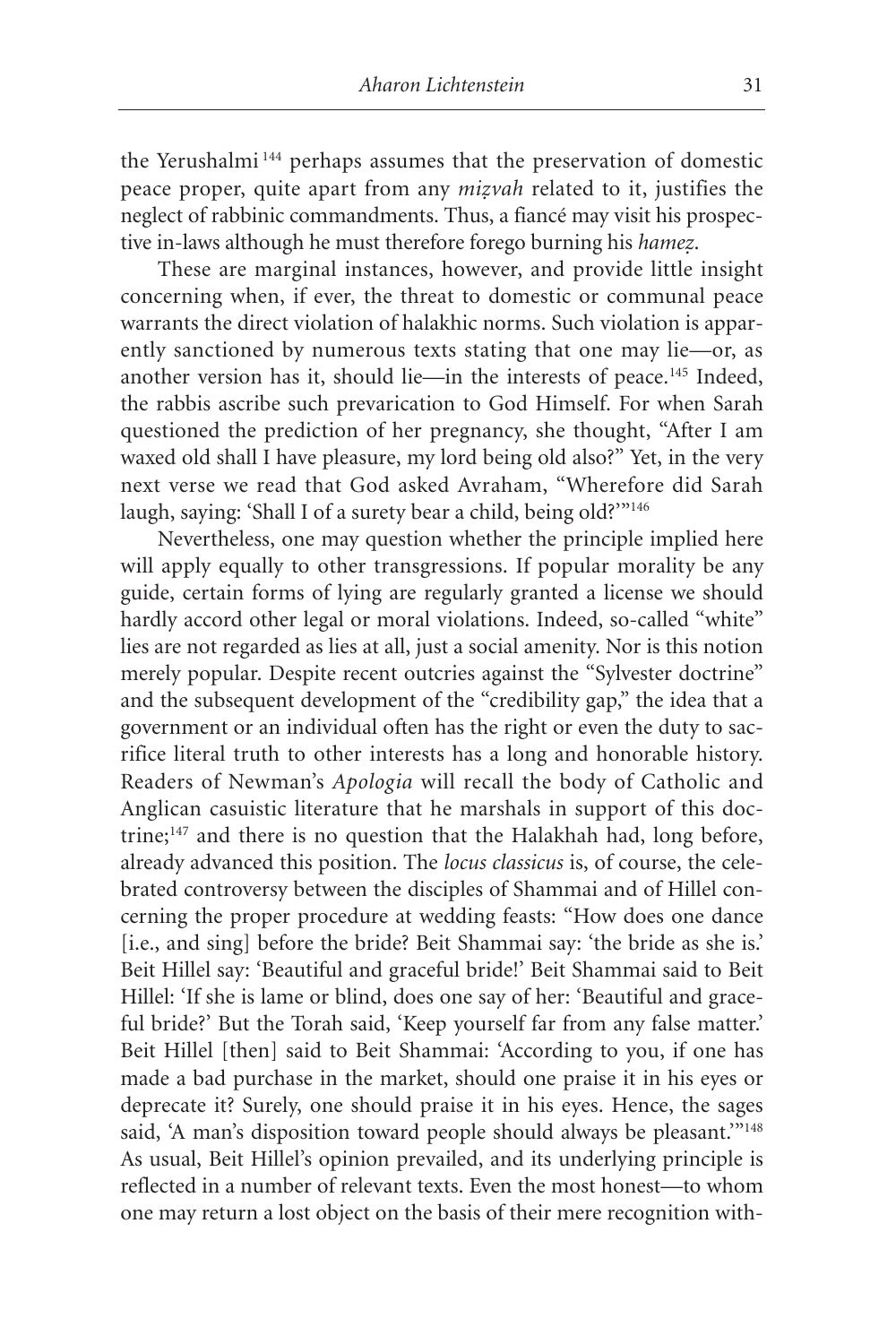out any identifying marks whatsoever—are presumed to lie in response to certain questions. If extended lavish hospitality, for instance, they may lie about it to those who would then beat a quick path to their host's door; or if asked about details of their sexual life, they may not only parry the question but, where the interests of modesty require, answer it falsely.149 Moreover, a number of incidents cited in the Talmud clearly reflect the implementation of Beit Hillel's principle.150

Hence, the *gemara* which states that "it is permissible to alter [a statement] in the interest of peace" must be regarded an insufficient basis for extending this license to other transgressions. To date, no responsible authority has suggested that one may violate biblical or even rabbinic ordinances in order to enliven a wedding feast or prevent unwanted guests from taxing a former host. Evidently, a measure of disingenuousness is tolerated and even encouraged because it is not regarded as lying at all, truth and truth-telling being somewhat flexibly defined. As a recent writer put it, "Here"—he is speaking of God's "prevarication" to Avraham—

it is not a matter of overriding truth in the interests of peace, as the Sabbath is overridden by *pikkuah. nefesh* or injunctions concerning impurity by public sacrifices. Here we have a different insight into the concept of truth. God's name is peace and his stamp is truth,<sup>151</sup> and between the name and the stamp there can be no contradiction, else it constitutes a forgery. The truth, however, lies in 'and I have aged.' There is psychic truth and liptruth or the truth of mere fact. Genuine truth is always the psychic.<sup>152</sup>

As Newman put it, "It is not more than a hyperbole to say that, in certain cases, a lie is the nearest approach to truth."153

Injunctions narrowly defined in purely physical terms are not as amenable to being stretched, however; and with respect to them, one may validly raise a question as to whether they may indeed be overridden in the interest of *shalom*. Rama thought they certainly could.<sup>154</sup> Partly on the basis of the *gemara* concerning white lies but primarily on the strength of an aggadic text, he states unequivocally that even *de-Oraita* injunctions may be violated in order to attain social or domestic harmony. His only hesitation is that this may only apply to commandments "between man and God," not to those "between man and man." He concludes, however, that the latter, too—the case at issue involved slander—are included. However, the failure of other *posekim* to develop this principle suggests, *de silentio*, that Rama's perspective may be a minority view. The limits of the dispensation provided by *shalom* therefore remain shrouded in uncertainty.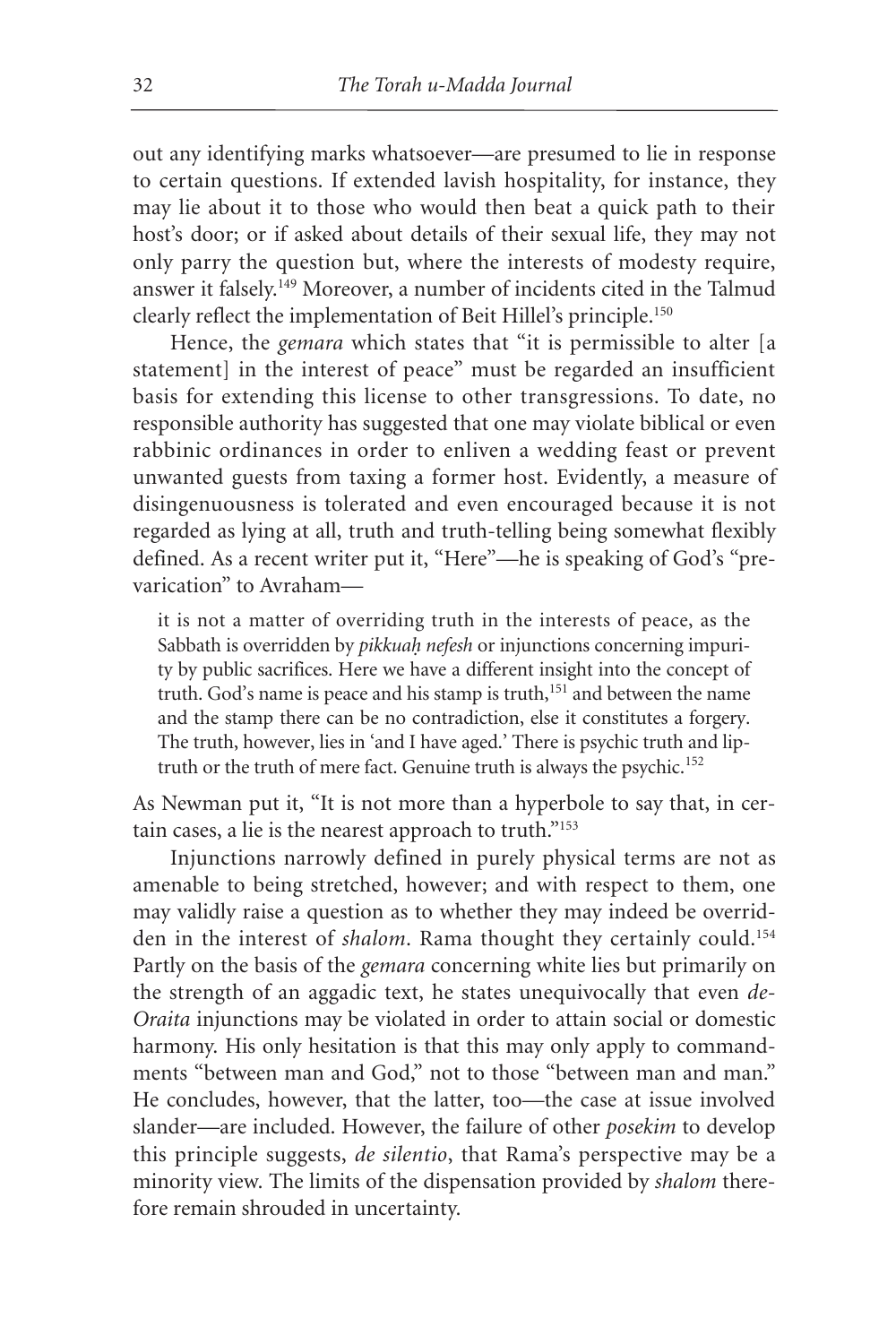Whatever the precise limits, however, it is clear that, in one sense, the scope of *kevod ha-beriyyot* and *shalom* is much more restricted than that of *pikkuah. nefesh*. And yet, in another sense, it is far broader. Concern for dignity or tranquility may not be as decisive a consideration but it applies to an immeasurably greater number of situations. It is not often that literal life or death hangs in the balance. The fracture of personal worth or social harmony may be a daily occurrence. We should remember that the Halakhah has been extremely sensitive to all forms of embarrassment. There are even laws prohibiting the disgrace of inanimate objects. According to one interpretation, we cover the *hallah* while making *kiddush* over wine, "so as not to shame the bread."<sup>155</sup> Not, of course, because of some primitive animism, but because the Halakhah's concern for respect and dignity has been so wide-ranging. People concerned about shaming bread have a reminder not to insult their fellows. Commenting on the verse, "Neither shalt thou go up by steps unto Mine altar, that thy nakedness be not uncovered thereof,"156 the Mekhilta comments: "Now, this is an *a fortiori* matter. If, with respect to stones which have no sense for better or for worse, the Holy One, blessed be He, said 'do not treat them disdainfully'—your fellow who is in the image of He who spoke and the world came into being, certainly you should not treat with disdain."<sup>157</sup> Given this kind of sensitivity, events impinging upon dignity and peace may be common indeed.

This very frequently sharpens the problem posed by *kevod haberyiyot* and *shalom*. It is, quite simply, the problem of definition. Whatever the difficulties attendant upon defining the nature and scope of *pikkuah. nefesh*158—and they are formidable—they seem almost elementary when compared to the challenge presented by concepts so broad and so amorphous as "personal dignity" and "peace." In this context, *shalom* does not denote solely the avoidance of war. That would naturally come under *pikkuah. nefesh*. *Shalom* here includes the avoidance of strife; or, to put it in more positive terms, social or domestic harmony. Hence, the number of situations in which either factor might be somewhat affected is almost limitless. Yet, some limit must clearly be set. No legal system could long survive if it regarded even slight impact upon human dignity or interpersonal harmony as sufficient justification for overriding its norms. So the nagging question persists: Where can we draw the line?

Unfortunately, basic halakhic sources here provide only limited guidance. At most, they supply us with raw material but not with definitions proper. As regards *kevod ha-beriyyot*, the *gemara* cites only a few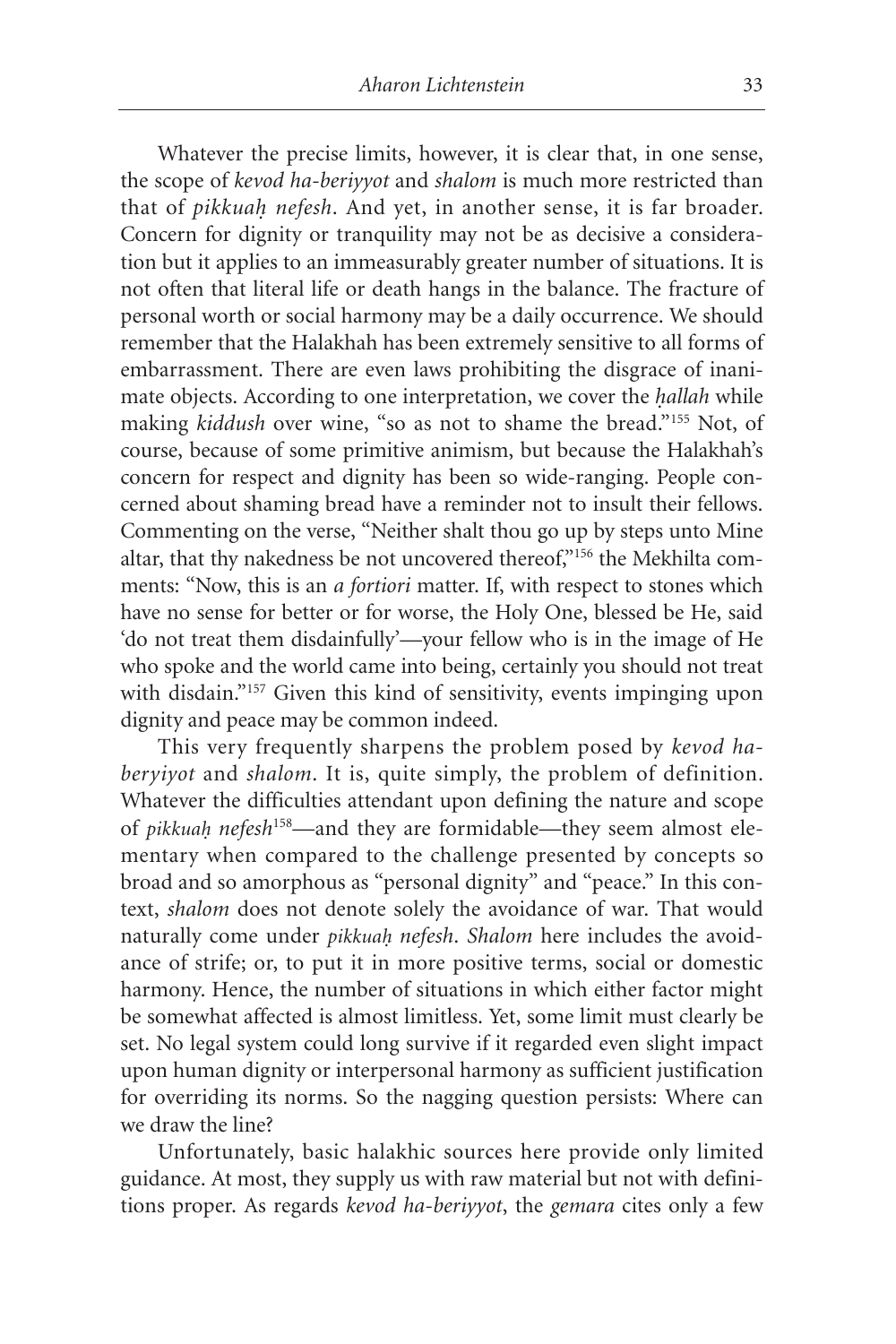instances: ensuing prompt and proper burial of a corpse; personal hygiene and dignity as related to the function of excretion; and the avoidance of disrobing in public.<sup>159</sup> These are all fairly drastic circumstances. Collectively, they would set a standard restricting the license of *kevod ha-beriyyot* to very few situations indeed. Nevertheless, it is possible that the concept may be construed more broadly.

Rashi, in any event, evidently did. The *gemara* in *Hullin* states: "A man should not open [for a guest] casks of wine which are to be sold by the shopkeeper, unless he informs the guest of it … If, however, the purpose is to show the guest great respect, it is permissible."160 In commenting upon the passage, Rashi notes: "It is permissible—for great is *kevod haberiyyot*."161 The *halakhah* cited in the text could of course be interpreted otherwise. Inasmuch as the injunction concerns the element of deception, it is confined to deception motivated by self-aggrandizement. If, however, one engages in the practice not in order to ingratiate himself but in order to enhance the position of another, it is innocuous. The problem is analogous to that of complimenting someone, in which case the motivation whether it be ingratiation through flattery or supporting someone else's ego—makes a crucial ethical and halakhic difference. However, Rashi's quotation of the precise formulation used in the texts concerning *kevod ha-beriyyot* strongly suggests that he interpreted this *gemara* by reference to that general concept rather than in purely local terms.

Nor is the reason hard to find. The legal underpinnings of the license of *kevod ha-beriyyot* are nowhere clearly formulated in the Talmud. It is ordinarily assumed that it is grounded upon the Rabbis' legislative authority with respect to their own injunctions.<sup>162</sup> Inasmuch as these are their own creation, they could of course provide as they saw fit for their occasional suspension. As regards *de-Oraita* injunctions, their passive violation could be sanctioned by the principle—exemplified, for instance, in our not blowing *shofar* when *Rosh Hashanah* falls on the Sabbath—that "the Rabbis have the authority to uproot a law of the Torah in a case of abstention."163 As for their active violation, which such rabbinic authority could not sanction—it cannot, indeed, be licensed by *kevod ha-beriyyot*. Rashi,<sup>164</sup> however, cites a different source—a principle initially qualifying the *mizvah* of returning lost property but potentially having more universal relevance. On the basis of a somewhat unusual construction found in a verse, the Rabbis comment that despite the injunction, "Thou mayest not hide thyself [i.e., so as to avoid returning lost objects],"165 there are times when one may hide himself. One of the instances cited is "if he [i.e., the finder] is an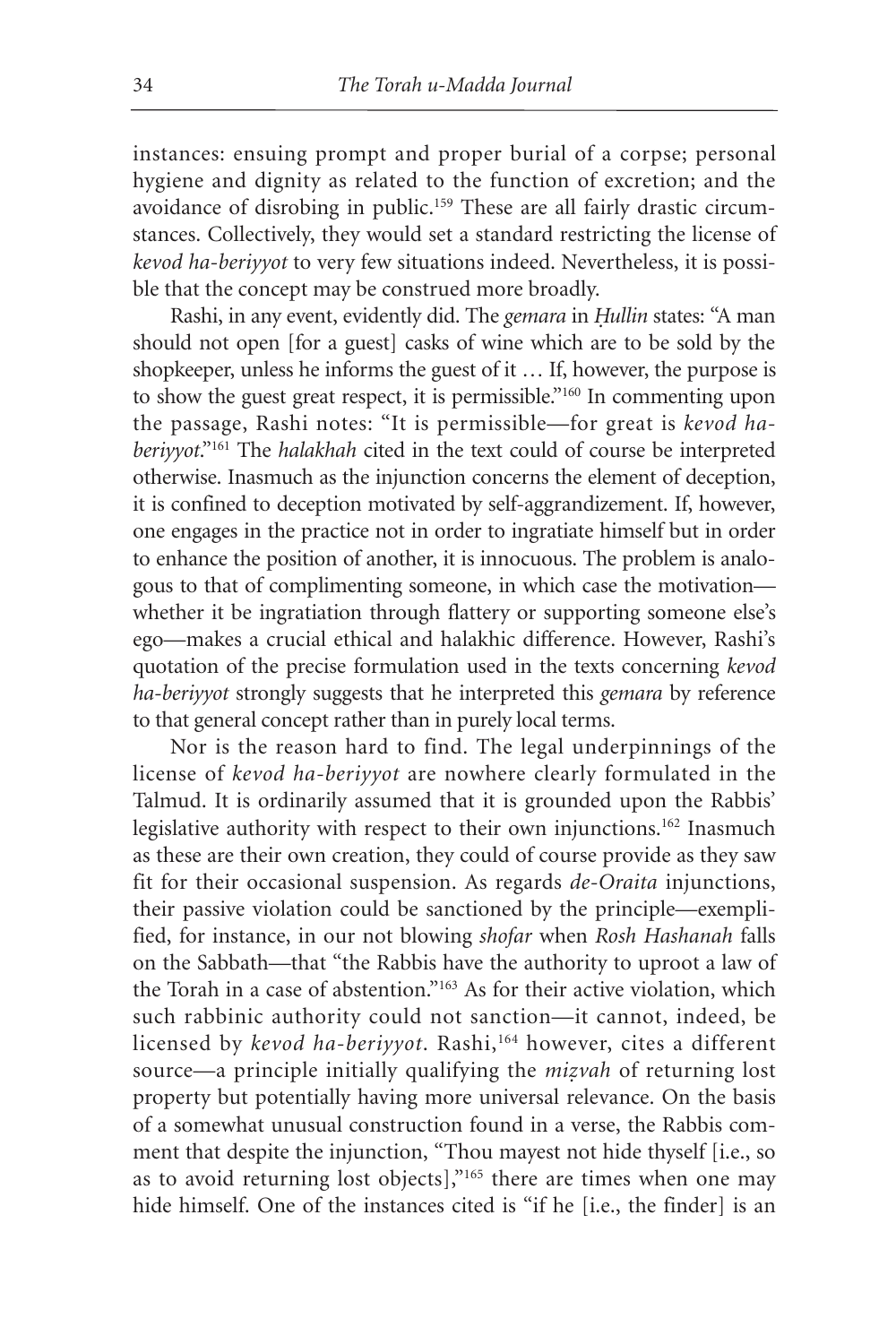elder and it is not in accordance with his dignity."166 Clearly, if the license of *kevod ha-beriyyot* is derived from this source, be it even solely by analogy, it must extend far beyond prompt burial or avoiding nudity.

Rambam likewise extends the bounds of this license. After establishing the principle that a *kohen* "may defile himself with a rabbinically ordained impurity for *kevod ha-beriyyot*," he goes on to exemplify: "For instance, if a mourner enters a *beit ha-peras*, <sup>167</sup> everyone may follow him there in order to console him."168 The implications of this example fall short of Rashi's, but they still go well beyond the more extreme instances noted earlier. Similarly, in another context—while urging a judge to be restrained in disciplining recalcitrant defendants or offenders—Rambam appears to be thinking in fairly broad terms: "Whatever [he does], let all his actions be for the sake of Heaven. And let him not regard *kevod haberiyyot* lightly; for it overrides rabbinic prohibitions."169 The context clearly suggests that Rambam is cautioning against all forms of unnecessary abuse; and this seems, in turn, to suggest a fairly broad conception of the license rooted in *kevod ha-beriyyot*.

Just how far we should go remains in question, however. Several tentative guidelines come to mind readily. First, personal dignity must be significantly, albeit briefly, fractured, rather than merely ruffled. Secondly, genuine dignity must be involved, not superficial vanity. The avoidance of any and every frivolous hurt can hardly override an injunction. It can only be overridden when one has the halakhic and ethical right to be sensitive or feel threatened. Having suggested these guidelines, however, one immediately realizes that they are, inevitably, so ambiguous as to offer little definitive guidance. The key terms, "significantly" or "genuine," can take their place among the amorphous hobgoblins—"reasonable doubt," "frequent occurrence," and the like haunting the practical implementation of law. Moreover, quite apart from the ambiguity of the criteria, the phenomena involved, sensitivity and personal dignity, are so subtle and complex as to defy precise evaluation. Nevertheless, as general guidelines, these criteria may at least help point a direction.

Finally, a third possible criterion may be suggested. Perhaps some distinction should be made between situations involving others and those confined to oneself. Of course, Judaism has never subscribed to the currently popular view that ethics is restricted to interpersonal relations. "By morality," a Gifford lecturer once wrote, "I mean what is meant in common speech, the behaviour of men in society."170 The Jew, however, would rather agree with Henry More, the seventeenth-century Cambridge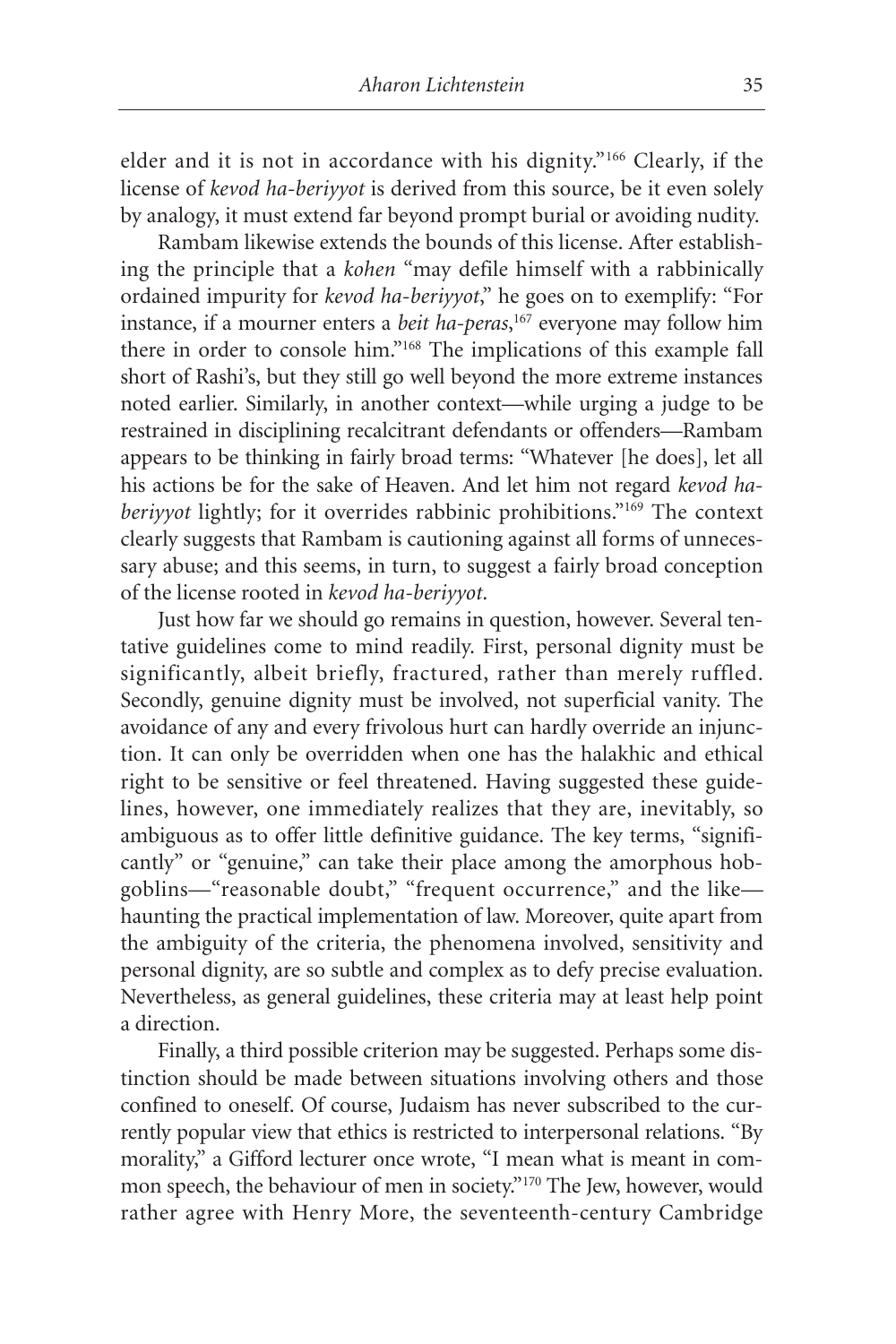Platonist, that "political society . . . by no means is the adequate measure of sound morality, but there is a moral perfection of human nature, antecedent to all society."171 The maximal realization of the dignity and sanctity potentially inherent in a human personality is itself an ethical imperative of the highest order. Nevertheless, actions impinging upon another impose a special obligation. Lying is forbidden; but insofar as it affects one's fellow, it becomes doubly abominable, pertaining to both *bein adam la-Makom* ("between man and God") and *bein adam la-havero* ("between man and man"). Thus, Rambam cites the prohibition against misleading others twice, once in the section on ideal personal attitudes and conduct and again in the section concerning sales.<sup>172</sup>

It is therefore entirely possible that in defining *kevod ha-beriyyot* and the license granted by it we should employ different yardsticks, depending on whether or not a situation impinges upon the sensibilities of one's fellow. The cases cited in the *gemara* do not involve the feelings of others. Avoiding nudity and insuring privacy and cleanliness in excretion are purely personal; and burial, while it concerns another, concerns him only as a passive object rather than as a sentient subject. Hence, since the question is purely one of treating human personality *per se* with respect rather than adversely affecting others, the impact upon *kevod ha-beriyyot* must be fairly severe. However, where the prospect of hurting another is also present, as in the cases noted in Rashi and Rambam, it is conceivable that the principle may be much more broadly defined.

One may perhaps find sanction for such a distinction in a statement of Rosh. The *gemara* in *Berakhot* states that "if one finds *sha*'*atnez* in his garment, he takes it off even in the street. What is the reason? 'There is no wisdom nor understanding nor counsel against the Lord,' wherever a profanation of God's name is involved, no respect is paid [even] to a teacher."<sup>173</sup> Inasmuch as continued wearing would constitute an active violation, the principle of *kevod ha-beriyyot* is ineffectual. The Yerushalmi,<sup>174</sup> however, relates that Rav Ammi reproached a student who had informed his fellow that he was wearing a *sha*'*atnez* garment. Rosh resolves the contradiction by suggesting that "when one finds *sha*'*atnez* in his [own] garment, 'There is no wisdom nor understanding nor counsel against the Lord,' and he must remove it even in public. However, a person who sees *sha*'*atnez* in his fellow's garments—and the wearer does not know of it should not inform him in public before he reaches his home; for, because of *kevod ha-beriyyot*, one should not deter him [when he is]unwitting."175 The distinction may turn on the quality of the transgression—whether it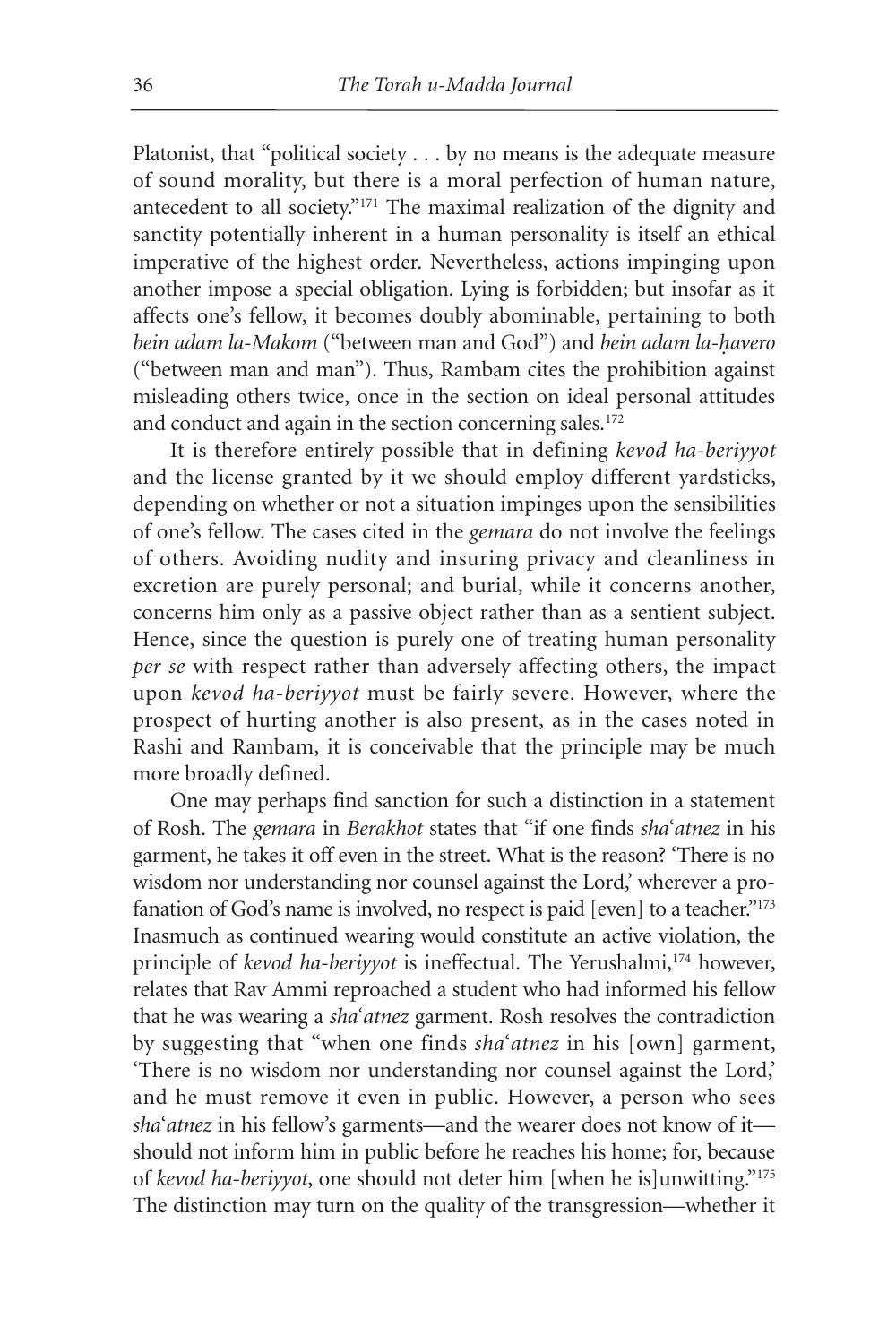be willful or unwitting.<sup>176</sup> It is equally conceivable, however, that Rosh is distinguishing between two levels of *kevod ha-beriyyot*, the individual and the interpersonal. If so, his comment may provide some guidance in applying this somewhat elusive principle.<sup>177</sup>

With reference to the license provided by *shalom*, we are confronted by a virtually identical situation. How great must the threat be and how much amelioration must the violation of a norm produce in order to legitimize a dispensation? It seems inconceivable that norms may be freely violated in order to enhance the beatitudes of Tennyson's *Enoch Arden*. Nor does it seem likely they may be readily set aside in order to effect slight improvement in what would in any event remain an explosive situation. What guidelines can one employ, then?

As with *kevod ha-beriyyot*, I'm afraid we are driven back upon ambiguities. The particular case discussed by Rama concerned a heated controversy which embroiled a whole community and threatened its very fabric; the proposed remedy—which, incidentally, failed—would have resolved it entirely. Without necessarily requiring quite this much, one must nevertheless presume—if, for no other reason, simply *de silentio*, because this factor is not cited by Rama more frequently—that injunctions can be overridden only when the threat to peace, on the one hand, and the impact of the violation, on the other, are both measurably significant. The stability, perhaps the very existence, of an institution or a relation—and of one worth preserving—should be at stake before such a drastic measure can be considered. This criterion is admittedly vague. It permits—or rather, requires—ad hoc application on a primarily subjective basis. But, as with *kevod ha-beriyyot*, it is difficult to imagine a more precise definition.

One major qualification does suggest itself, however. The quest for amity can justify overriding norms only when the source of friction is not itself a halakhic issue. If a domestic or social quarrel can be patched up by temporarily overriding a specific law, it is conceivable that a dispensation may be in order. Such a dispensation in no way undermines the authority of Halakhah as a whole. Rather, on the basis of that very authority, it momentarily suspends one section in favor of another. However, when friction is rooted in a direct challenge to the validity of Halakhah, it is inconceivable that its proponents should always back down in the interests of irenicism. From the biblical period down, Jewish history affords ample evidence that, when necessary, the Torah community has fought rather than submit. Nor could it have been otherwise. With the Halakhah itself under attack, to yield rather than risk possible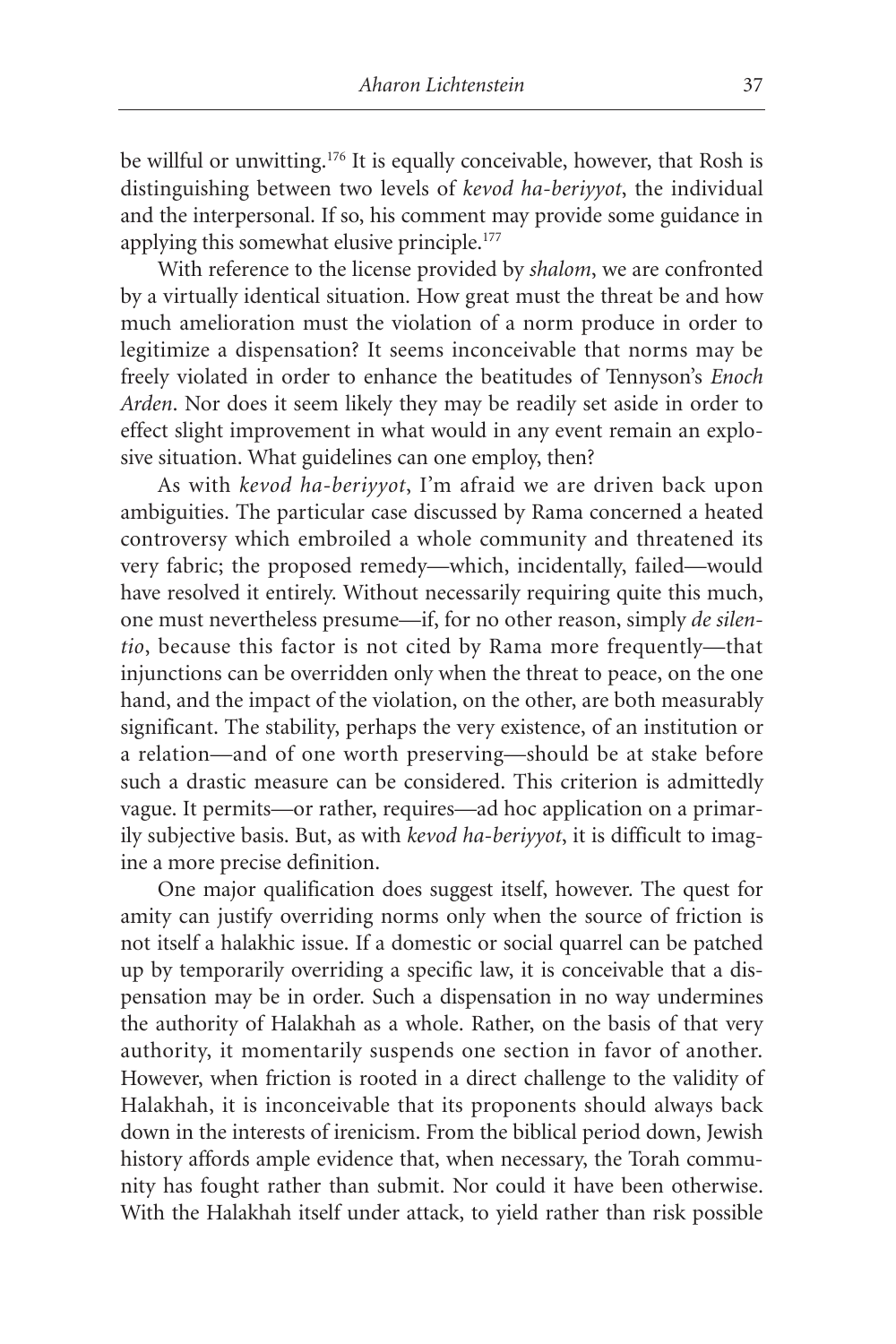schism is to adopt the most naïve form of pacifism. In effect, it entails knuckling under to the threat of force or blackmail—allowing the Halakhah's desire for peace to be exploited to the point of eroding its very foundations. As such, concessions become clearly unconscionable. There are times when the Halakhah's concern with peace may itself require a struggle. "Whatever is written in the Torah," says the Midrash, "was written for the sake of peace; and although wars are cited, the wars, too, were written for the sake of peace."178 This is not to suggest that a battle must be waged around every issue. At times, compromise may be not only acceptable but desirable. Religiously, ethically, and/or tactically, the game is not always worth the candle. All I am suggesting is that any decision concerning resistance or accommodation must be based on a number of halakhic and tactical factors—communal context, the nature and motivation of the opposition, and so on—and with an eye to the long-range realization of ethical and religious ideals. It cannot be imposed as an absolute halakhic imperative, "better yield than quarrel."

Our attempt to define *kevod ha-beriyyot* and *shalom* has not arrived at a truly precise formulation, one which could be readily applied at a practical level. Whatever the exact definitions, however, one point seems fairly clear. The dispensations warranted by these factors have not been sufficiently recognized. Wherever any reasonable line may be drawn, we have collectively strayed far on the side of caution. Precisely because these concepts are so amorphous and their application so potentially sweeping, *posekim* have generally been reluctant to resort to them as grounds for overriding halakhic norms. Their reluctance is thoroughly understandable. Inasmuch as these concepts lend themselves to widespread and dangerous abuse, one naturally tends to stifle even their legitimate application. No doubt, in the modern period particularly, as organized attempts at the irresponsible manipulation of Halakhah have actually materialized, the urge to tone down elements that, in reckless hands, could undermine its entire structure has become almost irrepressible. One suspects that, in some instances, even where the primary basis for a decision has been *kevod ha-beriyyot* or *shalom*, a *posek* has preferred, wherever possible, to advance narrower formal or technical grounds rather than encourage the use and potential abuse of general dispensations.

Nevertheless, this conservatism, however laudable in motive and intent, is not without its own dangers. Elements such as *kevod haberiyyot* and *shalom* are central to a Torah *Weltanschauung*, a fact to which their legitimate and limited role in suspending certain halakhic norms clearly attests. Yet the reluctance to permit them to play that role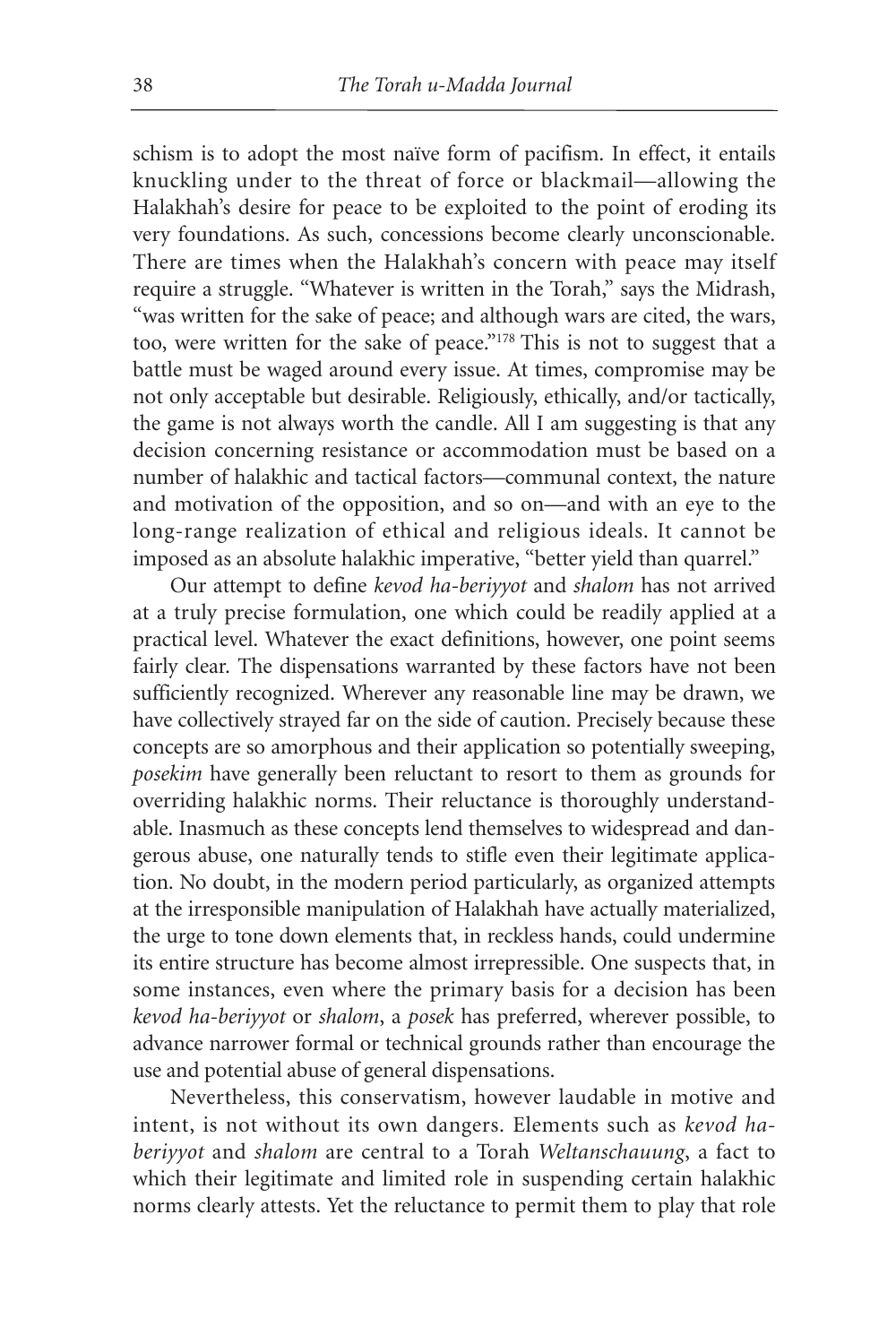tends to downgrade their position. The result is twofold. First, there is a danger that in situations in which they ought to be decisive, so that certain usual norms actually should be overridden, they may not be invoked. The wrong decision might thus be handed down; after all, relevant technical grounds for arriving at the same conclusion are not always available. This possibility is, in itself, a matter of grave concern. We should bear in mind that in situations in which *kevod ha-beriyyot* or *shalom* can legitimately suspend a norm, such suspension is not merely permissible but mandatory. Moreover, the reluctance to invoke a dispensation tends to feed upon itself. Once it has fallen into relative disuse, one is understandably reluctant to apply it more broadly lest he rock the boat—or lest he be accused of rocking the boat. Even R. Hayyim Soloveitchik, despite the immense prestige he enjoyed as the foremost halakhic master of the early twentieth century, came under criticism for extending the concept of *pikkuah. nefesh* beyond what had then been its prevalent range.

Secondly, quite apart from possible specific errors, there exists a potentially graver danger. The axiological centrality of *kevod ha-beriyyot* or *shalom* as the moral and religious basis of large tracts of Halakhah may be seriously undermined. The dispensation provided by them is not a mere technicality, nor is their application an exercise in legal mechanics. It is grounded in—and hence serves to sharpen and to heighten the awareness of—their position as fundamental Torah values. This point is clearly emphasized in the basic relevant texts. The *gemara* does not merely state—as it does in comparable cases elsewhere<sup>179</sup>—that *kevod ha-beriyyot* overrides the usual norms in certain situations. It states, rather, "Great is human dignity, so that it overrides a negative precept of the Torah."180 Even more emphatically, Rambam, in the final words of the book of "Seasons," on the Sabbath and the festivals, states that Sabbath candles<sup>181</sup> take priority over Hanukkah candles "for the sake of household peace, seeing that even a divine name might be erased in order to make peace between husband and wife. Great is peace, as the whole Torah was given in order to bring peace upon the world, as it is said, 'Her ways are ways of pleasantness, and all her paths are peace.'"<sup>182</sup> Consequently, the failure to invoke these dispensations in any but the most extreme cases cannot but erode their position—and popular awareness of that position—as central values within the Torah-halakhic order. No committed Jew can regard such a prospect lightly. Some margin of safety is perhaps advisable. But must it be as large as we have tended to maintain?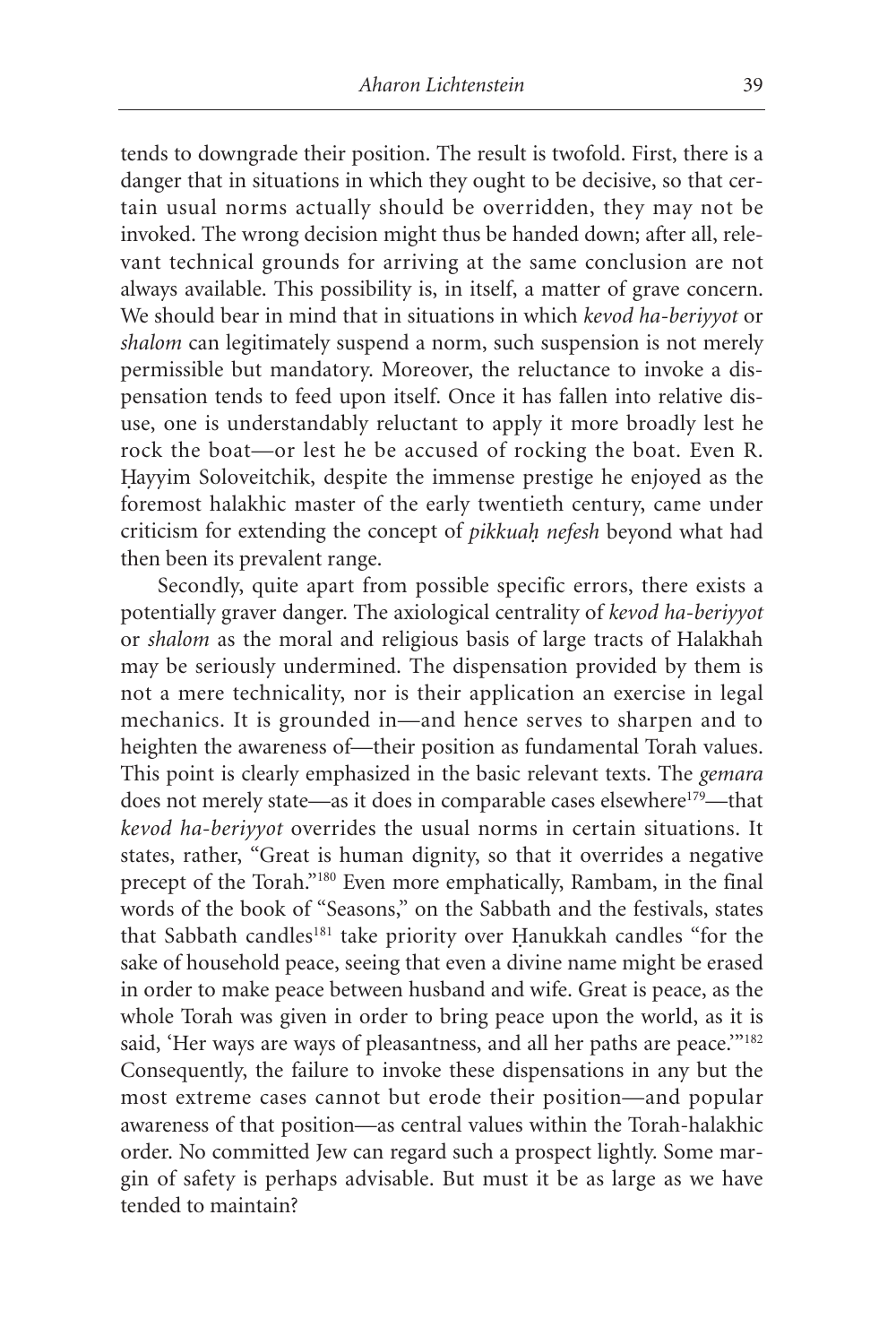This is not to suggest that dispensations grounded in *kevod haberiyyot* and *shalom* be bandied about with abandon. Certainly, the risks inherent in applying them cannot be ignored. I do, however, wish to point out the risks inherent in the opposite course, in the direction of extreme caution; to emphasize that we have collectively perhaps—I should rather say, probably—strayed too far in that direction; and to suggest that, in this area, we should be well advised—nay, religiously obligated—to reassess our current thought and practice. The price we are paying for caution may be excessive; and, in any event, we need to ask whether we have the halakhic right to pay any price at all. The concepts of *kevod ha-beriyyot* and *shalom* are not personal property.

With respect to dispensation, we have dealt heretofore with the familiar factor of acute crisis, when personal survival is at stake, and with less prominent and less crucial elements of a more social and communal cast. We cannot leave this topic, however, without noting, however cursorily, a complex of cognate factors, whose comprehension and detailed treatment lie beyond the scope of this essay, but which are in need of acknowledgment nonetheless.

Broadly speaking, these may be subsumed under the umbrella rubric of "privation"—an omnibus term which I take to denote a wide range of deficiencies, maladies, and other assorted hardships or misfortunes, but not confined to the harsher associations of suffering, nor including mere nuisance or annoyance. In searching for a halakhic equivalent, I note that while specific aspects of privation can be readily identified as halakhic entities, no general correlative comes to mind readily. The apparent implication that no such category exists seems almost self-evident, and it is clearly of relevance to our discussion.

To be sure, some data can be marshaled, and, as to a term, we may ponder the rough equivalency of *za'ar*. The term denotes either pain or anguish, and is multifaceted with respect to the source and etiology of either. However, for our purposes, it is hardly adequate. Unquestionably, its relation to certain aspects of privation is amply clear. The most obvious example—in a sense, contiguous with *pikkuah. nefesh* and yet distinct from it—is that of medical need. At the extreme, some authorities have virtually accorded some instances the status of actual *pikkuah. nefesh*. Thus, major *posekim* were divided about the status of possible loss of limb,<sup>183</sup> while others, making the surprising leap from the quantitative to the qualitative, held that the prospect of inquiry in a public venue should be classified as a mode of mortal danger.<sup>184</sup> In more moderate situations, defined as those of a *holeh she-ein bo sakkanah*, "a sick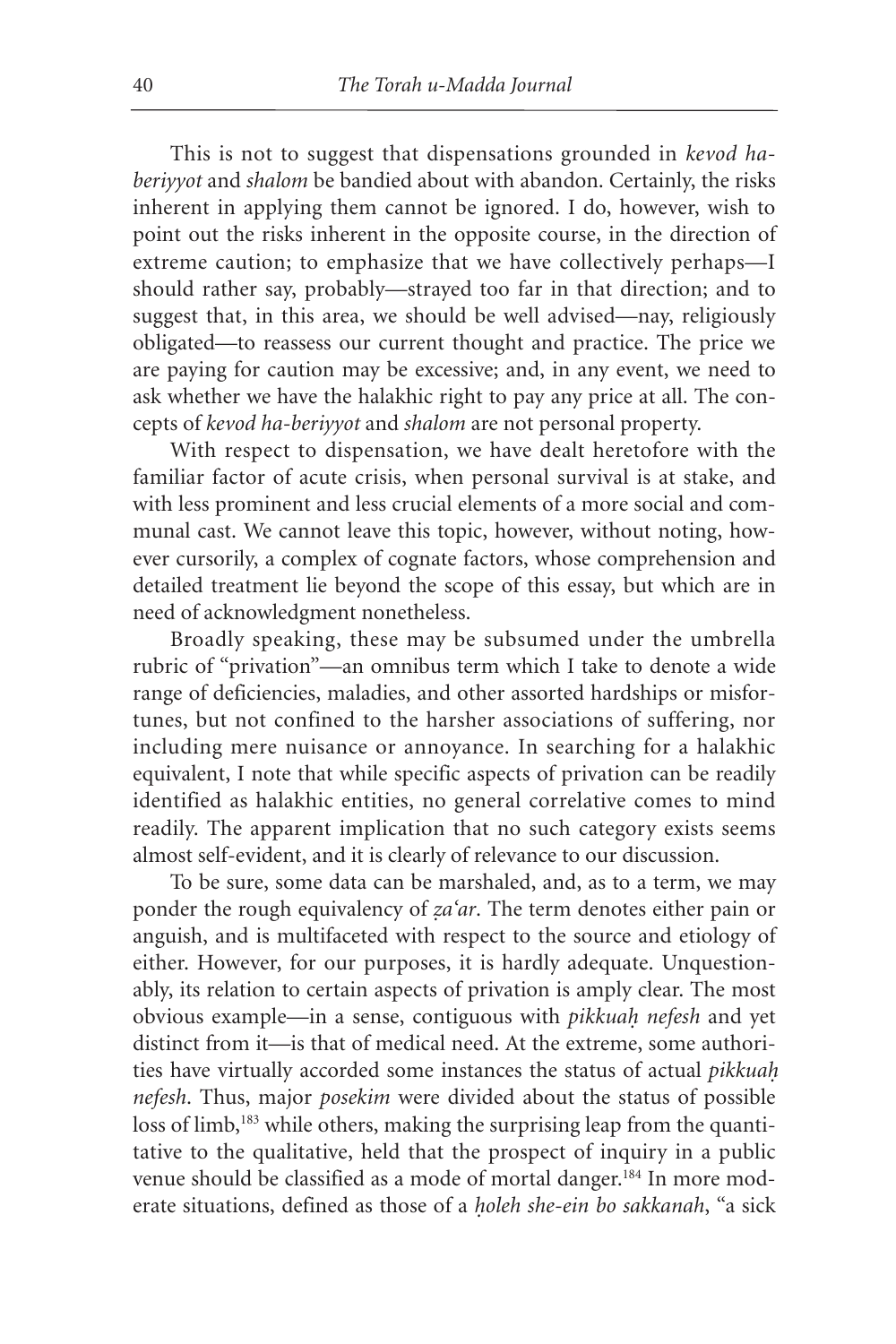[patient] in no life-threatening danger,"<sup>185</sup> the scope of the license to override halakhic norms is both in dispute and, differentially formulated, subject to several variables. What is not in dispute, however, is the clear fact that the basis of leniency is not an overarching mantra of *za'ar*, but, rather, specific local factors. A similar pattern emerges if we analyze the area of financial distress, reinforcing the impression we have noted.

There are some exceptions, but, to the best of my knowledge, they, too, are isolated and marginal. The *gemara* in *Ketubbot* 60a cites an instance in which even an act that is proscribed *mi-de-Oraita* may be performed in order to relieve pain if performed abnormally, in which case the prohibition is reduced to the level of a *de-rabbanan*, as *bi-mekom* za'ar lo gazeru rabbanan. But the very textual isolation of the license, as well as its being cited regarding a specific case, suggest that here, too, we confront a focused dispensation rather than an overall formulation. Such a formulation is perhaps reflected in a gloss of Rama in *Hilkhot Shabbat* wherein he permits, in situations of *za'ar*, untying knots when unraveling is only proscribed *mi-de-rabbanan*. <sup>186</sup> Since in this case his explanatory assertion, *de-bi-mekom za'ar lo gazeru*, nowhere appears in the *gemara*, one can only presume that Rama expanded and extrapolated the citation from *Ketubbot* into a general principle. Even here, however, the isolated application and the absence of any comprehensive assertion mitigate this impression.

In another context, Rama apparently recognized the impact of *za'ar* as grounds for leniency with respect to far more critical decisions. Grounding himself upon a *teshuvah* authored by the fifteenth century Italian *posek* R. Yosef Kolon (Maharik), he writes that a child is not obligated to abstain from the choice of a mate if his parents object to it.<sup>187</sup> In Maharik's responsum,<sup>188</sup> this conclusion is theorized in light of the assumption that one is not obligated to incur significant financial loss in order to support his parents, and, hence, *a fortiori*, that he need suffer no psychological privation, *ve-khol she-ken z. a'ara de-gufa*. 189 However, as the *za'ar* in this case would be considerable, we can only infer license in comparable circumstances. At the very least, then, we cannot employ sweeping generalities and need to acknowledge correlation between levels of *za'ar* and the scope of any *hetter* based upon it.

The need for a differential approach in any consideration of license based upon *za'ar* seems self-evident *per se*, and it is reflected in a distinction drawn by *rishonim*, for instance, between pains of illness and pangs of hunger.190 And yet, even allowing for such differentiation, the status of privation as the basis of dispensation is more limited than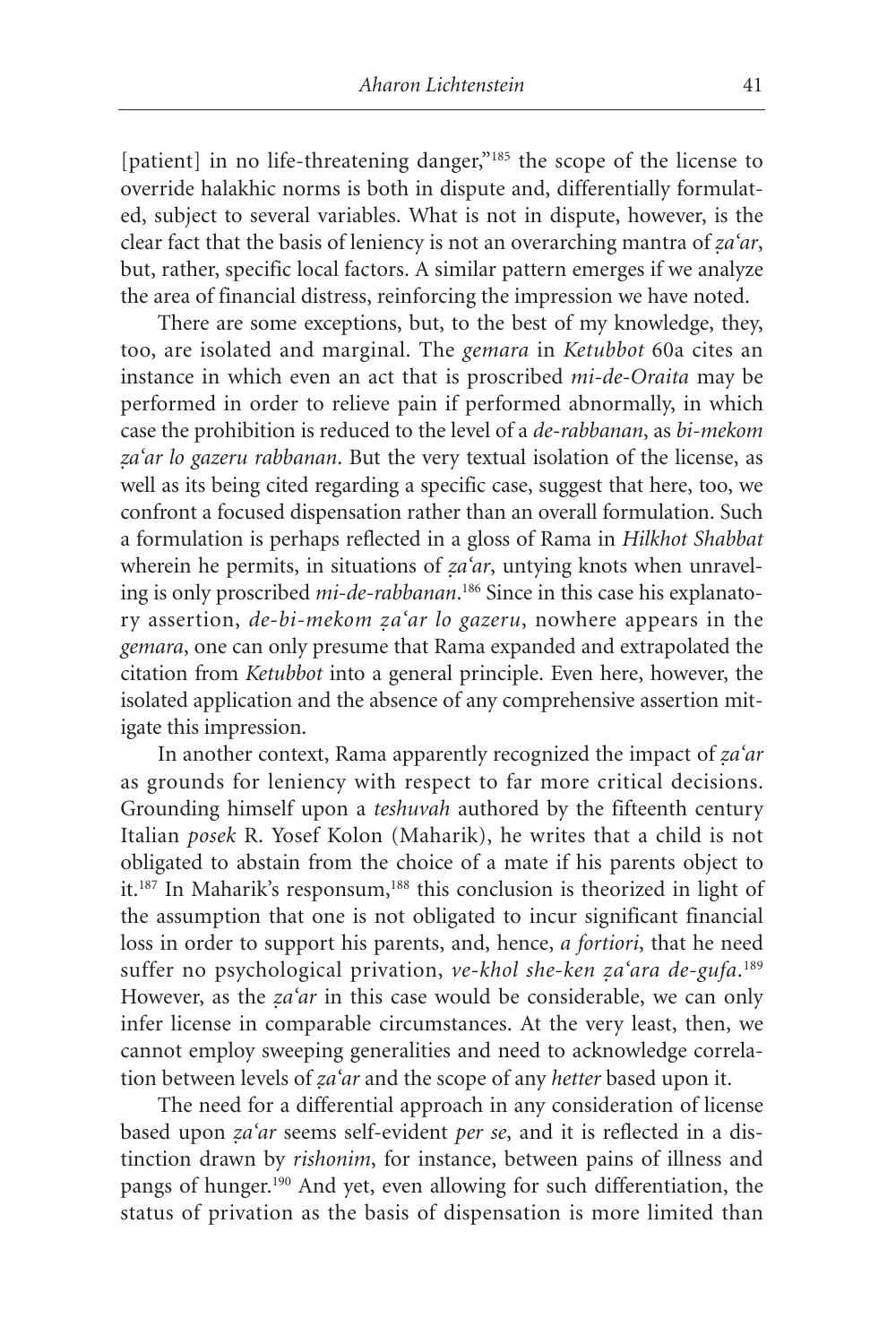might have been anticipated from a humanistic perspective. Unlike the analysis of the more axiologically laden elements of *kevod ha-beriyyot* and *shalom*, I am inclined to assume that this excursus regarding *za'ar* has rather shed light upon the Halakhah's alternate mien—which demands and challenges, which persists in urging servitude and sacrifice, which bespeaks denial of human desire and inhibits aspiration, even, at times, positive aspiration. It certainly illuminates the facet that is so graphically manifested in a *gemara* in *Sukkah*. In the wake of a discussion of the impact of the principle that one who is engaged in performing a given *mizvah* is, concurrently, exempt from others upon assorted dispensations granted with respect to *sukkah*, the *gemara* ponders the status of a mourning *avel* during *shiv'ah*. After citing a view that the *mizvah* is incumbent upon him, the *gemara* goes on to query that this should be presumably self-evident, inasmuch as the general halakhic regime is binding upon him. In response, the *gemara* explains why the *din* required exposition and formulation. The reason given is that inasmuch as a *mizta*'er, one who is in a state of *za*'ar, is exempt from sitting in a *sukkah*, a grieving *avel* should likewise be exempt as he, too, is in za'ar. Hence, there was need to clarify that the analogy does not hold. "It is only the onset of external  $z^a$  *a*" [which exempts]; here, however, the *za'ar* is self-induced. He ought to have calmed himself."<sup>191</sup> The concluding demand unquestionably raises the bar rather high. That, too, however, is an aspect of the halakhic complex.

### **VII**

To this point, we have gauged the Halakhah's humanism—as regards its concern with man's worldly welfare—on the basis of two criteria: the fabric of the fundamental halakhic order, the complex of rights and duties of which it is constituted; and the factors, at once humanistic and halakhically normative, which suspend, in part or in whole, the usual demands of that order. It can also be measured, however, by a third criterion: the extent, if any, to which halakhic standards may be compromised as a concession to personal or even financial difficulty. This factor should not, of course, be confused with the second. The recognition accorded *pikkuah. nefesh* or similar elements entails neither compromise nor concession. These elements override certain injunctions simply because, even from a purely legal standpoint, they carry greater weight. Their power is grounded in the fact that, occasional confrontation between opposing norms being inevitable, the Halakhah had to formulate princi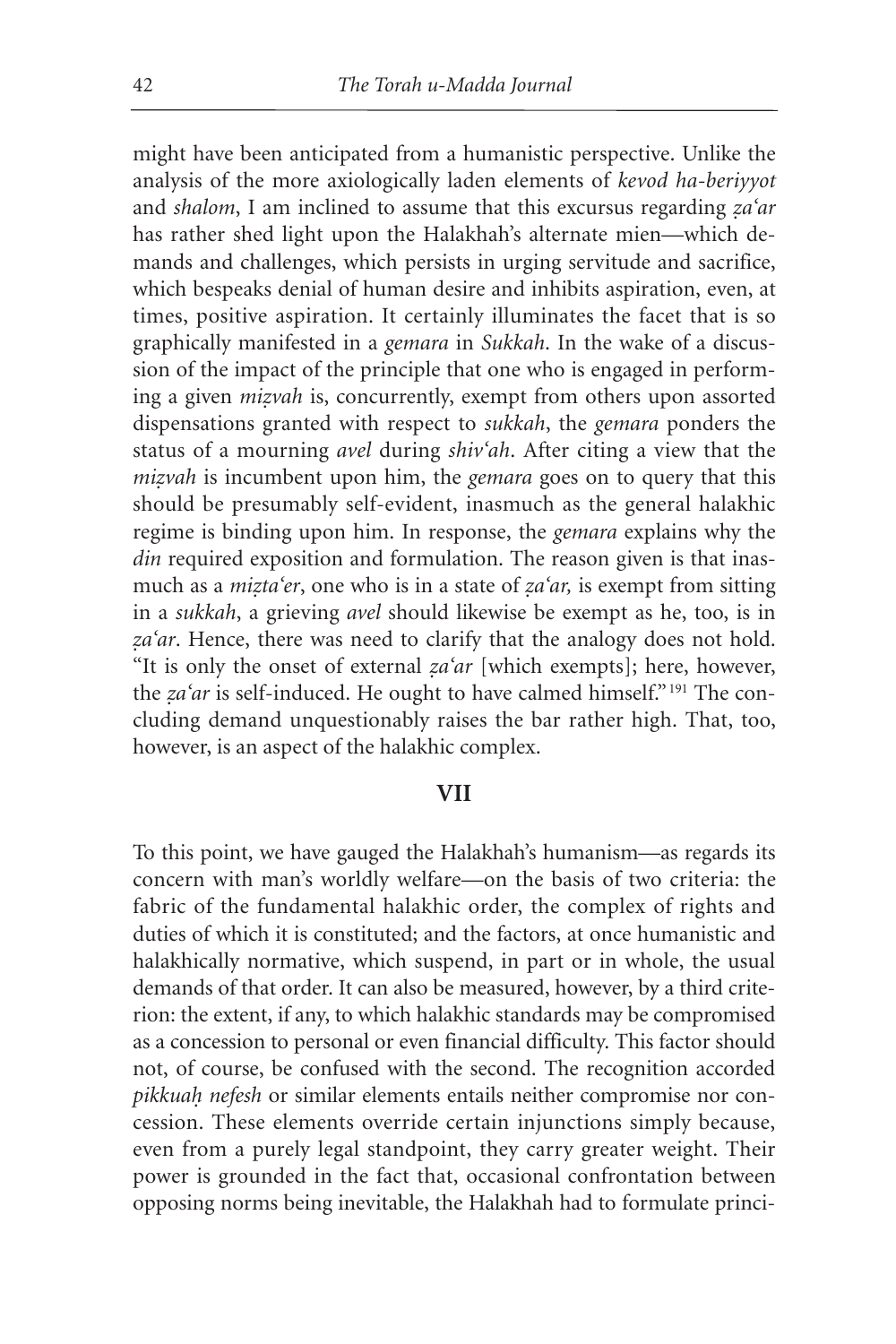ples of priority. When these elements override an injunction, they do so as one halakhic norm pre-empting another, and not as a humanitarian factor transcending, as it were, the Halakhah. Hence, in cases of conflict, the precedence of these elements is mandatory and not merely optional. When critics accused R. Hayyim Soloveitchik of excessive laxity because of his sweeping application and broad definition of *pikkuah. nefesh*, he replied that he was not, Heaven forefend, lax as regards prohibitions. He was just exceedingly scrupulous as regards *pikkuah. nefesh*. <sup>192</sup> Of those who were visibly chagrined when they had to violate the Sabbath in order to avert possible danger, he would ask whether they were equally upset over the "violation" involved in Sabbath circumcision. Both, he would argue, have been not only permitted but mandated, and, as regards either, twinges of residual guilt are thoroughly baseless. Similarly, with reference to the *mishnah*'s statement that between the sections of shema, "one may give greeting out of fear and return it out of respect,"<sup>193</sup> the Hafez Hayyim would insist that one not only may interrupt but must.194 *Kevod ha-beriyyot*, again, is not merely optional.

By contrast, the principle to be explored presently—that normative standards may be compromised in straitened circumstances—does concern the clash of human and halakhic factors. It suggests that, within limits, extraneous factors may validly intrude upon halakhic judgments; that, for the *posek* or his respondent, non-normative considerations may properly enter into normative decision. Clearly, however—as regards the respondent, certainly—the consideration of such factors must be, at best, a matter of license. If one may, as a concession to his condition, take certain liberties, these can hardly be elevated into duties. And even if one argues correctly that it is the Halakhah itself which has sanctioned these liberties—so that they be rightfully regarded as grounded in principle rather than convenience—it has sanctioned them only as such, as an option of which one may avail himself rather than as an imperative duty. Hence, the humanistic moment implicit in such permissiveness must be regarded as more significant than that reflected in *pikkuah. nefesh* or *kevod ha-beriyyot*. Whereas they constitute particular halakhic concepts relevant to specific areas of Halakhah, this principle represents a broad flexibility within the halakhic process generally; and whereas they remain genuinely internal elements, it can, in a very real sense, be construed as an extraneous factor.

With respect to such a principle, one may ask three primary questions. First, does it exist? Secondly, if so, what is its basis? And, finally, what are its limits?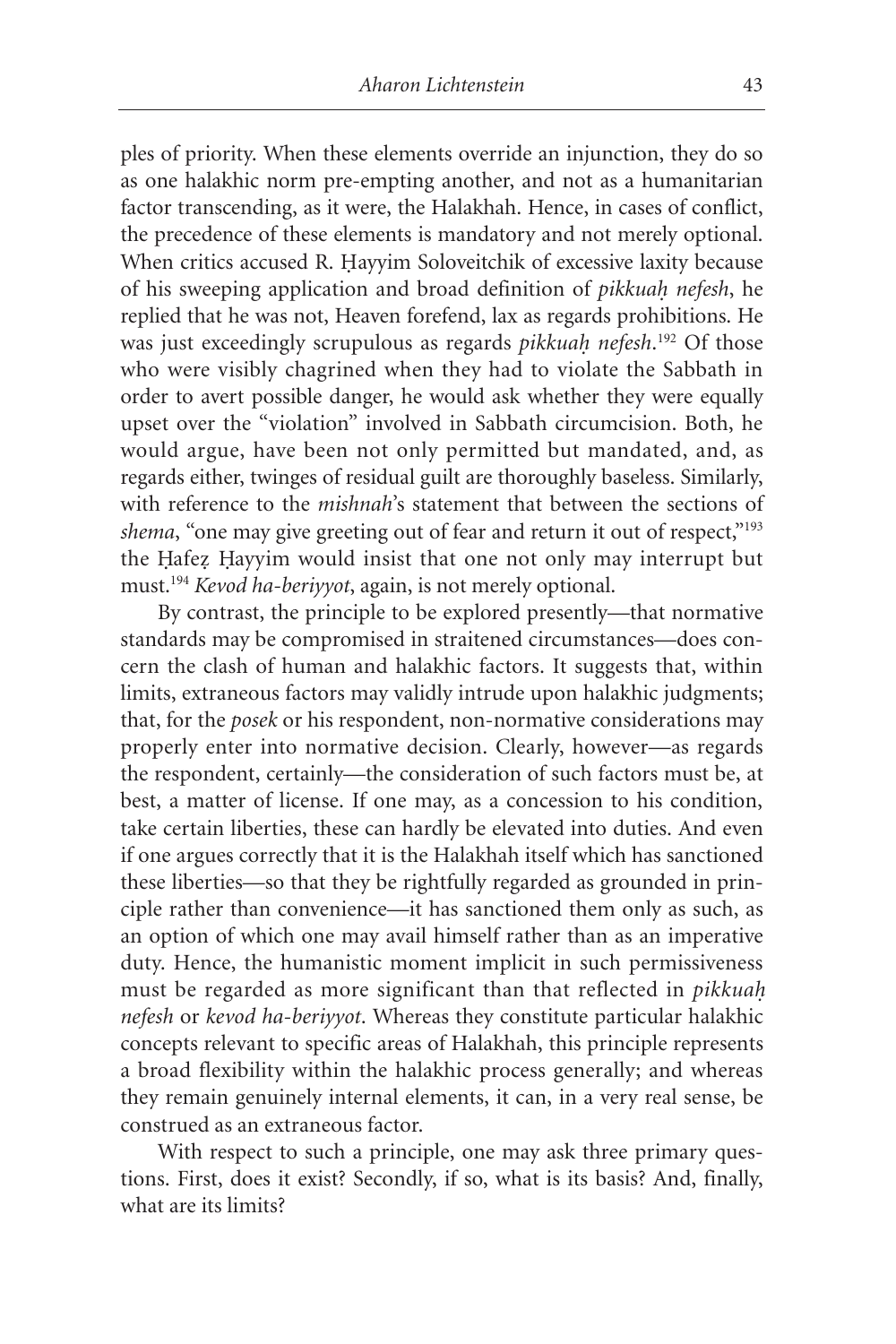There can be little doubt of its existence. The Talmud sets down certain guidelines concerning situations governed by unresolved halakhic controversies: if the case involves a biblical ordinance, one should heed the more rigorous view; if a rabbinic, he may assume the more lenient.<sup>195</sup> Yet, in a number of instances,<sup>196</sup> the Talmud states that, under conditions of stress, one may rely upon the less stringent opinion, even if it be a minority view—evidently, even if the question involves a biblical injunction.197 Similarly, with reference to many disputed issues cited in the *Shulhan Arukh*, Rama's gloss accepts the more rigorous view but with the accompanying proviso that in cases of *hefsed merubbeh* ("substantial loss") it may be ignored.198 In many *teshuvot*, likewise, one sees leading *posekim* straining, sometimes without success, to ameliorate the effect of *halakhot* whose impact, in a given instance, might be excessively harsh.199 Circumstances may clearly license a degree of leniency.

But what is the halakhic basis of such license? That the basis must indeed be halakhic is beyond question. No committed halakhist can seriously countenance the simplistic socio-economic interpretation that, under pressure, the Halakhah just periodically capitulates. For one thing, the image—or rather the reality—of Halakhah and its masters which he envisions simply does not correspond with this theory. For another, if *posekim* or their constituents have always been bent, consciously or subconsciously, upon adjusting the Halakhah to suit social or economic needs, they have certainly made a terrible botch of things. In one area after another, they have "modified" one injunction only to leave untouched a dozen far more stringent. Pressures of circumstance no doubt make themselves felt, but they generally operate within halakhic limits and to the extent that they are accorded halakhic recognition. Interpretations of the Halakhah's past—or projections of its future—that ignore its fundamental objectivity distort its very essence. Least of all, will the halakhist accept the contention that, under pressure, the Halakhah *should* capitulate.

We are confronted, once again, by Newman's dictum. Despite its terrifying severity, it expresses one ineluctable truth. Given the conception of an absolute religious law, no degree of purely temporal bliss or suffering can compensate for the slightest sin—except insofar as the legal system itself has provided for such compensation. In that case, the prospective "sin" is of course neutralized, perhaps even transmuted into a virtue. Barring this, however, utilitarian considerations count for nothing. Where the law has stood rigid, an individual can claim no inherent right to transcend it, simply because the cost is too great. To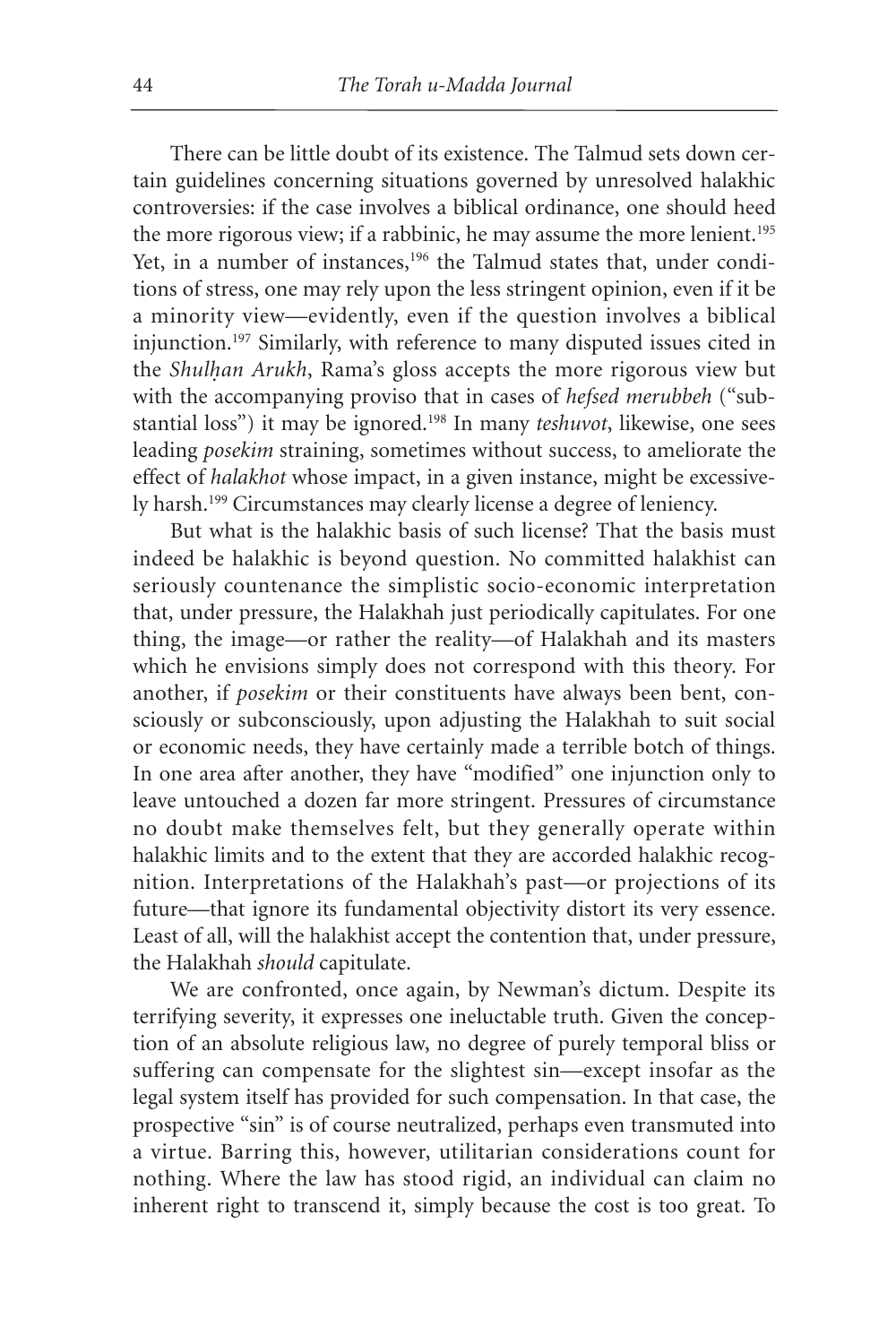many, this fact is no doubt sufficient reason for rejecting absolute religious law. Given the conception, however, this conclusion seems inevitable. What *a priori* limit can be set to the sacrifice which religion can rightfully demand?

For the Jew, therefore, it is Halakhah and Halakhah alone that determines what it can exact from him. Hence, if straitened circumstances can justify a degree of leniency, the rationale must be grounded in—must, in a sense, constitute—a halakhic principle. This rationale is based upon two premises. The first is the obvious desire and duty to employ every possible means to assist those in need. This obligation, rooted and expressed both in specific precepts and in the omnibus drive toward *imitatio viarum Dei*, is not confined to charity or social action. It impinges upon the process of *pesak* as well. In cases of genuine difficulty, the imposition of possibly needless burdens is not merely neutral. It violates the letter as well as the spirit of Halakhah. Or, to put it more positively, within the limits of flexibility, the exercise of ingenuity in an effort to relieve potential hardship becomes a matter of the highest duty. Of course, ingenuity alone does not suffice. It can only be used in conjunction with erudition and commitment, and the number of those possessing the religious and intellectual qualifications for halakhic decision can never be very large. For those endowed with them, however, sensitivity to the human as well as the legal dimensions of a situation is imperative. It is, of course, easier to be cautious and to take refuge in presumed ignorance; hence, the Rabbis' statement that "the power of leniency is greater,"200 because, as Rashi explained, the lenient *posek* "relies upon his knowledge and is not afraid to permit while the power of those who forbid proves nothing as everyone can be rigorous even with respect to the licit."201 But the first-rate *posek*, jealous as he is in guarding the tradition, is also driven by a sense of responsibility to his straitened respondent; and to the extent that he can employ scholarship to reconcile their respective interests, he feels duty-bound to do so.

The obligation to compassionate leniency is imposed by *caritas*. The opportunity is provided by a pluralistic conception of Halakhah. So long as Halakhah is defined in purely monistic terms, every text being subject to only one correct interpretation and every problem amenable to only one solution, it is difficult to justify such leniency. However, the Rabbis interpreted Halakhah in somewhat more flexible terms. "R. Abba stated in the name of Samuel," says the *gemara* in *Eruvin*,

For three years there was a dispute between Beit Shammai and Beit Hillel, these asserting, "The Halakhah is in accordance with our views," and those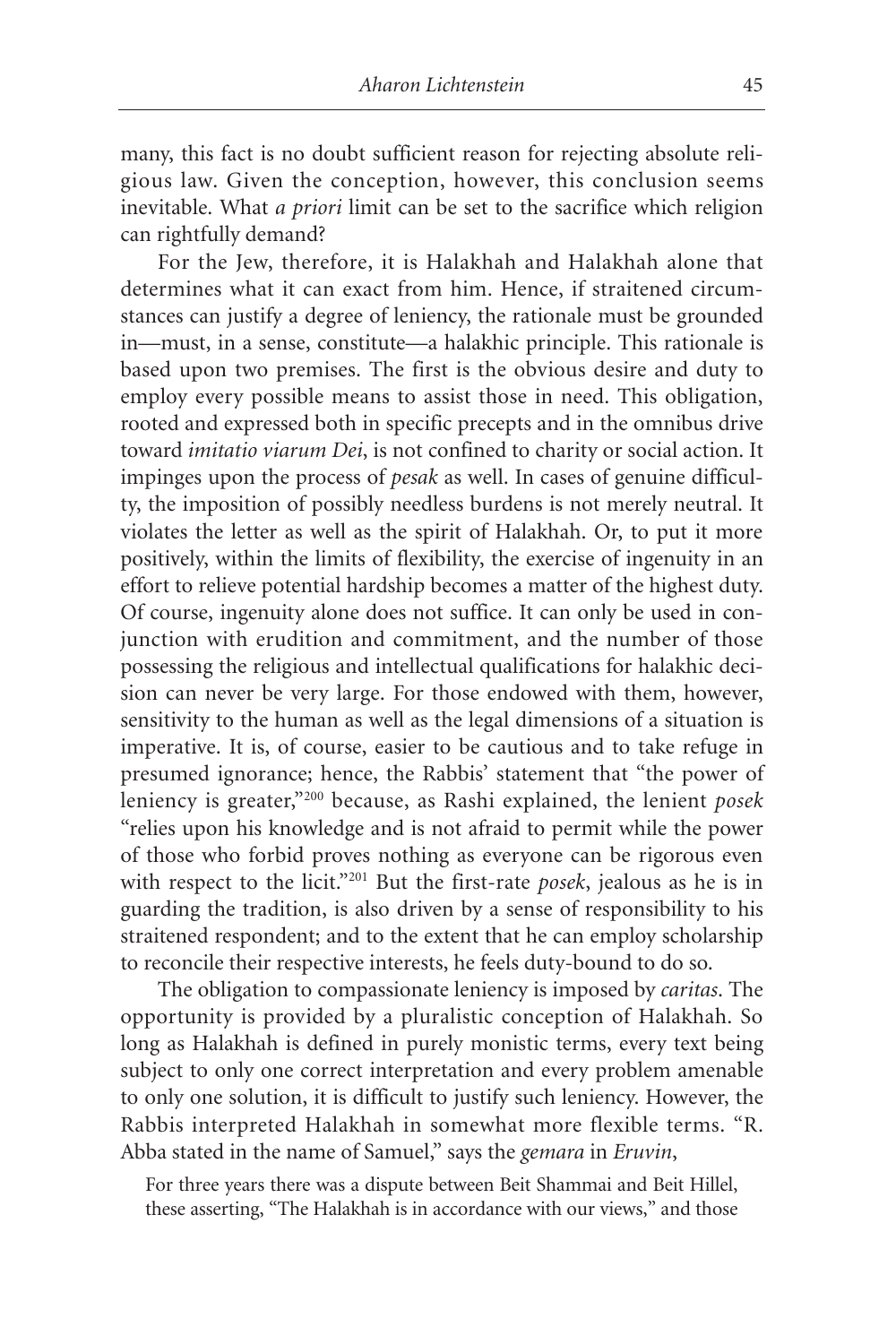asserting, "The Halakhah is in accordance with our views." A *bat kol*<sup>202</sup> then issued, pronouncing: "These and these are the words of the living God, but the Halakhah is in accordance with the rulings of Beit Hillel."<sup>203</sup>

This famous albeit somewhat enigmatic dictum can only mean that, at the primary level, the Rabbis recognized a pluralistic dimension within Halakhah. The rational interpretation of texts or concepts is not governed by the principle of the excluded middle. Where a number of reasonable alternatives are present, none can be categorically rejected. For the scholar who conscientiously arrives at it, each alternative—simply by dint of it being a reasonable possibility—is considered right. For that situation to obtain, the scholar must be a genuine authority and he must sincerely interpret according to his best lights. Given those elements, however, his understanding of Halakhah becomes for him, at the primary normative level, the Halakhah. This concept is not to be confused with the conundrum of relativistic subjectivism. The scholar who acts upon his interpretation is not just charitably viewed as being, at worst, an unwitting and therefore innocent "sinner." He is regarded as being correct—objectively correct.

This implication was clearly recognized by the Tosafists. "The French Rabbis, of blessed memory, asked," writes Ritva,

"How is it possible that 'these and these are the words of the living God' if one proscribes and one permits?" They answered that when Mosheh ascended on high to receive the Torah he was shown, concerning each and every matter, forty-nine grounds for proscription and forty-nine for license. He asked God about this and He said that the issue should be placed in the hands of the sages of Israel in each and every generation and the decision should be theirs.<sup>204</sup>

This conception raises obvious metaphysical and epistemological questions; but these lie beyond the confines of this essay. Our present concern is rather with practical corollaries deriving from it. One is that a qualified scholar who has become honestly and fully convinced of one interpretation may safely ignore conflicting alternatives.205 So long as he remains convinced—and provided that none of the principles governing decision in case of controversy apply—he can, by definition, do no wrong. Hence, the Gaon of Vilna could refuse to wear two pairs of *tefillin* in order to heed conflicting opinions concerning their specifications.<sup>206</sup> Once such a principle were countenanced, he argued, one would have to pay equal homage to all possibilities. As regards *tefillin*, this would entail wearing sixty-four pairs—a practice no one had yet suggested. This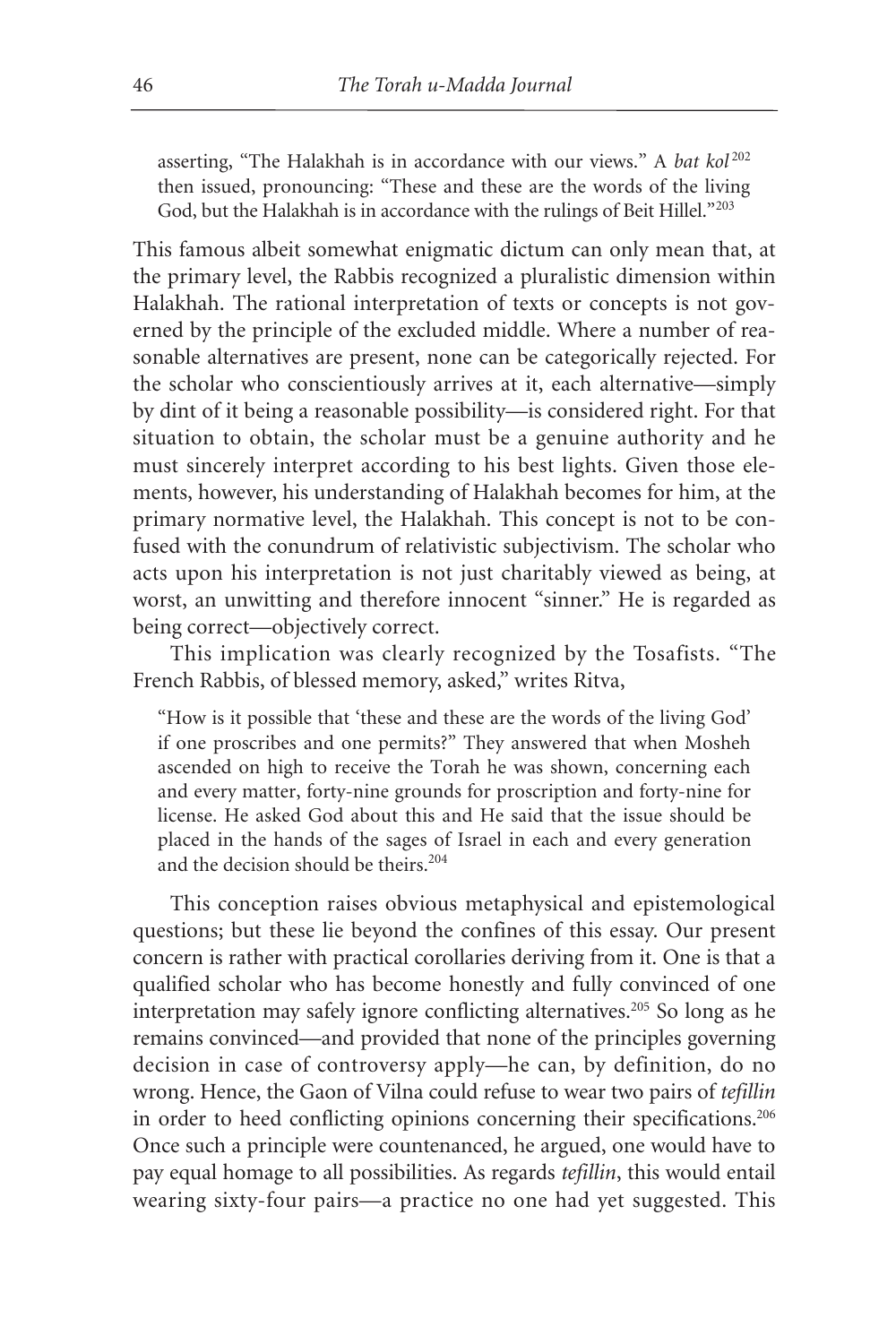*reductio ad absurdum* points out the inconsistency of those who do heed one dissenting view; but it does not yet explain the Gaon's own position. Nor can his reluctance be ascribed to common indolence. It was rather rooted in the conviction that those who, like himself, were thoroughly convinced of one position could safely ignore other points of view. Within the limits of rational halakhic discourse, certainty confers *ipso facto* legitimacy.

The second corollary is, in one sense, the obverse of the first. If, on the one hand, the convinced *posek* can ignore alternatives, then, on the other hand, the uncommitted *posek*—while he is ordinarily bound by various canons of decision—can, when ethical considerations warrant, strain after any reasonable option in order to arrive at a favorable conclusion. So long as he is not convinced that a given position is wrong, he may ground a decision upon it. He does so secure in the knowledge that for those who are committed to it this position constitutes conclusive halakhic truth; and that, even for the indifferent, its mere possibility confers legitimacy. "These and these are the words of the living God." The *posek* need not be absolutely sure that a given contention is right and therefore universally applicable. But so long as his logic has not discarded it as a live option, the imperative drive to compassionate action impels him to draw upon it in an ethical emergency.

In straining after occasional leniency, the *posek* has recourse to various processes. He may strike out on his own—offering novel textual interpretations, redefining concepts, or introducing hitherto overlooked distinctions. Or he may draw sustenance from authorities whose views had not become the standard *pesak* but which had not been categorically demolished. Overruled but not moribund, these views can be brought into play under conditions of duress. No canon of decision is clearer than that of majority: "An individual versus a group—the Halakhah is like the group."207 And yet: "Worthy is R. Shimon"—or any other legitimate authority—"of being relied upon at a time of emergency."208

This procedure has—and clearly must have—certain limits. Not every minority opinion is cast into limbo. Some are rejected with utter finality. In the first place, some issues concern matters of fact and error rather than analytic interpretation; and of these, as Rashi pointed out,<sup>209</sup> one can hardly say that a number of views are legitimate. Secondly, halakhic pluralism is operative at a primary level of individual confrontation with the raw material of Halakhah. At this purely theoretical plane, all reasonable options (however that be defined) are equally open. The opinions of Beit Shammai are as much a part of the corpus of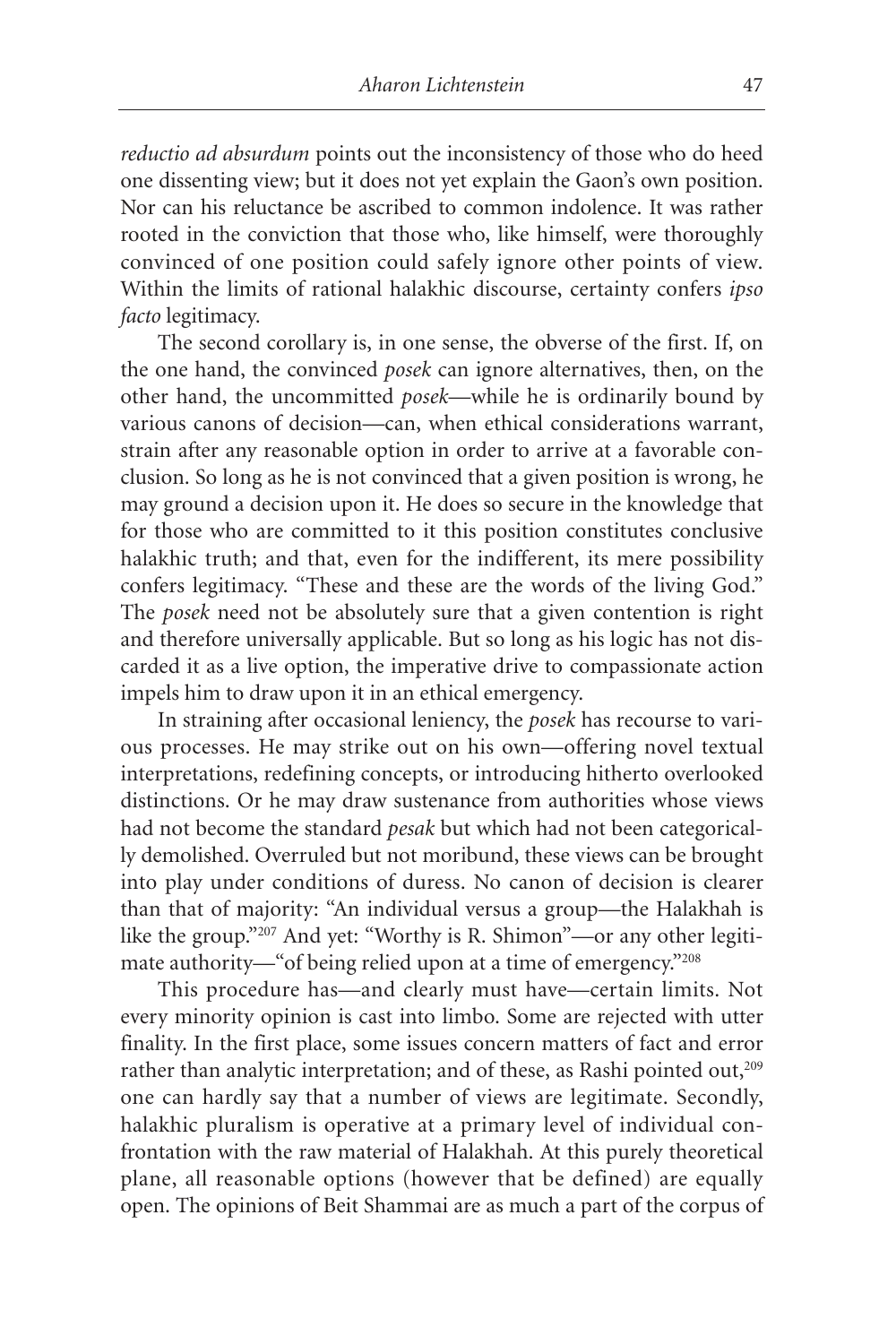Torah as those of Beit Hillel. Certainly, whoever engages in their study is fulfilling the *mizvah* of *talmud Torah* equally. At a secondary level, however, one must make a choice—and the practical halakhic code incorporates the one and excludes the other. "These and these . . . ," but "the Halakhah is in accordance with the rulings of Beit Hillel." Hence, to the extent that they are bound by precedent and tradition, later *posekim* can only draw upon prior minority statements which have not been formally and definitively rejected. We do not, for instance, find *rishonim* citing minority views mentioned—and implicitly rejected—in the *mishnah*. 210 Whatever its limitations, however, the fundamental validity of this process is clear, and it reflects one dimension of halakhic humanism.

The extent to which this dispensation is invoked will undoubtedly vary with the individual *posek*. As with *kevod ha-beriyyot* and *shalom*, terms like *she'at ha-dehak* ("a moment of pressure") or *hefsed merubbeh* ("substantial loss") are somewhat ambiguous. Attempts have indeed been made to define the latter in fixed quantitative terms; but one is inclined to agree with the conclusion of the author of *Har ha-Karmel* that "it has no fixed figure whatsoever. Everything depends upon the judgment of the *posek*, with respect to the time and the period, and the person who would incur the loss. If the loss would be substantial for him, it is considered *hefsed merubbeh*."211 Such a formulation clearly allows for considerable latitude in the definition and application of the concept. Confronted by a situation in which the "normal" Halakhah comes into conflict with a genuine human need, two *posekim* both working within strictly halakhic limits, may produce diametrically opposed decisions. Differences in attitude, temperament, and emphasis may lead the one, compassionately responsive to the personal dimensions of the problem, to accept a broader construction of "emergency" and to strain generally after any factor which may possibly support a lenient decision; while the other, primarily imbued with a sense of responsibility to the truth of the tradition, may be inclined to very limited recourse to dispensations and will perforce hand down a rigorous decision.<sup>212</sup> Such variation is not an indictment of halakhic objectivity; nor does it imply that the process can be extended *ad infinitum*. It merely attests to the presence of an element of flexibility within Halakhah and to the fact that, within certain limits, this flexibility—its definition proper being in occasional dispute—produces varied decisions.

The modern temper is, of course, on the side of the angels. Whatever its general feral tendencies as regards the application of religious law, it is all in favor of compassion. We should, however, beware of glib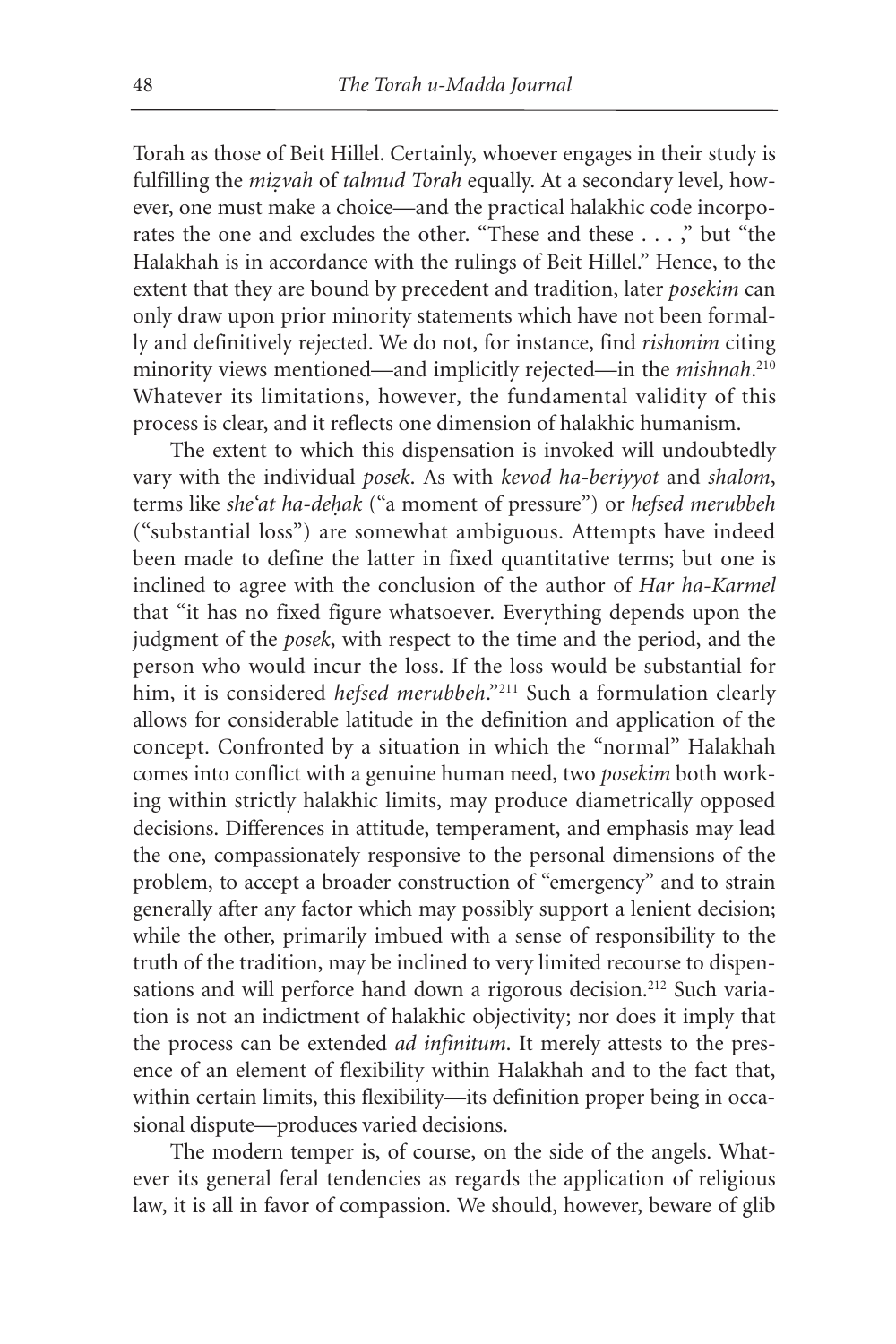judgments. The *posek* who adopts a more rigorous stance is not being insensitive to human needs. Rather—if I may paraphrase Julius Caesar —he loves not man the less but Torah more. Yet, on the other hand, we should not minimize the difference in approach and emphasis. Any serious study of the corpus of responsa clearly reveals it. However, the full discussion of this issue would require a monograph—probably several —analyzing the approaches implicitly and explicitly adopted in the responsa of leading *posekim*. If it were grounded upon an awareness of the moral and religious dimensions of the problem and did not merely rely upon facile sociological and pseudo-psychological interpretation, such a study could make a significant contribution to our present understanding of Halakhah. Here, even while noting that its scope has often varied, I simply content myself with sketching the legal and philosophic basis of this humanistic halakhic strain.

#### **VIII**

In the final analysis, the Halakhah cannot satisfy the demands of the radical secular humanist. For its humanistic strain is, although not muted, nevertheless counterpoised; or rather, as the committed Jew prefers to think, counterpointed. Judaism holds with Plato that "God ought to be to us the measure of all things, and not man, as men commonly say."213 It subscribes, in consequence, to Carlyle's "Everlasting Yea"—"love not Pleasure; love God."<sup>214</sup> No doubt, when it is a question of alleviating suffering—especially of others—rather than seeking pleasure, the problem assumes a different aspect. And yet the focal issue remains the same. The heart of the halakhic message is that, at one level, the Sabbath was made for man—"The whole Torah was given in order to bring peace upon the world, as it is said, 'Her ways are ways of pleasantness, and all her paths are peace.'"215 At another level, however, man was made for the Sabbath. "If you have learned much Torah, do not plume yourself, for it is for that purpose that you were created."216 The Jew profoundly believes that God's law was given for man's good—and he acts and is bound to act upon that belief. But he does not flinch even when it induces pain. Obedience would mean little if it were purely selective. Yet obedience is the least which the Jew, both as a created spiritual being and as the recipient of divine Torah, owes and proffers to God. His assessment of what he is ready to give is made in the light of the ultimate knowledge that "even the whole world," as the Yerushalmi would have it, "does not equal [in value] one item of the Torah."217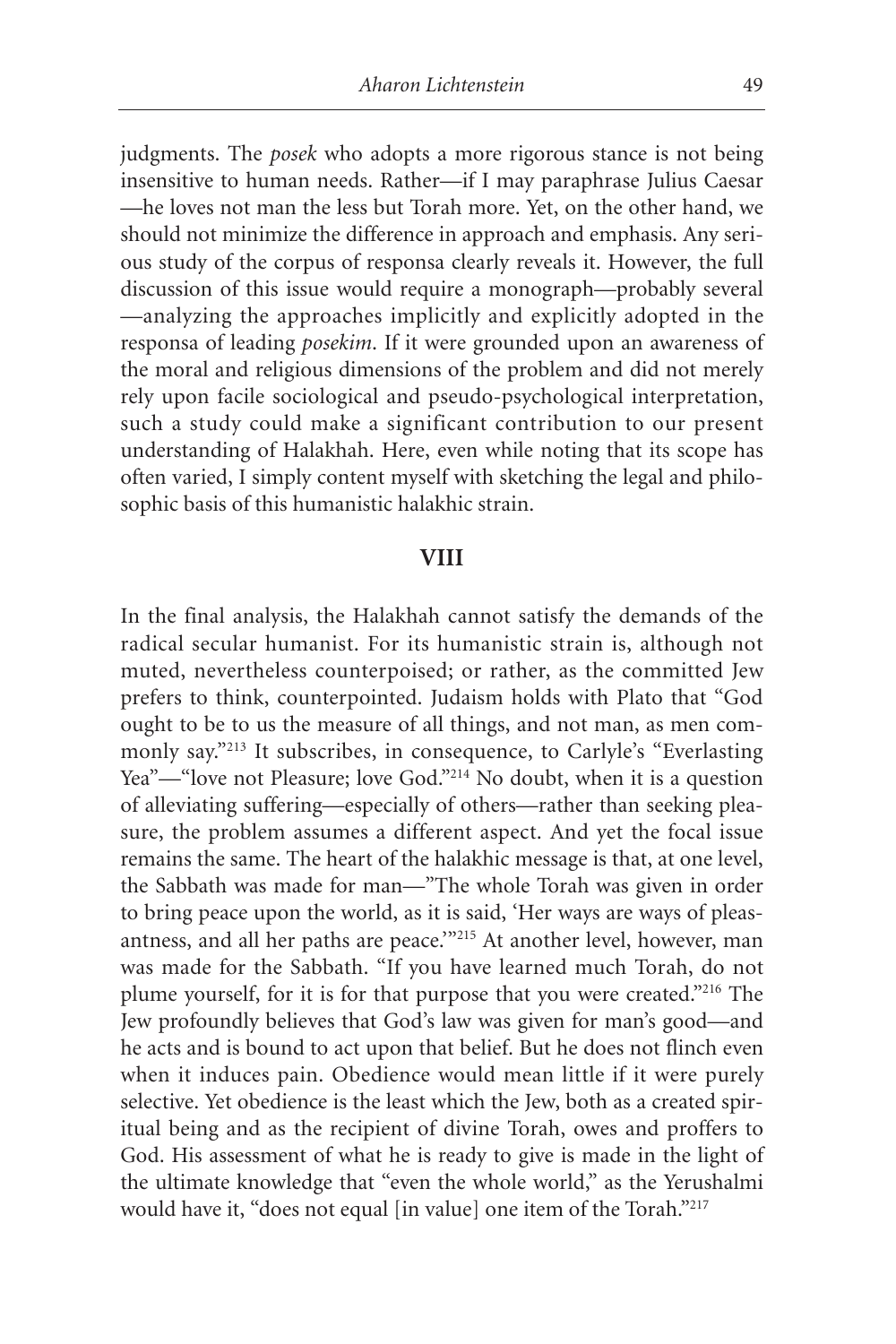It is often difficult to impart this message to the modern Jew—even to the avowedly believing Jew. While renunciation is not the central motif of Halakhah, it is, at times, an inevitable by-product; and to a mind deeply engaged in the pursuit of secular happiness, any call for withdrawal strikes an almost Oriental note. The Halakhah, despite its profound reverence for life and its activist orientation, must occasionally proffer Carlyle's advice: "The fraction of life can be increased in value not so much by increasing your numerator as by lessening your denominator. Nay, unless my algebra deceive me, unity itself divided by zero will give infinity."218 However, in an age caught up in a revolution of rising expectations, such advice is neither lightly given nor lightly taken. It is, in fact, difficult to convey this message today without appearing—sometimes even to oneself—grossly callous. Largely pragmatic in character, contemporary Western culture does little to cultivate respect for law generally or for an absolute Halakhah specifically; and modern men and women, as remote from Aquinas and Hooker as from Rambam, and primarily oriented to the attainment of utilitarian desiderata, often simply cannot see how a formal or technical element can be permitted to block an otherwise desirable step. Moreover, it is precisely the ethically sensitive who are frequently most dismayed. It seems inconceivable to them that one could not, at the very least, wink here and cut a corner there; and rigorous adherence to standards, accompanied by exhortations to sacrifice, may strike them as cold indifference. Yet, if there is one quality thoroughly absent from Halakhah, it is callousness. From a perspective of commitment, halakhic demands, while often exacting, have a genuinely positive character. There is profound joy—even in worldly terms—in halakhic living; but its necessary concomitants are courage and faith.

The *posek*, finally, is confronted by a further difficulty. In applying Halakhah for others, he is often caught between two imperatives, truth and *hesed*. The renunciation which, for him, would represent fortitude can, when demanded of others, reflect cold indifference. Hamlet's dictum, "Since no man knows aught of what he leaves, what is't to leave betimes?"<sup>219</sup> is as true for others as it is for myself. And yet, as a principle of conduct in dealing with one's fellow, such a philosophical perspective can produce frightful cruelty. Caught within this ethical and religious dilemma, the *posek* strains after every possible dispensation. But when ultimately confronted by the authority of the law, he submits—and, with honesty and commiseration, he asks others to submit. In his heart of hearts, he senses that it is here, in the consecration of man and society to God, that genuine humanism lies.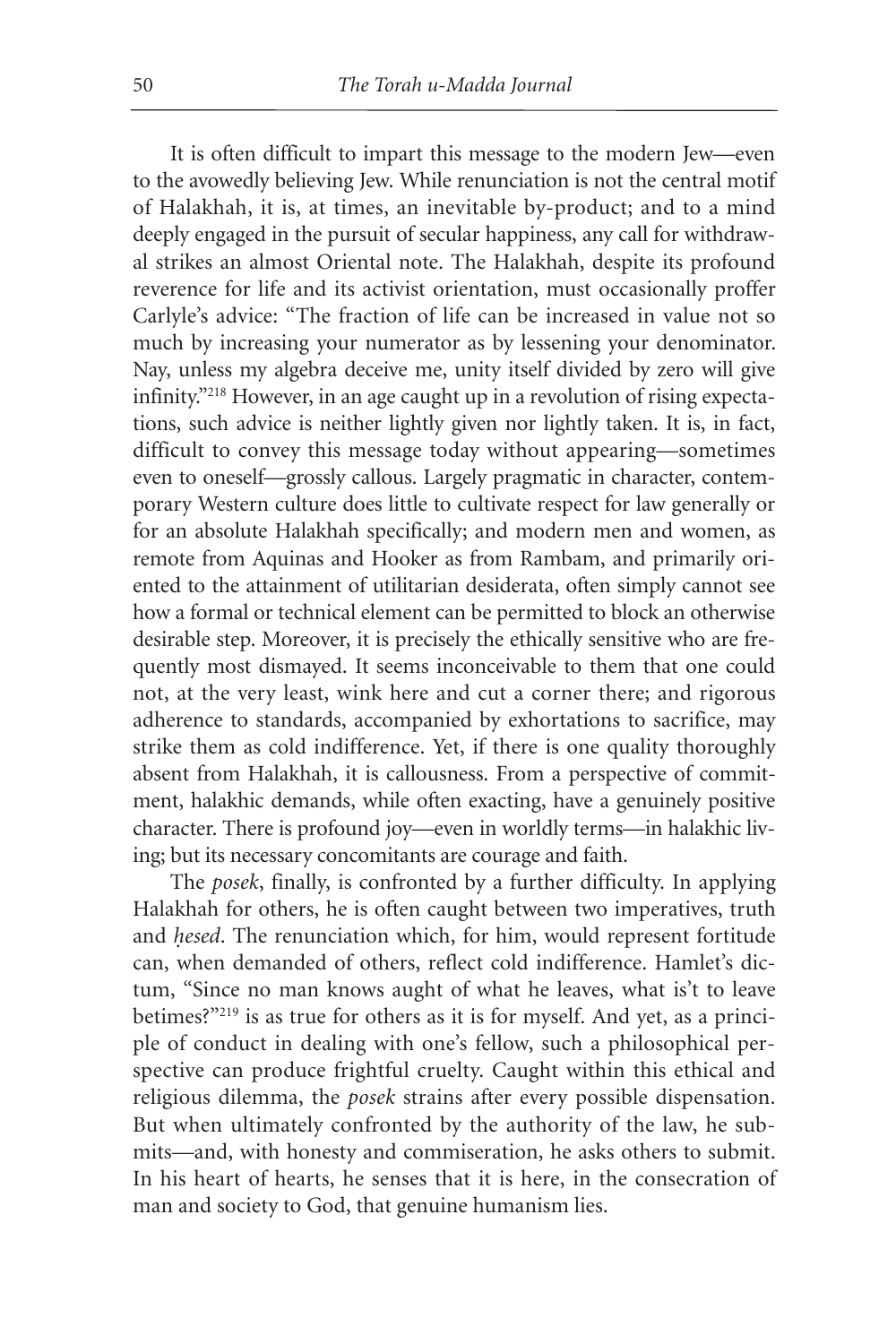#### **Notes**

[Editor's note: I thank R. Reuven Ziegler for his assistance in preparing R. Lichtenstein's article for publication in *The Torah u-Madda Journal*. References to and translations of R. Joseph B. Soloveitchik's *Ish ha-Halakhah* and *Kol Dodi Dofek* have been updated to reflect the most recent English editions of those works—David Shatz.]

- 1. See, e.g., Roger L. Shinn, *Man: The New Humanism: New Directions in Theology Today*, Vol. IV (Philadelphia, 1968).
- 2. Many specific elements are of course discussed in connection with other problems in works dealing with Jewish thought as a whole. However, I know of no adequate study of the subject in its entirety—nothing comparable, for instance, to the fairly substantial literature on Christian humanism that has been published during the last forty years. Mendel Hirsch's *Humanism and Judaism*, trans. J. Gilbert (London, 1928), is almost exclusively concerned with the problem of universalism and the Jewish view of Gentiles; and it is, in any event, more apologetics than exposition. Hans Kohn's *L'Humanisme Juif: Quinze Essais sur le Juif, le Monde et Dieu* (Paris, 1931), sweeps a wider arc but is more historical than analytic and focuses, moreover, upon very recent history. It is also, to say the least, unsympathetic to traditional Judaism. R. Samuel Belkin, *In His Image: The Jewish Philosophy of Man as Expressed in Rabbinic Tradition* (London, 1960), contains much useful material and many valuable insights but deals with far too many subjects to be able to treat any of them exhaustively. Harris H. Hirschberg, *Hebrew Humanism* (Los Angeles, 1964), raises fundamental problems and cites numerous texts but does not quite come to grips with the essential issues. Erich Fromm, *You Shall Be as Gods: A Radical Interpretation of the Old Testament and Its Tradition* (New York, 1966), does deal with our problem at some length and has the merit of treating the Bible and the rabbinic tradition as a unit. However, it presents a distorted one-sided view, relying excessively upon Hasidic stories, ripped out of their religious and historical context, to shore up its central thesis. Finally, some of Buber's writings and the voluminous literature on them have some bearing upon some aspects of our problem; see, e.g., *A Believing Humanism*, trans. and ed. M. Friedman (New York, 1967), esp. 117-22, and "Hebrew Humanism," in *Israel and the World* (New York, 1948), 240-52. But these, again, are of course not written from a halakhic perspective.
- 3. G.K. Hunter, *John Lyly: The Humanist as Courtier* (London, 1962), 13.
- 4. Just how narrowly literary was the focus of Renaissance humanism is a matter of dispute. Some scholars would regard Paul Oskar Kristeller's judgment that "Renaissance humanists were also interested in human values, but this was incidental to their major concern, which was the study and imitation of classical Greek and Latin literature" (*Renaissance Thought: The Classic, Scholastic, and Humanistic Strains* [New York, 1961], 120-21), as too extreme. See, e.g., Myron P. Gilmore, *The World of Humanism, 1453-1517* (New York, 1952), 204-28, and Douglas Bush, *The Renaissance and English Humanism* (Toronto, 1939), who argue for a somewhat broader conception. No one would question, however, that literary interests were a major concern.
- 5. *The Philosophy of Humanism*, 4th ed. (New York, 1957), 11.
- 6. Some, particularly mystics, tend to link both aspects and speak of a partial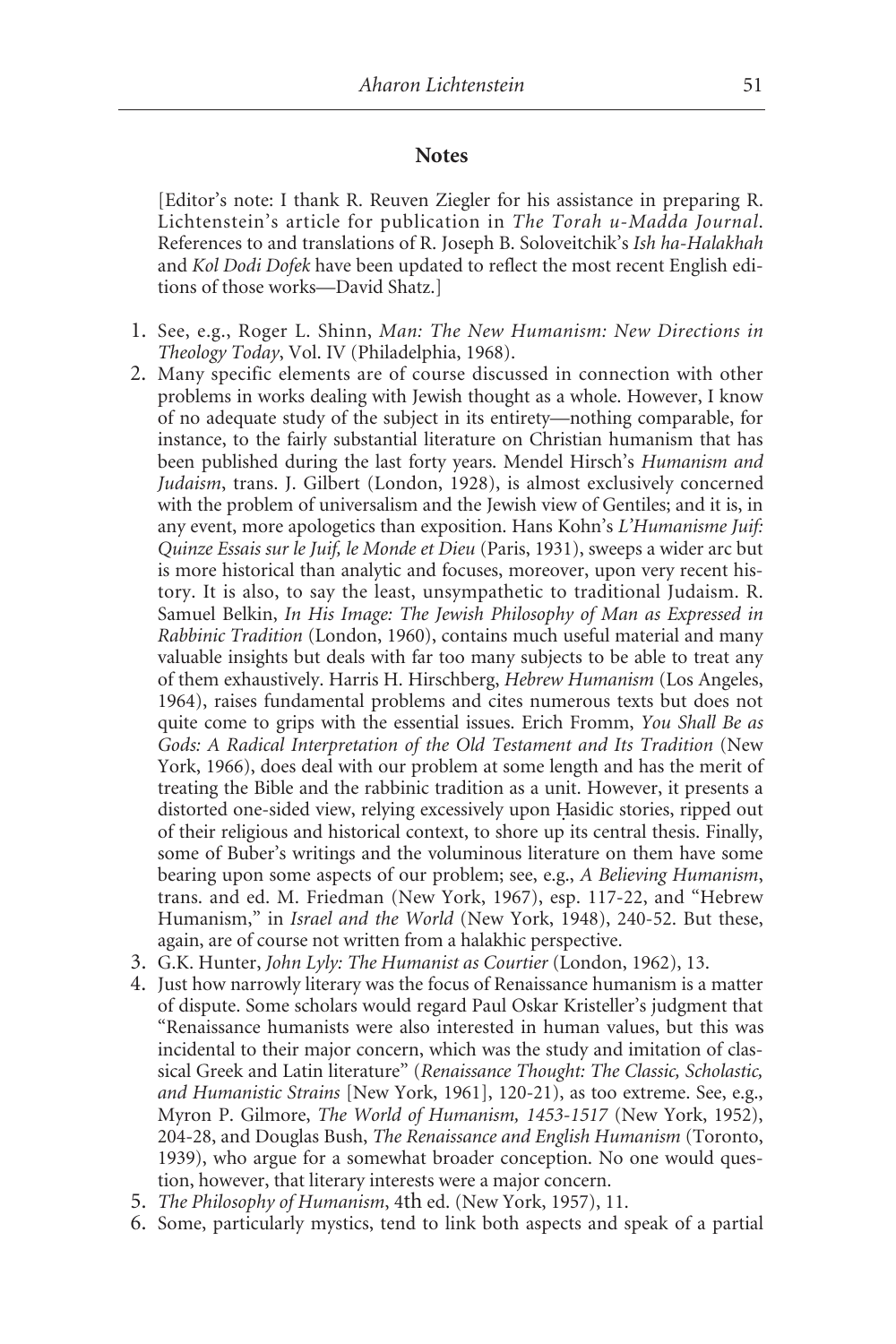consubstantiality. However, thinkers who have stressed the elements of divine transcendence have criticized such claims severely. This was one of the Gaon of Vilna's principal criticisms of the *Tanya*.

- 7. *Avot* 3:14. See commentaries, ad loc*.*, many of whom see the particular love as consisting in the fact that man has been told he had been created in the divine image. See also the textual variants in the Vilna edition of the *mishnah*.
- 8. See his commentary on *Avot*, *Derekh H. ayyim*, 3:14; also in *Kitvei Maharal mi-Prague*, ed. A. Kariv (Jerusalem, 1960), II, 54. See also Kariv's introduction, I, xxiii-xxxii.
- 9. *Guide of the Perplexed* 3:13.
- 10. *Ibid.*
- 11. *In Memoriam*, 54:12.
- 12. *Yalkut Shimoni*, *Bereshit*, 57.
- 13. *Bereshit Rabbah* 19:5. The remark is part of an argument attributed to the serpent, but the *midrash* clearly accepts his facts and would only reject the concluding inference.
- 14. *Kiddushin* 82a.
- 15. *Avot de-Rabbi Natan*, ed. S.Z. Schechter, 2nd ed. (New York, 1945), A-text, 31, p. 46a. Cf. *Sanhedrin* 37a and 38a.
- 16. *Kiddushin* 30b. The verses cited are from Gen. 8:21 and 6:5, respectively.
- 17. Eccl. 3:19.
- 18. *High Holiday Prayer Book*, ed. P. Birnbaum (New York, 1959), 971.
- 19. *Guide* 3:13.
- 20. *Shemot Rabbah* 8:2, and numerous parallel texts cited in *Yad Yosef*, ad loc.
- 21. Of course, having been created, he never is fully on his own. I speak only of a theoretical possibility, the secular view of man and the world, although that view is false even as an account of the secularist's own state.
- 22. The current J.P.S. translation—as well as numerous others—have "yet" instead of "and" at this point. On this reading, the opening rhetorical question has been concluded and the rest of the chapter goes on to state—and to marvel over—the fact that, despite his presumed insignificance, God has granted man such stature. There is nothing in the text to suggest such a turn, however, and I am convinced the rest of the psalm (until the last verse) should be read as an expansion of the earlier question. The enumeration of God's favors reinforces the question, but its focus remains human existence rather than, as in the other version, divine action.
- 23. The incident is cited in Douglas Bush, *Science and English Poetry: A Historical Sketch, 1590-1950* (New York, 1950), 137.
- 24. Of course, the freedom exists within a normative framework. It constitutes, in large measure, freedom to achieve specified ends rather than unbridled autonomy. A radical antinomian might complain that I am misusing the word. I have no desire to enter upon a logomachy but I think the essential point is clear.
- 25. In its fullest measure, Halakhah exists within the specific covenantal framework of Judaism. However, on a more limited scale, its essential conception of man and his potential is thoroughly universal.
- 26. The terms proper do not appear very frequently in *H. azal*, but the concepts, particularly as elicited by more recent *aharonim*, are pervasively latent. For a discussion of the Halakhah's concern with creativity at the highest level, see R. Joseph B. Soloveitchik, *Halakhic Man*, trans. Lawrence J. Kaplan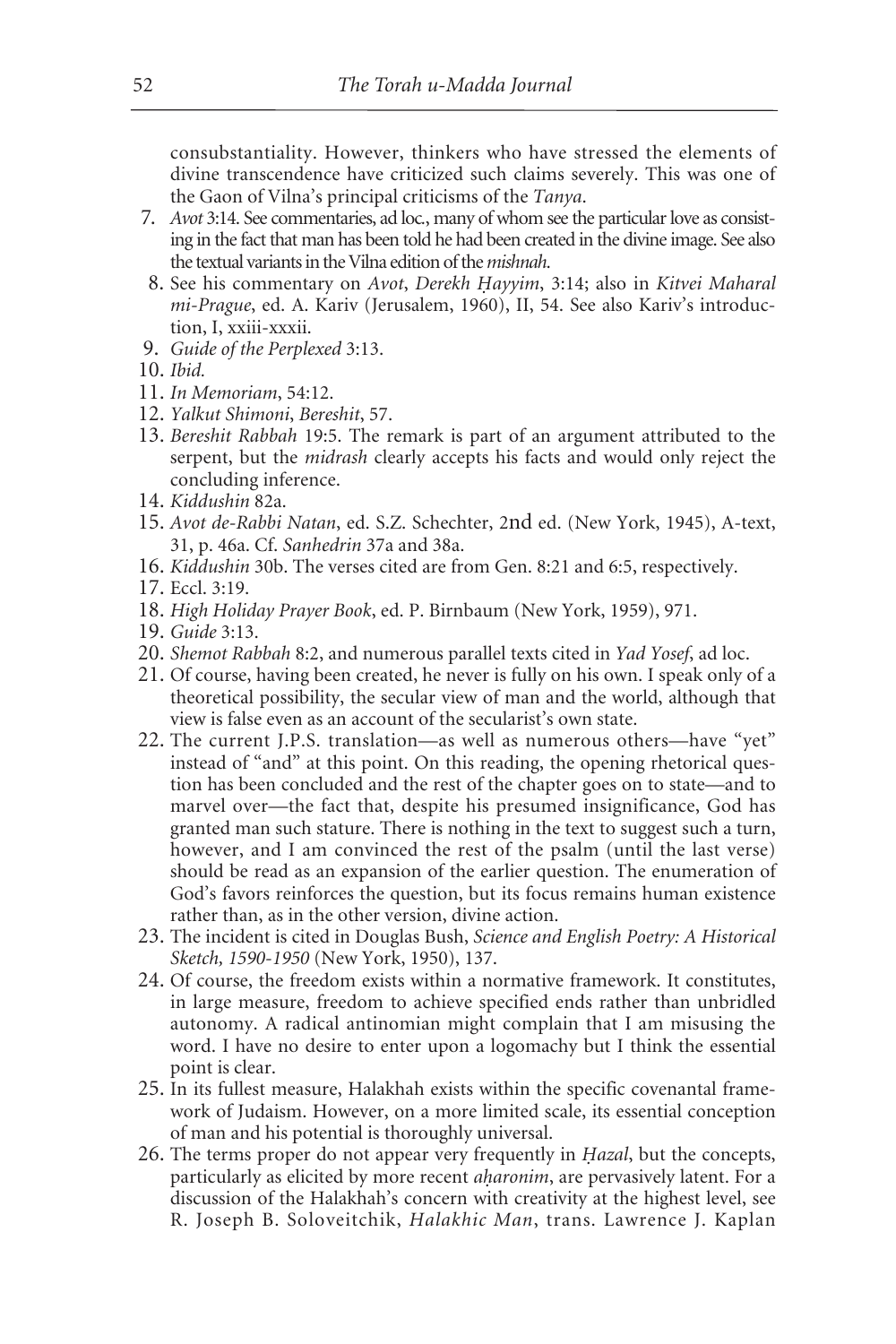(Philadelphia, 1983), 99-137. Cf. also his *Kol Dodi Dofek: Listen — My Beloved Knocks*, trans. David Z. Gordon (New York, 2006), 1-7, 52-71.

- 27. "Nature and Grace in *The Faerie Queene*," *ELH*, XVI (1949), 217. Cf. John Stuart Mill's posthumous essay, "Nature" in *Nature, the Utility of Religion and Theism* (London, 1874).
- 28. For an incisive summary of their views concerning this question, see Theodore Spencer, *Shakespeare and the Nature of Man*, 2nd ed. (New York, 1955), 1-50; and, for a full account, Herschel C. Baker, *The Dignity of Man* (Cambridge, Mass., 1947), with full bibliography. From a Catholic perspective, see Francis Hermans, *Histoire Doctrinale de L'Humanisme Chrétien* (Paris, 1948). For a more critical discussion, see Gordon W. O'Brien, *Renaissance Poetics and the Problem of Po*wer (Chicago, 1956).
- 29. Levi A. Olan, "On the Nature of Man," *C.C.A.R. Yearbook* LVIII (1948): 255- 271, reverses this process. He argues that the Jewish view of man and the world has led to a sense of his greatness and importance, and hence to all liberal and socially progressive movements, while the Greek view, as represented by Platonic other-worldliness, leads to Pauline [sic] notions of human degradation and neglect of social issues. I think this, too, is erroneous. It overstresses one side of the Jewish tradition to the exclusion of others and it thoroughly misrepresents the Greek position. For one thing, Platonism does not constitute the whole of Greek thought. Furthermore, even as regards Plato proper, his transcendentalism regards man more as limited and imperfect than as positively corrupt. The idea and ideal of deformity—see, e.g., *Theatetus* 176a—is very much alive for him and subsequently played a crucial role within the Platonic tradition. And certainly—as both his *Republic* and *Laws* clearly attest—Plato did not neglect social issues.
- 30. For a generally sound and lucid account of the tradition as it appears in the Bible, see William A. Irwin on "Man," in *The Intellectual Adventure of Ancient Man*, H.A. Frankfort *et al*. (Chicago, 1946), 255-63.
- 31. *Pensées* (Paris: Hachette, 1950), 128; no. 358.
- 32. *Bereshit Rabbah* 8:1; cf. *Sanhedrin* 38a. The *midrash* literally refers to chronological precedence at the time of creation but axiological priority is no doubt also intended.
- 33. Arnold J. Toynbee, *Hellenism: The History of a Civilization* (New York, 1959), 16.
- 34. Hermans, *L'Humanisme Chrétien*, IV, 59. See also IV, 87-95.
- 35. Jacques Maritain, *Scholasticism and Politics* (Garden City, 1960), 18; the italics are Maritain's.
- 36. It does seem to me, however, that the element of rationality, which Werner Jaeger—see his *Humanism and Theology* (Milwaukee, 1943), 15-19—and others have seen as the focus of the humanistic view of man, is not quite so central within the halakhic tradition. It is important but not quite the linchpin. As far as Rambam's view is concerned, however, the interpretation of much disputed passages in his *Guide* 1:1-2 would be crucial. See also Reinhold Niebuhr, *The Nature and Destiny of Man* (New York, 1943), I, 6- 14, who argues that the classical view emphasized human rationality while the biblical tradition stressed rather the capacity for self-transcendence.
- 37. *The Prelude*, 11:142-44.
- 38. Cited in Giuseppi Toffanin, *History of Humanism*, tr. Elio Gianturco (New York, 1954), 198.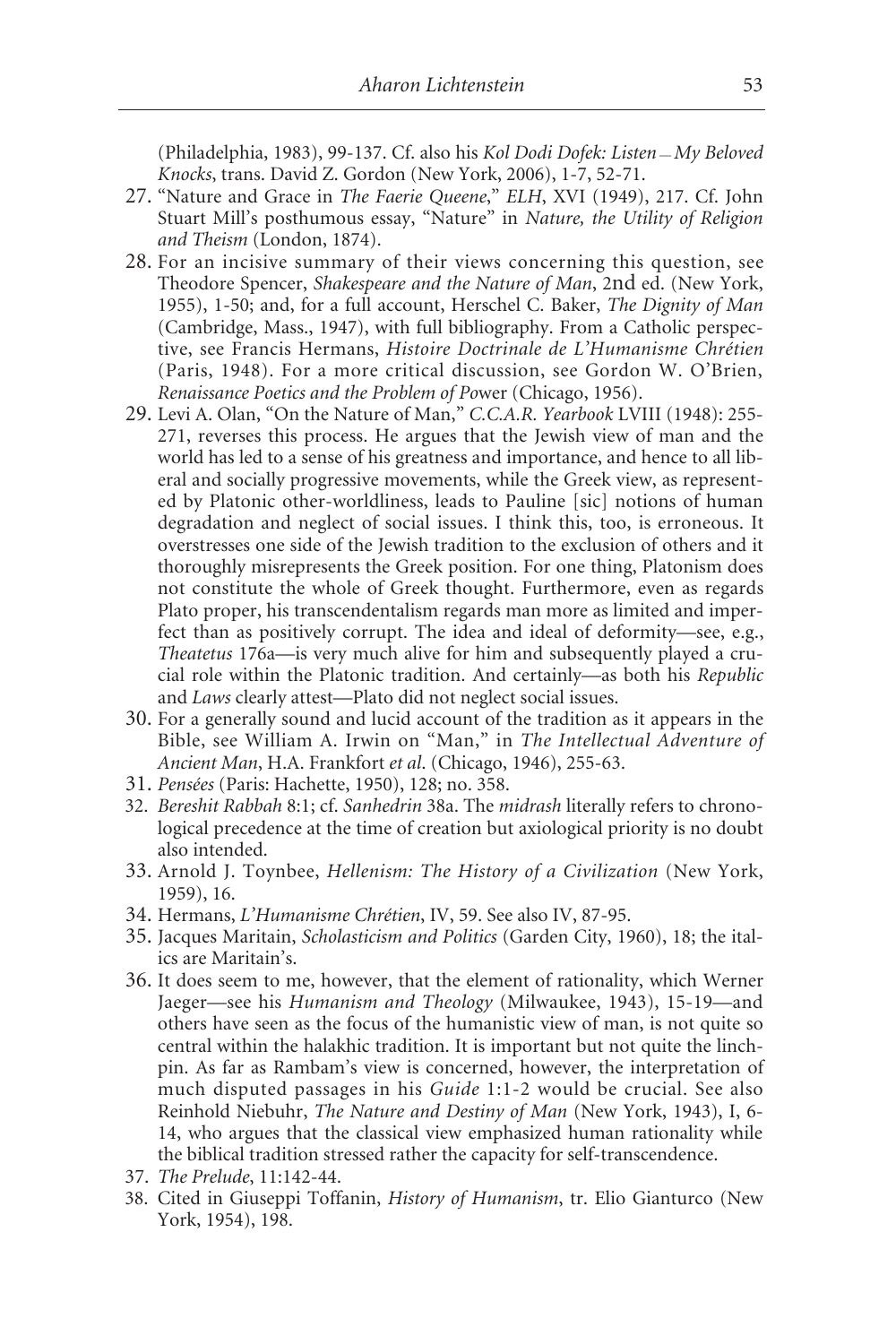- 39. *John Lyly*, 13.
- 40. Werner Jaeger, *Paideia: The Ideals of Greek Culture*, trans. Gilbert Highet (New York, 1943), II, 4.
- 41. *Renaissance and English Humanism*, 54.
- 42. *On the Life of Plotinus and the Arrangement of His Work*, in *Plotinus: The Ethical Treatises: Being the Treatises of the First Ennead with Porphyry's Life of Plotinus*, trans. Stephen Mackenna (London, 1917), 9.
- 43. See his *Madregat ha-Adam*, 3rd ed. (Jerusalem, 1964), 1-27. It should be noted that the question of the nature of man constituted one of the primary concerns of the *musar* movement as a whole.
- 44. See *Sukkah* 25b and commentaries, a number of whom assume that during the week following the wedding, participants in the festivities are exempt from performing other *mizvot* if these concur or interfere with their celebration.
- 45. *Ibid*. 49b. The verse cited is from Mikhah 6:3.
- 46. *Sotah* 14a. The verses cited are from Gen. 3:21 and Deut. 34:6.
- 47. *Shabbat* 31a. I am here assuming the obvious literal meaning of the text. Rashi, s.v. *da-alakh*, presents both this interpretation and another—that the fellow alluded to is God, with the odious thing being disobedience. Cf. also Ramban, Ex. 15:26.
- 48. Deut. 11:22.
- 49. *Sifrei*, *Ekev* 49. The verse cited is from Joel 3:5. Cf. *Shabbat* 133b and Rambam, *De'ot*, 1:6.
- 50. *Sotah* 14a. The verses cited are from Deut. 13:5 and 4:24, respectively. In this and the preceding selection each point is buttressed by a proof-text. I have omitted these, however.
- 51. *Sifra*, *Kedoshim* 4:12.
- 52. See *Pe'ah* 1:1.
- 53. *Avel*, 14:1. The verse cited is from Lev. 19:18.
- 54. See also *Sefer ha-Mizvot*, "Principles," 1.
- 55. As opposed to *zedakah* ("charity"), the obligation to do *hesed* includes helping the rich as well as the poor. See *Sukkah* 49b.
- 56. *Arakhin* 16b.
- 57. Fasting does, of course, have halakhic significance. Quite apart from several set fast days, it is regarded as a *mizvah* at times of crisis and is specifically linked to repentance; see Rambam, *Ta'aniyot* 1:1-2. Nevertheless, it is not conceived as part of a mortifying regimen and remains poles removed from hairshirt and sackcloth. There is, however, a secondary tradition—not, strictly speaking, halakhic—of ascetic mortification stemming from the *H. asidei Ashkenaz*, medieval Franco-German pietists. See, e.g., R. Eliezer of Worms, *Sefer ha-Rokeah.* (Warsaw, 1880), 8-11; and see R. S.J. Zevin, *Ha-Mo'adim ba-Halakhah*, 6th ed. (Jerusalem, 1957), 65-66.
- 58. See *Shabbat* 118b-119a and *Pesah. im* 109a; Rambam, *Shabbat* 30:7-10, and *Yom Tov* 6:16-20. *Yom Kippur* is, of course, an exception, but its celebration, too, entails a worldly aspect; see *Shabbat* 119a. See, however, also, the controversy between R. Yehoshua and R. Eliezer as to whether festival celebration must include both Torah study and physical pleasures or whether one may devote himself exclusively to one or the other; see *Pesahim* 68b and cf., with respect to the Sabbath, *Yerushalmi*, *Shabbat* 15:3.
- 59. See, e.g., Deut. 12:18, 14:26, and 27:7.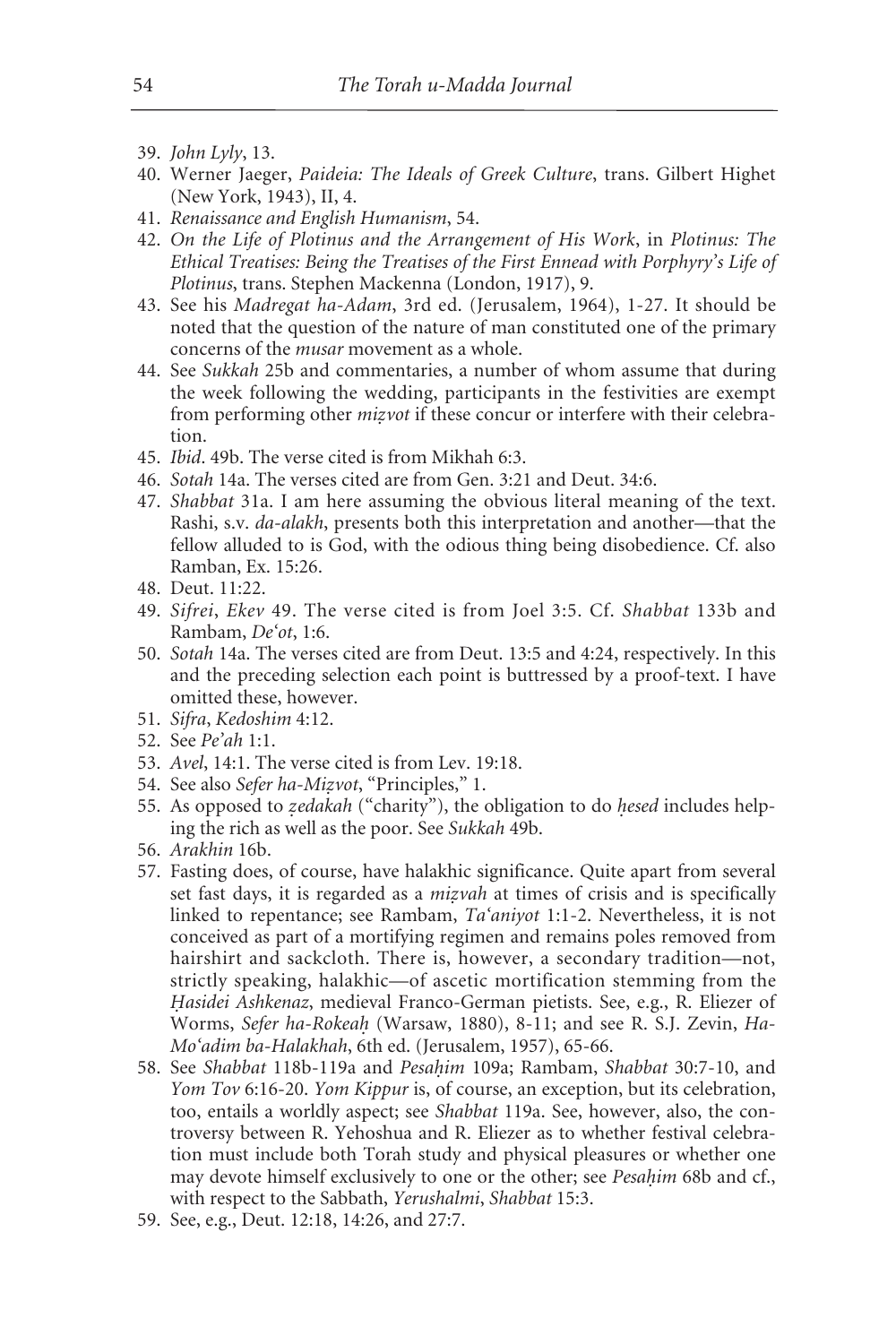- 60. This is based, in part, upon the need for procreation but not exclusively so. See *Yevamot* 62b and Rambam, *Ishut* 15:3 and 15:16.
- 61. *Avot de-Rabbi Natan*, A-text, 11; p. 22b.
- 62. *Ba'alei ha-Nefesh*, ed. J. Kafah. (Jerusalem, 1965), 15.
- 63. *Bava Kamma* 91b. The verse cited is from Num. 6:11.
- 64. *Kiddushin* 4:12.
- 65. See ch. 13.
- 66. *Avot* 2:12.
- 67. Reading *na'aseh*, as in a manuscript cited in Schecter's notes, rather than *ya'aseh*, as in his printed text.
- 68. B-text, 30, p. 33b. Cf. *Va-yikra Rabbah* 34:3, which quotes essentially the same text but without Shammai's concluding dissent.
- 69. R. Saul Lieberman, *Tosefta ki-Peshutah* (New York, 1955), I, 56.
- 70. *Ketubbot* 104a.
- 71. *Tosafot*, ad loc., s.v. *lo*.
- 72. Rashi, ad loc., s.v. *ve-lo*.
- 73. *Avot de-Rabbi Natan*, A-text, 28, p. 43a.
- 74. *Berakhot* 61b.
- 75. See *Beiz. ah* 16a.
- 76. *Avodah Zarah* 11a. Antoninus was one of the Antonine emperors and a close friend of R. Yehudah ha-Nasi. In the light of this and similar factual accounts, the contrasting attitudinal statements cited earlier should presumably be understood to refer to the quality and motivation of worldly consumption rather than to actual abstinence. The "enjoyment" abjured is the sybaritic pursuit of pleasure for its own sake rather than physical indulgence.
- 77. See *Nedarim* 9b. Upon concluding the period of his vow, the Nazarite would cut off all his hair.
- 78. See *Tosafot*, *Bava Kamma* 91b, s.v. *ela*, who suggests that when properly motivated, a Nazarite may be regarded as both holy, with respect to his goals, and a sinner, with respect to the means he employs to attain them. See also Rambam, *Nedarim* 13:23-24 and *Nezirut* 10:14.
- 79. R.H. Tawney, *Religion and the Rise of Capitalism* (New York: Mentor, 1947), 22. 80. Ibid., 23.
- 81. *Natural Science and Christian Theology* (Cambridge, Eng., 1953), II, 39-40.
- 82. R. Soloveitchik, *Halakhic Man*, 41**.**
- 83. *Teshuvot ha-Rambam*, ed. J. Blau (Jerusalem, 1960), 715.
- 84. Lev. 23:11.
- 85. *Menahot* 65a. The verse cited is from Deut. 1:2.
- 86. See, e.g., *Yevamot* 47a and *Berakhot* 13a.
- 87. *Yoma* 44b.
- 88. Menahot 76b.
- 89. See *Yoreh De'ah* 157:1.
- 90. Prov. 3:17. See *Yevamot* 87b; *Sukkah* 32a; and cf. *Tosafot*, *Yevamot* 2a, s.v. *vaah. ot*, and *Pesah. im* 39a, s.v. *ve-eima*.
- 91. *Berakhot* 13a.
- 92. See Ex. 24:7.
- 93. See *Shabbat* 88a.
- 94. See *Shevuot* 39a.
- 95. Lev. 25:42.
- 96. *High Holiday Prayer Book*, 383.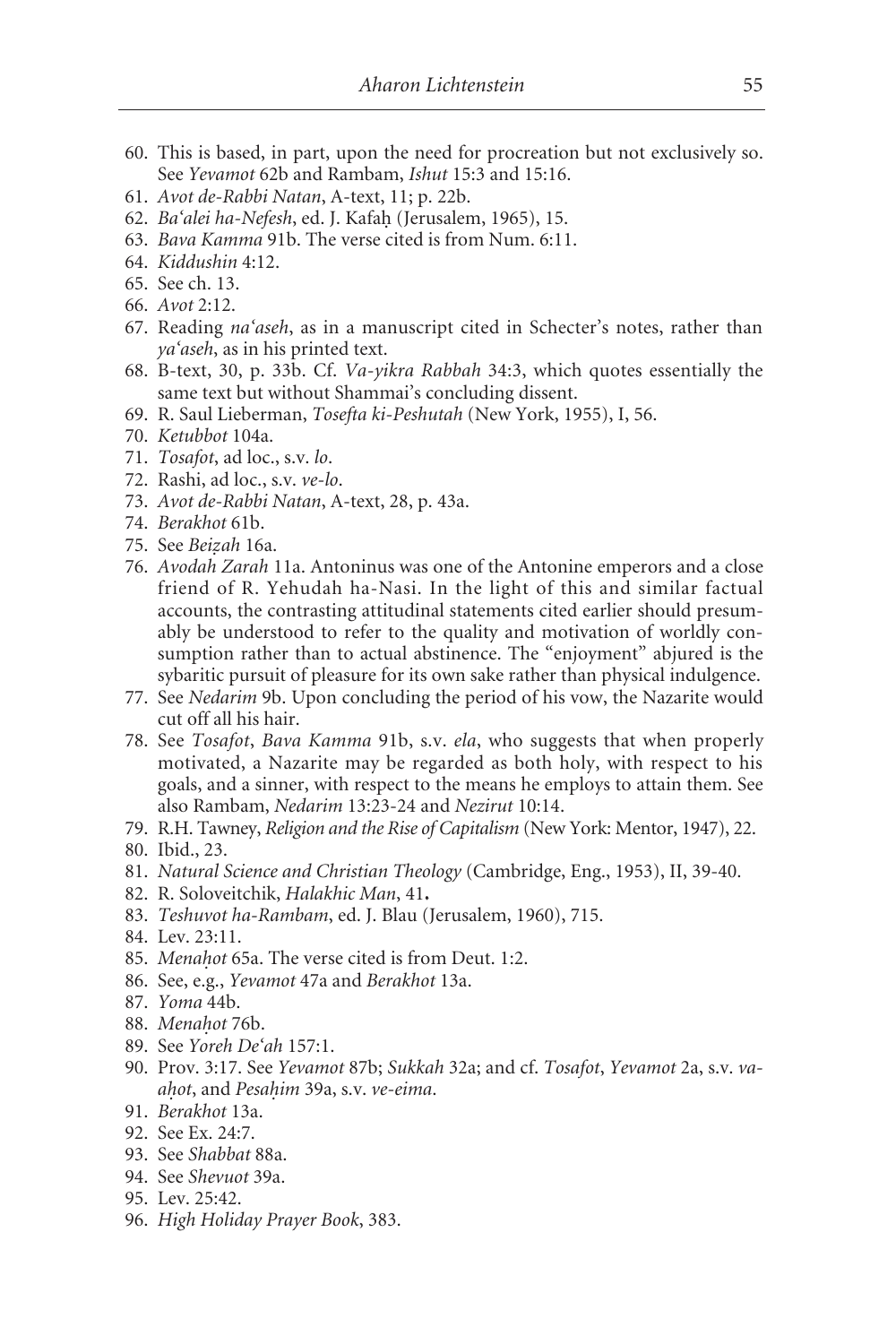- 97. See *Ketubbot* 11a.
- 98. *Makkot* 23b.
- 99. *Avot* 6:2.
- 100. Nicolas Berdyaev, *Slavery and Freedom* (New York, 1944), 60. Of course, Berdyaev's own attitude was radically anti-halakhic; see ibid., 82-92 and his autobiographical *Dream and Reality* (New York: Collier Books, 1962), 56 ff.
- 101. *The Tempest*, I, ii, 469.
- 102. *Berakhot* 61b. The verse cited is from Deut. 6:5.
- 103. Dietrich Bonhoeffer, *Letters and Papers from Prison* (London: Fontana Books, 1959), 91, 93.
- 104. Ibid., 94.
- 105. See Harvey Cox, *The Secular City*, rev. ed. (New York, 1966), 95 ff.
- 106. It might be added that not only the problem but the limits of the proposed solution are different for the Jew. "Being with God in the world" has, in one sense, a far more immediate ring for the Christian than it can have for him.
- 107. See R. Avraham Y. Kook, *Orot*, 2nd ed. (Jerusalem, 1961), 109-15. R. Kook notes and laments the fact that, in the post-biblical period, and especially in the Diaspora, the individualistic element became so much more prominent among Jews. It should be emphasized, however, that R. Kook's periodization is not premised upon the presumed contrast between biblical and halakhic Judaism sometimes postulated by non-traditional historians. R. Kook of course envisioned both elements as parts of an organic unity. He is rather lamenting a shift, within that single framework, from a broader to a narrower focus.
- 108. *Halakhic Man*, 37-38.
- 109. *Ibid*., 42
- 110. Isadore Twerky, "Some Aspects of the Jewish Attitude toward the Welfare State," *Tradition* 5 (1963): 143; my italics. See, generally, 139-45, and references; and see also Walter S. Wurzburger, "Pluralism and the Halakhah," *Tradition* 4 (1962): 221-39, who argues—rather convincingly, I think—that the Halakhah generally encourages an activist rather than a quietist relation to the world.
- 111. For a sharp reaction to Cox's book proper, and especially to some of its statements concerning Judaism, see Steven S. Schwarzschild, "A Little Bit of a Revolution?," in *The Secular City Debate*, ed. Daniel Callahan (New York, 1966), 145-55; and cf. Cox's equally acerbic reply, 183-85.
- 112. *Religion and the Rise of Capitalism*, 58.
- 113. Ibid., 60.
- 114. *The Letters of John Keats, 1814-1821*, ed. H.E. Rollins (Cambridge, MA, 1958), II, 102; April 21, 1819.
- 115. "How Soon Hath Time . . . ," 14.
- 116. Ps. 16:8.
- 117. *Orah. H. ayyim* 1:1.
- 118. Quoted in C.S. Lewis*, The Four Loves* (London: Fontana, 1963), 84.
- 119. *Beiz. ah* 15b.
- 120. *Avot* 4:22.
- 121. See *Avot* 4:21. Of course, the *mishnah* there deals with the plane of personal existence. At a universal plane, history may no doubt have greater intrinsic significance. Still, the basic distinction I am making holds up. For a characteristic statement, see Ramban's preface to *Torat ha-Adam* (Jerusalem, 1955).
- 122. John Henry Newman, *Lectures on Certain Difficulties Felt by Anglicans in*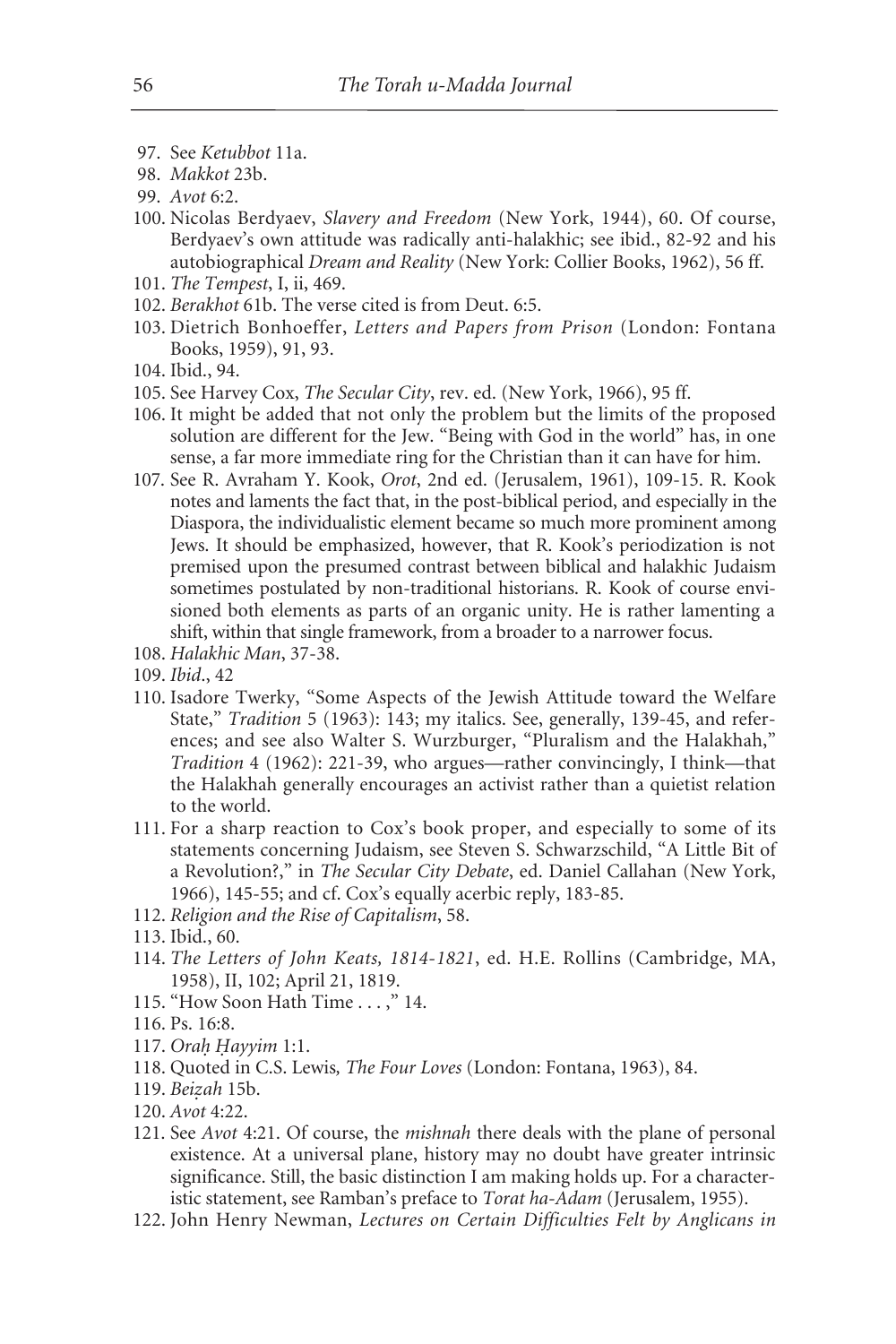*Submitting to the Catholic Church* (London, 1850), 199.

- 123. Interestingly enough, Kingsley, although he does twit Newman for writing in a manner "shocking to plain English notions," criticizes the passage not so much because of its extreme nature as because it is inconsistent with Newman's position that lying is sometimes permissible. See his pamphlet, "What, Then, Does Dr. Newman Mean?," in *Newman's "Apologia Pro Vita Sua": The Two Versions of 1864 and 1865, Preceded by Newman's and Kingsley's Pamphlets, ed. Wilfrid Ward* (Oxford, 1913), 46; and cf. Newman's reply on 339.
- 124. *Lectures on Anglican Difficulties*, 199.
- 125. Ibid.
- 126. See *Sanhedrin* 74a-b; Rambam, *Yesodei ha-Torah*, 5:1-3.
- 127. *Yoma* 8:5. The authority whose opinion was sought is evidently criticized for not having educated the public previously.
- 128. *Shabbat* 2:1. The verse cited is from Lev. 18:5.
- 129. See *Yesodei ha-Torah*, 5:4. Many *rishonim* disagree; see, e.g., *Tosafot*, *Avodah Zarah*, 27b, s.v. *yakhol*. Even on their view, however, one may only choose death rather than "transgression" when coerced to choose by an oppressor. Under such circumstances, he fulfills the *mizvah* of *kiddush Hashem* by suffering martyrdom. In the absence of coercion and resistance, however, no authorities would permit dying rather than, let us say, eating non-kosher food.
- 130. *Yoma* 85b. The verse cited is from Ex. 31:16.
- 131. *Torat ha-Adam*, 11. Cf. also Rambam, *Mamrim* 2:4.
- 132. R. Hayyim Soloveitchik regarded both as constituting *pikkuah nefesh*. I know of no written source concerning insanity. As to apostasy, see *Orah. H. ayyim*, 306:14 and commentaries. I cite R. Hayyim 's view as I have heard it from his grandson, R. Joseph B. Soloveitchik. I do not know for certain, however, whether his decision was based upon the reason I have suggested; upon the fear that insanity might lead to actual physical danger; or, finally, upon the idea that insanity *per se* is a kind of spiritual death.
- 133. Rambam, *Shabbat* 30:15.
- 134. See *H. ullin* 5a and Rashi, s.v. *alma*.
- 135. This may depend on the semantic nuances of the term *adam*, as it appears in the Torah. See *Sanhedrin* 59a, *Yevamot* 61a, and *Bava Kamma* 38a.
- 136. I have limited these remarks to one aspect of the topic. Fuller discussion would of course include far more evidence, textual and historical, as well as the analysis of relevant halakhic and hashkafic variables.
- 137. *Berakhot* 19b-20a. See also *Shabbat* 81b and 94b.
- 138. *Kil'ayim* 9:1; p. 40b.
- 139. *Berakhot* 3:1; p. 24a.
- 140. *Kil'ayim* 10:29.
- 141. See, e.g., *Shevuot* 5:7, as explained by *H. iddushei ha-Ran*, *Shevuot* 23b; and, for a possible theoretical basis, *Sefer ha-Mizvot*, "Principles," 2. The import of the latter passage is in dispute, however. See commentaries, ad loc*.*, and *Siftei Kohen*, *H. oshen Mishpat* 33:1. Cf. also *Teshuvot ha-Rambam*, II, 631-33; and see J.J. Neubauer, *Ha-Rambam al Divrei Sofrim* (Jerusalem, 1957).
- 142. Cited in Ramban, *Torat ha-Adam*, 37-38.
- 143. See *Shabbat* 23b.
- 144. *Pesahim* 3:7; p. 23b. This text is not wholly conclusive because perhaps it deals exclusively with a person who had already begun such a visit and who is then not required to cut it short. See, analogously, Rambam, *Hamez u-*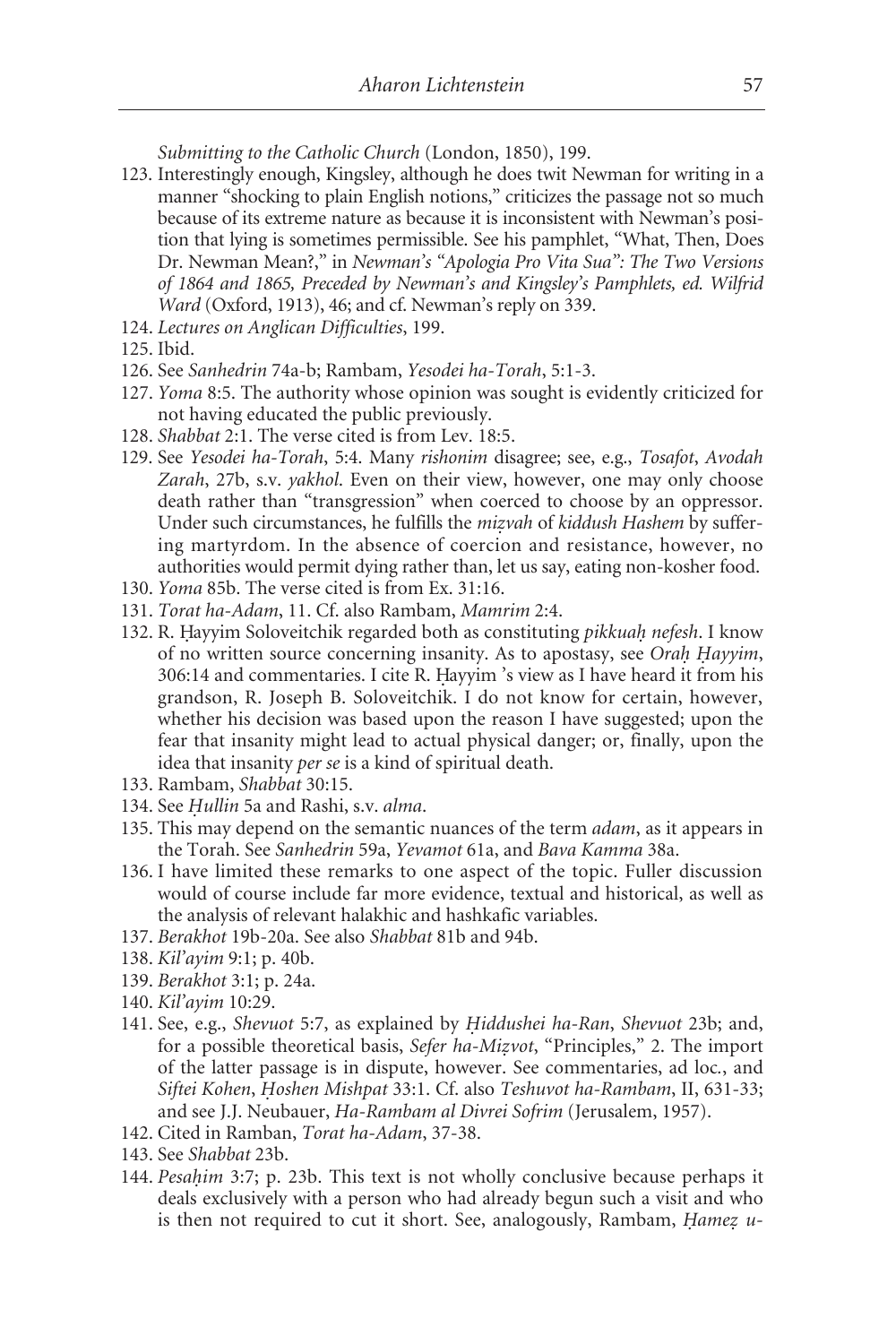*mazzah* 3:9, and cf. *Zevahim* 100a. Furthermore, it is conceivable that the obligation to burn *hamez*, as well as the prohibition against keeping it, only apply when one possesses it willfully. If he is aware of its existence but cannot, for some reason, destroy it, perhaps he is not merely regarded as dutybound but not held accountable due to extenuating circumstances. He is not subsumed under these norms at all. See Rambam, ibid., 3:8, and *Kesef Mishneh*. If this be true at a *de-Oraita* level, it may also apply to the rabbinic commandment to burn *hamez* even after one has disavowed it. In that case, this text may have no universal implications.

- 145. See *Yevamot* 65b; *Sifrei*, *Naso* 42; *Vayikra Rabbah* 9:9 and analogues cited there in *Yad Yosef*. Cf. also *Sotah* 41b and Yerushalmi, *Pe'ah* 1:1, p. 4b.
- 146. Gen. 18:12-13.
- 147. See 360-71 and especially Note G. on "Lying and Equivocation," 436-63.
- 148. *Ketubbot* 17a. The verse cited is from Ex. 23:7. It should be added that Tosafot, s.v. *kallah*, comments that, even according to Beit Shammai, one should either be silent or cite other praises but certainly not present the insulting truth.
- 149. See *Bava Mez. i'a* 23b-24a. See also Rif and Tosafot, s.v. *ushpiza*, who discuss the relation of this text to that of *Yevamot* 65b.
- 150. See, e.g., *Pesahim* 5a (but note the very relevant controversy between Rashi and Tosafot there), *Shabbat* 129a, and *Sanhedrin* 11a.
- 151. See *Shabbat* 10b and *Berakhot* 13b.
- 152. R. Avraham Hen, *Be-malkhut ha-Yahadut* (Jerusalem, 1959), I, 294-95.
- 153. *Sermons, Chiefly on the Theory of Religious Belief* (London, 1844), 343.
- 154. *Teshuvot ha-Rama* #11.
- 155. Mordekhai, *Pesahim* 100b.
- 156. Ex. 20:23.
- 157. *Yitro*, *Massekhta de-ba-H. odesh* 11.
- 158. These concern primarily two questions: 1) the extent, if any, to which a mortal danger need be clear, immediate and specifically related to a particular individual or group; 2) the possibility, if any, that any cause of public physical injury comes under *pikkuah. nefesh,* although no potential loss of life is apparent—either because we fear, statistically, that one person may die after all or, although this is logically difficult, because mass injury proper constitutes *pikkuah. nefesh*. These are, of course, basic and highly relevant issues but they deserve full independent discussion and cannot be treated within the confines of this essay, let alone in a footnote.
- 159. See *Berakhot* 19b; *Shabbat* 81b and 94b; *Eruvin* 41b; and *Menahot* 37b.
- 160. *H. ullin* 94a.
- 161. s.v. *muttar*.
- 162. In *Berakhot* 19b, Rashi himself, s.v. *kol mili*, offers this explanation.
- 163. *Yevamot* 90b.
- 164. *Shabbat* 81b, s.v. *she-doh.eh*. Cf. *Turei Even*, *Megillah* 3b.
- 165. Deut. 22:1.
- 166. *Berakhot* 19b.
- 167. A field in which a grave has been plowed up.
- 168. *Avel* 3:14. This *halakhah* is, of course, found in *Berakhot* 19b and does not originate with Rambam. However, the *gemara* does not relate this dispensation to *kevod ha-beriyyot* specifically. One might, for instance, see it as deriving from the *mizvah* of comforting mourners. Secondly, it only mentions the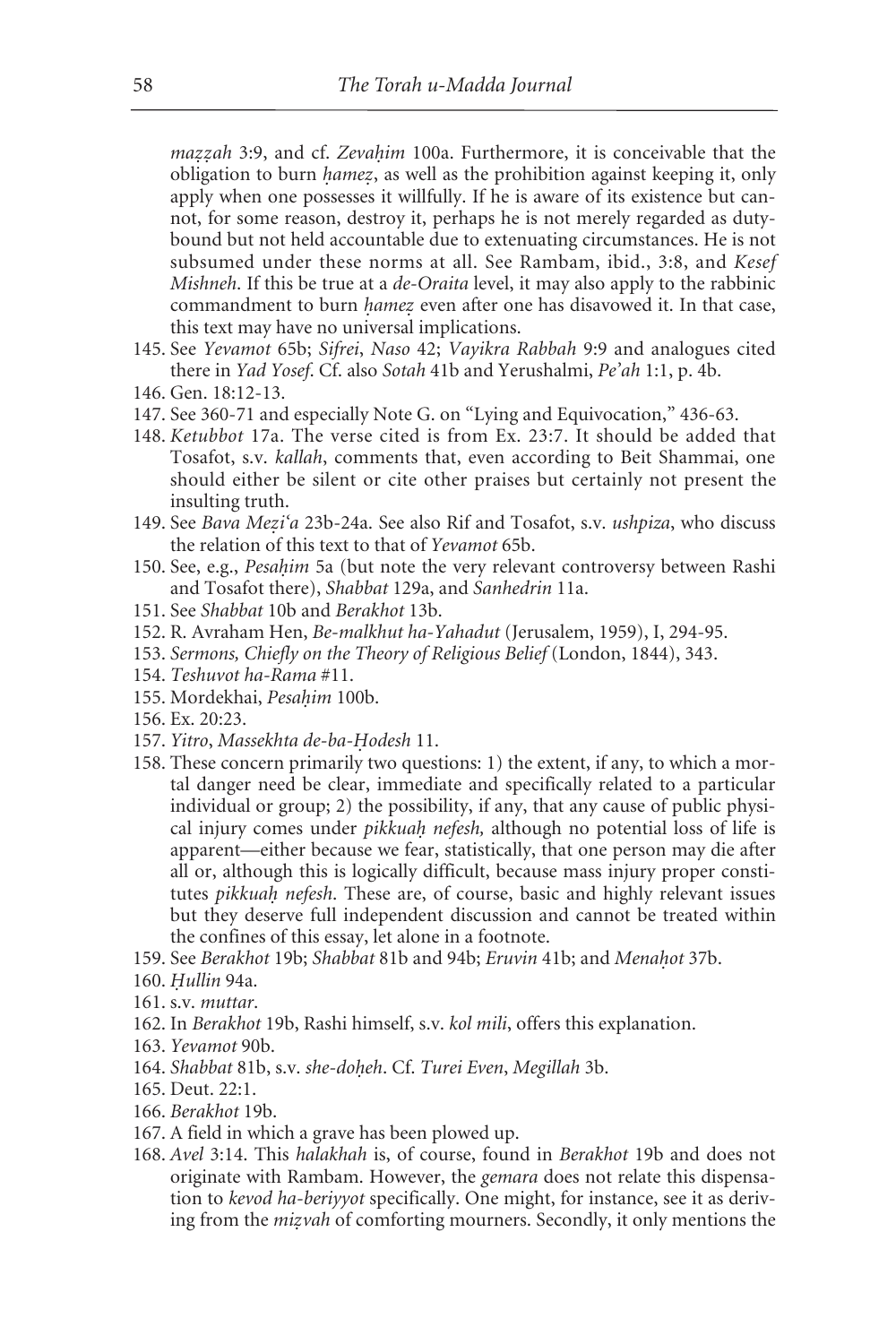dispensation with reference to *bet ha-peras* whose impurity, inasmuch as it is grounded upon uncertainty, may be weaker than that of other rabbinic sources of defilement. In this case, therefore, the prohibition may be initially and internally circumscribed rather than overridden by an extraneous factor. This view is buttressed by the fact that a *kohen* may enter a *bet ha-peras*—or places of similar status—whenever this is essential to the performance of a *mizvah*; see *Semahot* 4:25-26 and *Avodah Zarah* 13a. Rambam, however, while, at the beginning of this *halakhah*, he restricts the license cited in Semahot to the category of *bet ha-peras*, permits defilement by all rabbinic impurities in order to comfort the mourner. Hence, he felt virtually constrained to invoke the general principle of *kevod ha-beriyyot*. It should be noted, further, that he similarly goes on to include all rabbinic defilements in a third dispensation granted to recover property unjustly expropriated by Gentiles. The *baraita* in *Semahot* included this license in one catalogue with defilement for the purpose of *mizvah*. Rambam, however, inasmuch as he evidently gave the two dispensations different scope, was careful to formulate them separately. It might be added, finally, that the Yerushalmi, evidently reading *mippenei kevod ha-am*, assumed the text in *Semahot* permits the *kohen* to follow the crowd through a defiled path, out of deference to it, rather than vice-versa; see *Berakhot* 3:1; p. 24a.

- 169. *Sanhedrin* 24:10.
- 170. H.H. Henson, *Christian Morality* (Oxford, 1936), 29.
- 171. In John Norris, *The Theory and Regulation of Love, A Moral Essay in Two Parts: to Which Are Added, Letters, Philosophical and Moral between the Author and Dr. Henry More* (London, 1694), 147.
- 172. See *De'ot* 2:6 and *Mekhirah* 18:1.
- 173. *Berakhot* 19b. The verse cited is from Prov. 21:30.
- 174. *Kil'ayim* 9:1; p. 40b.
- 174. Commentary on *Kil'ayim* 9:8.
- 176. See *Yoreh De'ah* 303:1 and 372:1.
- 177. Of course, even if this interpretation be correct, Rosh is dealing with the scope of *kevod ha-beriyyot* rather than its definition. Nevertheless, his view would support the distinction in principle.
- 178. *Tanhuma*, *Zav*, 3. Of course, such a principle can be invoked for totalitarian purposes, and one needs to guard against its abuse. But there are times when it is unquestionably valid.
- 179. See, e.g., *Yevamot* 3b ff. where the *gemara* simply states that a positive commandment overrides a negative. Cf., however, Ramban, Ex. 20:8.
- 180. *Berakhot* 19b. The passage can alternatively be translated "since it overrides," in which case the dispensation of *kevod ha-beriyyot* would prove its greatness rather than be explained by it. In either case, however, the juxtaposition of the two parts of the statement remains significant.
- 181. I cite these in accordance with Rashi's interpretation of the referent in the *gemara's* discussion, possibly buttressed by its overall context, which deals with a parallel question concerning the relative priority of *kiddush* wine. However, no mention of the candles' identity appears in Rambam, and he may very well have subscribed to the view of Ritva that the *gemara* deals with ordinary weekday candles, employed for the potential goal of illumination. Of course, in that case, the force and weight of *shalom* is even more sharply emphasized.
- 182. *Hanukkah* 4:14. The verse cited is from Prov. 3:17.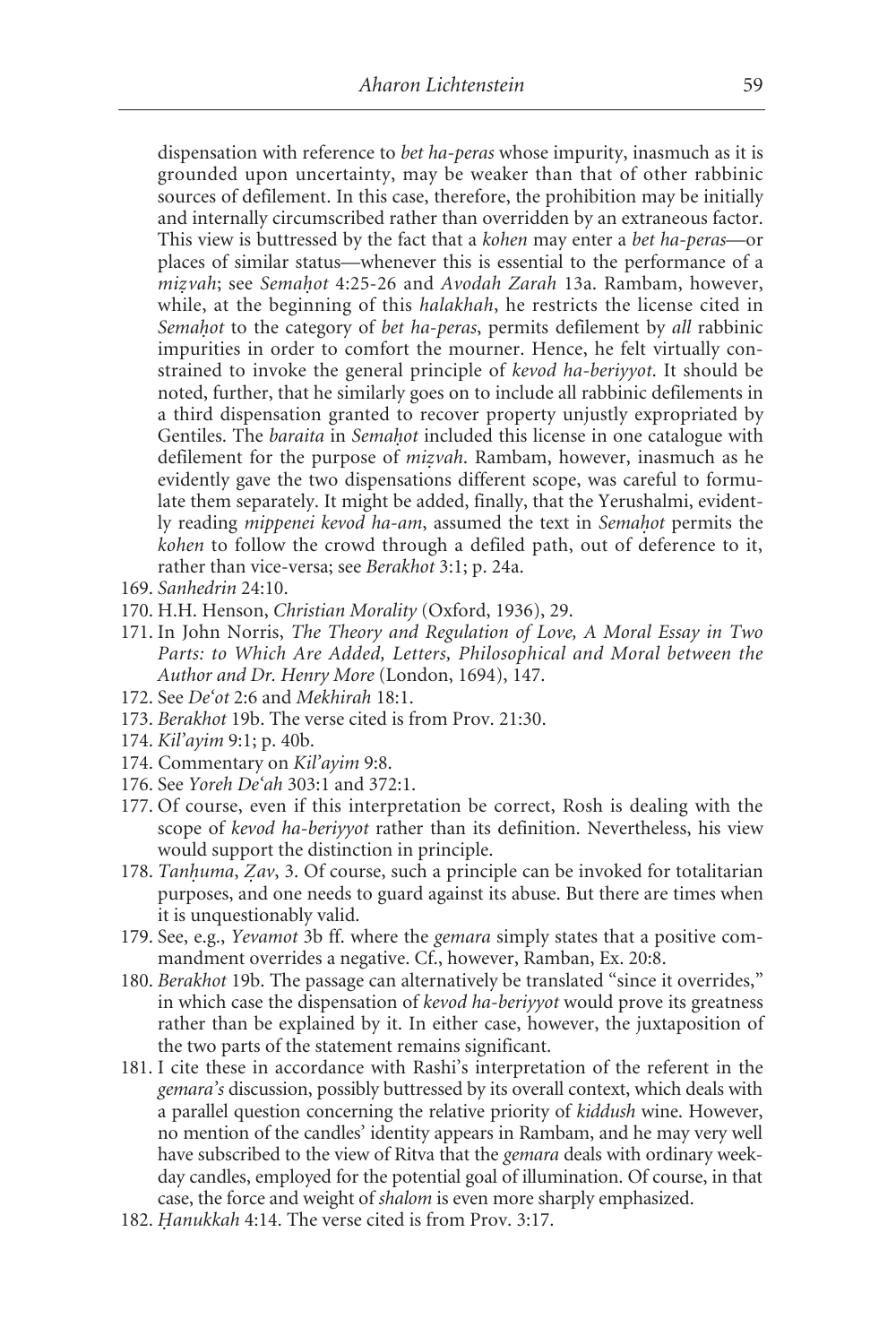- 183. See the range of views cited in *Shulhan Arukh*, *Orah Hayyim* 328:17, all of which prohibit *de-Oraita* violations in order to save an organ, and *Siftei Kohen, Yoreh De'ah* 157:3, who is inclined to permissive resolution of this question.
- 184. See *Shabbat* 42a, and the discussion regarding the view of the Geonim, cited in the *hiddushim* of Ramban and his successors, ad loc.
- 185. See *Shulhan Arukh*, *Orah Hayyim* 328:17.
- 186. See Ibid. 317:1.
- 187. See *Shulh. an Arukh*, *Yoreh De'ah* 240:25.
- 188. See *She'elot u-Teshuvot ha-Maharik* #167.
- 189. The limitation is of both a local and of a more general character. Specifically, a child is not legally obligated to cover his parents' expenses if they have the means to do so themselves; see *Kiddushin* 32a. Generally, while one is required to sacrifice all his assets rather than violate a negative *de-Oraita* prohibition, there is a limit of a fifth of personal assets which must be sacrificed in order to avoid the failure to perform a positive *mizvah*.
- 190. See Tosafot, *Ketubbot* 60a, s.v. *goneah. yonek*.
- 191. Rashi, *Sukkah* 25a, s.v. *tirda di-reshut*, explains that the *miz. vah* of *avelut* is confined to external actions, so that any emotional component is purely voluntary and ought therefore to have been controlled. Ramban, however, on the basis of *Sanhedrin* 46a, held that anguish was the very essence of grief, a position much expanded and expounded by the Rav, *zz. "l*. On his view, it is presumably the excess of grief which should be restrained.
- 192. See R. S. J. Zevin, *Ishim ve-Shittot* (Tel Aviv, 1952), 59.
- 193. *Berakhot* 13a.
- 194. I have been told this by R. Joseph B. Soloveitchik.
- 195. *Avodah Zarah* 7a.
- 196. See, e.g., *Niddah* 6a-b and 9b; *Eruvin* 46a; and *Shabbat* 45a.
- 197. This last point has been disputed. The cases cited in the Talmud are inconclusive. However, inasmuch as he does not qualify, one would assume that Rashba's statement concerning such license covers *de-Oraita* injunctions as well; see his *Teshuvot* I, #253. But cf. *Siftei Kohen*, *Yoreh De'ah* 242 (concluding discourse), who argues the practice is only legitimate with respect to rabbinic ordinances, and who contends, moreover, that Rashba should be understood in a similar vein. See also *Enz.iklopedyah Talmudit*, s.v. "*Halakhah*," IX, 260-61 and n. 268.
- 198. See, e.g., *Yoreh De'ah*, 36:16, 39:2, 39:13, 69:2, 92:4, 108:1-2, 135:1.
- 199. See, e.g., *Teshuvot Rav Akiva Eiger*, 85; *Noda bi-Yehudah*, 1st ed.; *Yoreh De'ah*, 48, 57, and 61.
- 200. *Beiz. ah* 2b.
- 201. Ibid., s.v. *de-hettera*.
- 202. A semi-oracular voice.
- 203. *Eruvin* 13b.
- 204. *H. iddushei ha-Ritva*, *Eruvin* 13b.
- 205. See *H. ullin* 116a and *Teshuvot ha-Rashba* I, #253. It is conceivable, however, that such license would only extend to the convinced scholar proper and to those who, residing in his town, are subject to his authority. It may not apply to others, even if they choose to make inquiry of this scholar. See *Pesahim* 51b; *Eduyot* 5:7; and Yerushalmi, *Berakhot* 1:1; p. 6b. Cf. also *Yevamot* 14a ff.
- 206. This practice is mentioned—with reference to a disagreement between Rashi